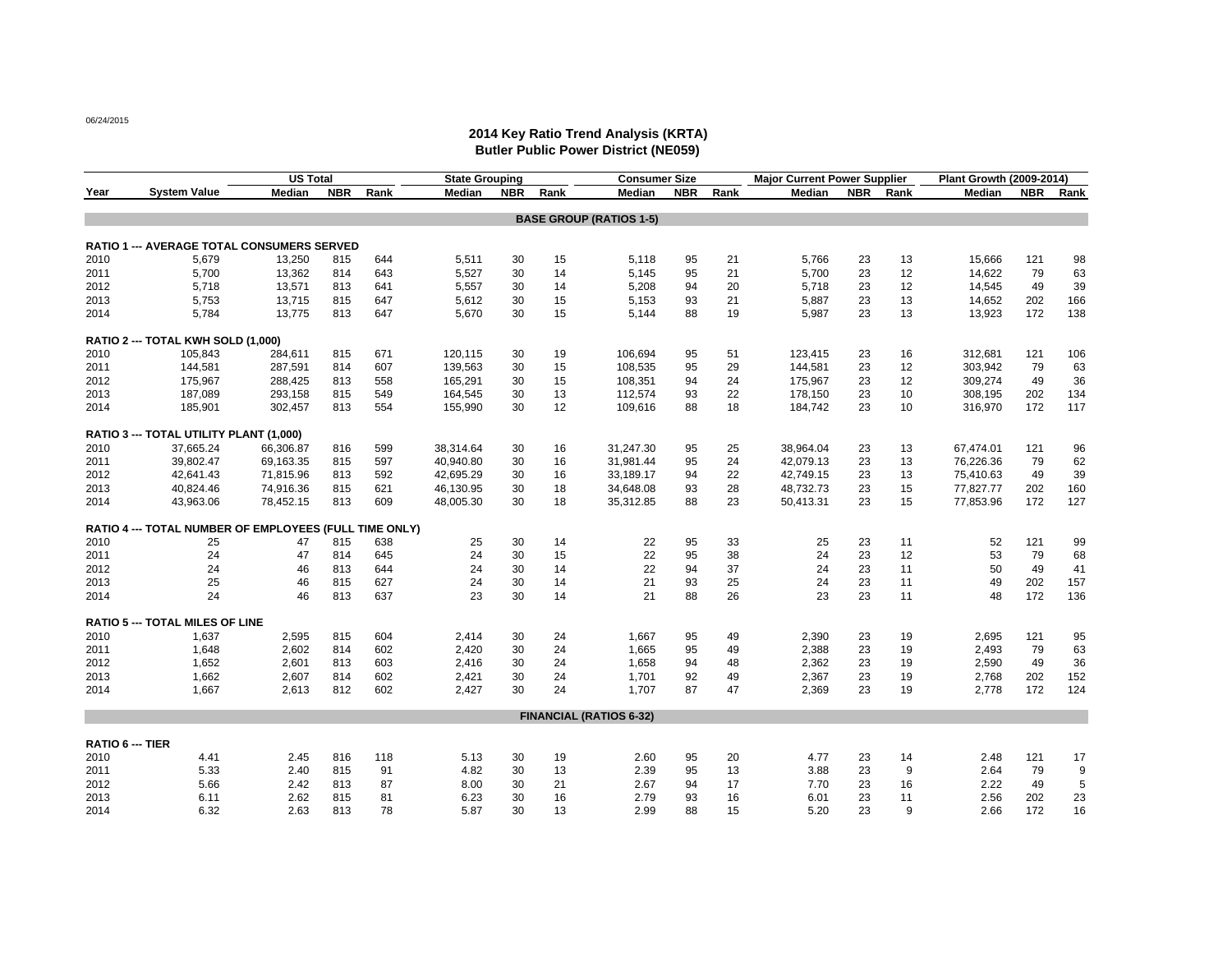| RATIO 7 --- TIER (2 OF 3 YEAR HIGH AVERAGE)     |      |      |     |     |      |    |    |      |    |    |      |    |                   |      |     |                |
|-------------------------------------------------|------|------|-----|-----|------|----|----|------|----|----|------|----|-------------------|------|-----|----------------|
| 2010                                            | 4.88 | 2.56 | 816 | 111 | 5.59 | 30 | 18 | 2.67 | 95 | 17 | 5.01 | 23 | 13                | 2.69 | 121 | 15             |
| 2011                                            | 5.34 | 2.57 | 815 | 101 | 5.62 | 30 | 17 | 2.66 | 95 | 16 | 5.34 | 23 | 12                | 2.77 | 79  | 10             |
| 2012                                            | 5.49 | 2.62 | 813 | 96  | 6.81 | 30 | 19 | 2.75 | 94 | 16 | 6.69 | 23 | 14                | 2.53 | 49  | 6              |
| 2013                                            | 5.89 | 2.67 | 815 | 97  | 8.04 | 30 | 19 | 3.08 | 93 | 17 | 6.28 | 23 | 14                | 2.61 | 202 | 25             |
| 2014                                            | 6.22 | 2.77 | 813 | 91  | 6.99 | 30 | 19 | 3.12 | 88 | 16 | 6.35 | 23 | 14                | 2.84 | 172 | 20             |
| <b>RATIO 8 --- OTIER</b>                        |      |      |     |     |      |    |    |      |    |    |      |    |                   |      |     |                |
| 2010                                            | 3.42 | 1.91 | 816 | 112 | 4.53 | 30 | 20 | 2.07 | 95 | 19 | 4.47 | 23 | 16                | 1.89 | 121 | 14             |
| 2011                                            | 4.67 | 1.80 | 815 | 72  | 4.12 | 30 | 12 | 1.80 | 95 | 11 | 3.68 | 23 | 8                 | 2.15 | 79  | 10             |
|                                                 |      |      |     | 71  |      |    | 23 |      | 94 |    |      |    |                   |      | 49  |                |
| 2012                                            | 5.35 | 1.77 | 813 |     | 7.23 | 30 |    | 1.92 |    | 18 | 7.38 | 23 | 18                | 1.63 |     | 5              |
| 2013                                            | 6.56 | 1.94 | 815 | 61  | 6.15 | 30 | 15 | 2.05 | 93 | 15 | 6.56 | 23 | 12                | 1.94 | 202 | 18             |
| 2014                                            | 6.01 | 1.93 | 813 | 60  | 5.05 | 30 | 13 | 2.20 | 88 | 12 | 4.66 | 23 | 9                 | 2.01 | 172 | 13             |
| RATIO 9 --- OTIER (2 OF 3 YEAR HIGH AVERAGE)    |      |      |     |     |      |    |    |      |    |    |      |    |                   |      |     |                |
| 2010                                            | 4.09 | 1.95 | 816 | 97  | 4.26 | 30 | 17 | 2.02 | 95 | 15 | 4.38 | 23 | 13                | 1.95 | 121 | 14             |
| 2011                                            | 4.67 | 1.99 | 815 | 76  | 4.55 | 30 | 14 | 2.06 | 95 | 13 | 4.66 | 23 | 11                | 2.23 | 79  | 8              |
| 2012                                            | 5.01 | 1.99 | 813 | 79  | 5.90 | 30 | 20 | 2.08 | 94 | 17 | 6.12 | 23 | 15                | 1.87 | 49  | 5              |
| 2013                                            | 5.95 | 1.98 | 815 | 70  | 6.00 | 30 | 17 | 2.20 | 93 | 16 | 6.02 | 23 | 14                | 2.00 | 202 | 18             |
| 2014                                            | 6.29 | 2.03 | 813 | 66  | 6.25 | 30 | 15 | 2.28 | 88 | 14 | 6.02 | 23 | 11                | 2.05 | 172 | 14             |
| RATIO 10 --- MODIFIED DSC (MDSC)                |      |      |     |     |      |    |    |      |    |    |      |    |                   |      |     |                |
| 2010                                            | 2.60 | 1.95 | 816 | 186 | 3.18 | 30 | 21 | 1.85 | 95 | 25 | 3.20 | 23 | 17                | 1.93 | 121 | 26             |
| 2011                                            | 3.31 | 1.81 | 815 | 89  | 2.83 | 30 | 10 | 1.71 | 95 | 11 | 2.90 | 23 | $\overline{7}$    | 2.02 | 79  | 12             |
| 2012                                            | 3.92 | 1.81 | 813 | 74  | 3.98 | 30 | 16 | 1.76 | 94 | 14 | 4.05 | 23 | 13                | 1.60 | 49  | $\overline{4}$ |
| 2013                                            | 3.87 | 1.87 | 815 | 76  | 3.27 | 30 | 14 | 1.90 | 93 | 15 | 3.47 | 23 | 11                | 1.88 | 202 | 22             |
| 2014                                            | 3.19 | 1.82 | 813 | 92  | 2.91 | 30 | 14 | 1.82 | 88 | 11 | 2.92 | 23 | 11                | 1.92 | 172 | 21             |
| RATIO 11 --- MDSC (2 OF 3 YEAR HIGH AVERAGE)    |      |      |     |     |      |    |    |      |    |    |      |    |                   |      |     |                |
| 2010                                            | 3.40 | 2.00 | 816 | 108 | 3.75 | 30 | 18 | 1.94 | 95 | 16 | 3.82 | 23 | 15                | 2.05 | 121 | 11             |
| 2011                                            | 3.56 | 2.00 | 815 | 98  | 3.47 | 30 | 15 | 1.90 | 95 | 13 | 3.56 | 23 | 12                | 2.21 | 79  | 13             |
| 2012                                            | 3.61 | 1.98 | 813 | 94  | 3.64 | 30 | 16 | 1.98 | 94 | 15 | 3.67 | 23 | 13                | 1.86 | 49  | 5              |
| 2013                                            | 3.89 |      | 815 |     | 3.71 | 30 | 15 | 2.01 | 93 | 16 | 3.89 | 23 | 12                | 1.96 | 202 | 23             |
|                                                 |      | 1.94 |     | 90  |      |    |    |      |    |    |      |    |                   |      |     |                |
| 2014                                            | 3.89 | 1.93 | 813 | 89  | 3.79 | 30 | 15 | 2.00 | 88 | 13 | 3.89 | 23 | 12                | 2.03 | 172 | 23             |
| <b>RATIO 12 --- DEBT SERVICE COVERAGE (DSC)</b> |      |      |     |     |      |    |    |      |    |    |      |    |                   |      |     |                |
| 2010                                            | 2.89 | 2.21 | 816 | 190 | 3.17 | 30 | 19 | 2.11 | 95 | 24 | 3.20 | 23 | 15                | 2.19 | 121 | 22             |
| 2011                                            | 3.42 | 2.11 | 815 | 110 | 2.82 | 30 | 10 | 1.97 | 95 | 12 | 2.83 | 23 | $\overline{7}$    | 2.19 | 79  | 13             |
| 2012                                            | 4.01 | 2.08 | 813 | 89  | 4.04 | 30 | 16 | 1.99 | 94 | 15 | 4.06 | 23 | 13                | 1.91 | 49  | $\overline{4}$ |
| 2013                                            | 3.58 | 2.13 | 815 | 107 | 3.53 | 30 | 15 | 2.11 | 93 | 19 | 3.49 | 23 | 11                | 2.11 | 202 | 29             |
| 2014                                            | 3.27 | 2.09 | 813 | 111 | 3.00 | 30 | 14 | 2.10 | 88 | 13 | 3.08 | 23 | 11                | 2.11 | 172 | 26             |
| RATIO 13 --- DSC (2 OF 3 YEAR HIGH AVERAGE)     |      |      |     |     |      |    |    |      |    |    |      |    |                   |      |     |                |
| 2010                                            | 3.71 | 2.26 | 816 | 114 | 4.04 | 30 | 17 | 2.25 | 95 | 16 | 4.10 | 23 | 14                | 2.34 | 121 | 13             |
| 2011                                            | 3.76 | 2.26 | 815 | 107 | 3.60 | 30 | 14 | 2.15 | 95 | 15 | 3.60 | 23 | 11                | 2.41 | 79  | 14             |
| 2012                                            | 3.72 | 2.24 | 813 | 114 | 3.80 | 30 | 16 | 2.17 | 94 | 17 | 3.88 | 23 | 13                | 2.21 | 49  | 5              |
| 2013                                            | 3.80 | 2.23 | 815 | 107 | 3.75 | 30 | 15 | 2.27 | 93 | 16 | 3.80 | 23 | 12                | 2.21 | 202 | 30             |
| 2014                                            | 3.80 | 2.20 | 813 | 109 | 3.75 | 30 | 15 | 2.18 | 88 | 14 | 3.80 | 23 | $12 \overline{ }$ | 2.27 | 172 | 30             |
| RATIO 14 --- ODSC                               |      |      |     |     |      |    |    |      |    |    |      |    |                   |      |     |                |
| 2010                                            | 2.40 | 1.86 | 816 | 204 | 2.99 | 30 | 20 | 1.77 | 95 | 25 | 3.00 | 23 | 16                | 1.85 | 121 | 30             |
| 2011                                            | 3.09 | 1.76 | 815 | 94  | 2.71 | 30 | 11 | 1.66 | 95 | 11 | 2.77 | 23 | 8                 | 1.97 | 79  | 14             |
| 2012                                            | 3.84 | 1.73 | 813 | 73  | 3.90 | 30 | 16 | 1.66 | 94 | 14 | 3.96 | 23 | 13                | 1.58 | 49  | $\overline{4}$ |
| 2013                                            | 3.78 | 1.79 | 815 | 73  | 3.22 | 30 | 14 | 1.87 | 93 | 14 | 3.45 | 23 | 11                | 1.78 | 202 | 22             |
|                                                 |      |      |     |     |      |    |    |      |    |    |      |    |                   |      |     |                |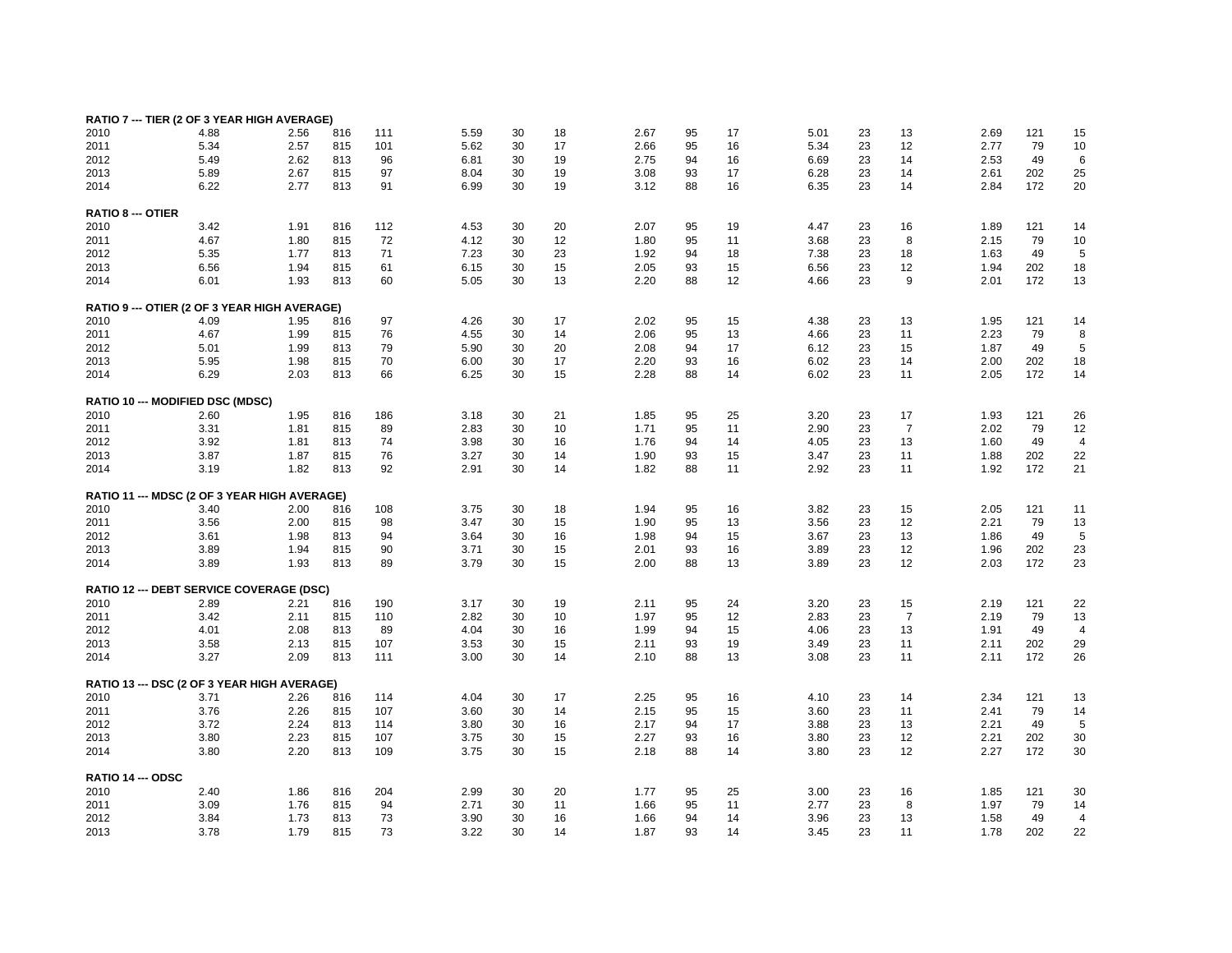| 2014 | 3.14                                                                                 | 1.73     | 813 | 88  | 2.83     | 30 | 14             | 1.74     | 88 | 11 | 2.83     | 23 | 11             | 1.82     | 172 | 20             |
|------|--------------------------------------------------------------------------------------|----------|-----|-----|----------|----|----------------|----------|----|----|----------|----|----------------|----------|-----|----------------|
|      | RATIO 15 --- ODSC (2 OF 3 YEAR HIGH AVERAGE)                                         |          |     |     |          |    |                |          |    |    |          |    |                |          |     |                |
| 2010 | 3.28                                                                                 | 1.90     | 816 | 102 | 3.45     | 30 | 18             | 1.83     | 95 | 16 | 3.57     | 23 | 15             | 1.90     | 121 | 11             |
| 2011 | 3.39                                                                                 | 1.93     | 815 | 92  | 3.30     | 30 | 13             | 1.78     | 95 | 11 | 3.33     | 23 | 10             | 2.06     | 79  | 13             |
| 2012 | 3.47                                                                                 | 1.91     | 813 | 91  | 3.50     | 30 | 16             | 1.78     | 94 | 14 | 3.54     | 23 | 13             | 1.82     | 49  | 5              |
|      |                                                                                      |          |     |     |          |    |                |          |    |    |          |    |                |          |     |                |
| 2013 | 3.81                                                                                 | 1.87     | 815 | 85  | 3.63     | 30 | 15             | 1.86     | 93 | 15 | 3.81     | 23 | 12             | 1.89     | 202 | 23             |
| 2014 | 3.81                                                                                 | 1.85     | 813 | 86  | 3.70     | 30 | 15             | 1.84     | 88 | 13 | 3.81     | 23 | 12             | 1.92     | 172 | 22             |
|      | <b>RATIO 16 --- EQUITY AS A % OF ASSETS</b>                                          |          |     |     |          |    |                |          |    |    |          |    |                |          |     |                |
| 2010 | 57.39                                                                                | 41.78    | 816 | 152 | 70.42    | 30 | 25             | 43.34    | 95 | 24 | 68.00    | 23 | 20             | 41.08    | 121 | 16             |
| 2011 | 55.30                                                                                | 42.32    | 815 | 177 | 69.56    | 30 | 25             | 43.46    | 95 | 25 | 67.62    | 23 | 20             | 44.51    | 79  | 21             |
| 2012 | 59.90                                                                                | 42.95    | 813 | 123 | 70.71    | 30 | 24             | 43.21    | 94 | 21 | 70.29    | 23 | 19             | 35.19    | 49  | $\overline{7}$ |
|      |                                                                                      |          |     |     |          |    |                |          | 93 |    |          |    |                |          |     | 31             |
| 2013 | 62.02                                                                                | 43.00    | 815 | 115 | 71.86    | 30 | 23             | 45.80    |    | 20 | 71.01    | 23 | 18             | 43.23    | 202 |                |
| 2014 | 65.50                                                                                | 43.92    | 813 | 94  | 71.91    | 30 | 22             | 46.97    | 88 | 17 | 71.28    | 23 | 17             | 45.16    | 172 | 21             |
|      | RATIO 17 --- DISTRIBUTION EQUITY (EXCLUDES EQUITY IN ASSOC. ORG'S PATRONAGE CAPITAL) |          |     |     |          |    |                |          |    |    |          |    |                |          |     |                |
| 2010 | 57.27                                                                                | 35.87    | 816 | 113 | 67.94    | 30 | 25             | 36.10    | 95 | 17 | 68.00    | 23 | 20             | 33.55    | 121 | 13             |
| 2011 | 55.18                                                                                | 35.93    | 815 | 131 | 68.35    | 30 | 25             | 36.44    | 95 | 20 | 67.53    | 23 | 20             | 36.83    | 79  | 15             |
| 2012 | 59.78                                                                                | 35.77    | 813 | 92  | 70.42    | 30 | 24             | 36.50    | 94 | 18 | 70.29    | 23 | 19             | 29.11    | 49  | 6              |
| 2013 | 61.90                                                                                | 35.94    | 815 | 90  | 71.34    | 30 | 23             | 38.46    | 93 | 18 | 70.99    | 23 | 18             | 36.15    | 202 | 22             |
|      |                                                                                      |          |     |     |          | 30 |                |          |    |    |          | 23 |                |          | 172 |                |
| 2014 | 65.39                                                                                | 36.31    | 813 | 80  | 71.01    |    | 22             | 38.54    | 88 | 14 | 71.25    |    | 17             | 38.51    |     | 18             |
|      | <b>RATIO 18 --- EQUITY AS A % OF TOTAL CAPITALIZATION</b>                            |          |     |     |          |    |                |          |    |    |          |    |                |          |     |                |
| 2010 | 59.92                                                                                | 48.60    | 816 | 202 | 74.97    | 30 | 25             | 47.89    | 95 | 26 | 71.48    | 23 | 20             | 47.38    | 121 | 24             |
| 2011 | 58.16                                                                                | 49.12    | 815 | 236 | 73.75    | 30 | 26             | 48.18    | 95 | 29 | 72.87    | 23 | 21             | 51.85    | 79  | 25             |
| 2012 | 62.24                                                                                | 49.37    | 813 | 189 | 76.40    | 30 | 25             | 48.23    | 94 | 25 | 75.79    | 23 | 20             | 42.78    | 49  | 8              |
| 2013 | 64.61                                                                                | 49.49    | 815 | 164 | 77.00    | 30 | 24             | 50.16    | 93 | 25 | 75.07    | 23 | 19             | 50.04    | 202 | 42             |
| 2014 | 68.65                                                                                | 50.68    | 813 | 136 | 76.92    | 30 | 24             | 52.78    | 88 | 19 | 76.12    | 23 | 19             | 52.34    | 172 | 32             |
|      |                                                                                      |          |     |     |          |    |                |          |    |    |          |    |                |          |     |                |
|      | <b>RATIO 19 --- LONG TERM DEBT AS A % OF TOTAL ASSETS</b>                            |          |     |     |          |    |                |          |    |    |          |    |                |          |     |                |
| 2010 | 38.39                                                                                | 44.72    | 807 | 552 | 24.64    | 29 | 6              | 45.28    | 95 | 62 | 26.74    | 23 | 4              | 44.86    | 120 | 83             |
| 2011 | 39.79                                                                                | 44.30    | 805 | 516 | 25.12    | 27 | 4              | 45.40    | 95 | 60 | 25.17    | 21 | 2              | 42.57    | 79  | 47             |
| 2012 | 36.34                                                                                | 44.22    | 807 | 562 | 22.23    | 28 | 6              | 45.07    | 94 | 67 | 22.52    | 22 | $\overline{4}$ | 52.00    | 49  | 40             |
| 2013 | 33.97                                                                                | 44.29    | 809 | 606 | 21.57    | 29 | 6              | 44.19    | 93 | 67 | 23.29    | 22 | 4              | 44.73    | 200 | 148            |
| 2014 | 29.91                                                                                | 43.08    | 806 | 649 | 22.04    | 29 | $\overline{7}$ | 41.87    | 88 | 65 | 23.84    | 22 | 5              | 41.75    | 169 | 131            |
|      |                                                                                      |          |     |     |          |    |                |          |    |    |          |    |                |          |     |                |
|      | <b>RATIO 20 --- LONG TERM DEBT PER KWH SOLD (MILLS)</b>                              |          |     |     |          |    |                |          |    |    |          |    |                |          |     |                |
| 2010 | 126.32                                                                               | 103.16   | 807 | 275 | 66.70    | 29 | 5              | 111.17   | 95 | 38 | 66.70    | 23 | 3              | 105.27   | 120 | 44             |
| 2011 | 112.39                                                                               | 104.60   | 805 | 355 | 66.54    | 27 | 5              | 115.07   | 95 | 52 | 68.04    | 21 | 3              | 97.66    | 79  | 33             |
| 2012 | 88.41                                                                                | 109.12   | 807 | 514 | 52.30    | 28 | 5              | 126.93   | 94 | 62 | 53.35    | 22 | 3              | 124.88   | 49  | 35             |
| 2013 | 83.61                                                                                | 112.60   | 809 | 549 | 59.32    | 29 | 6              | 116.33   | 93 | 63 | 61.81    | 22 | $\overline{4}$ | 118.73   | 200 | 138            |
| 2014 | 77.24                                                                                | 110.81   | 806 | 578 | 61.20    | 29 | 11             | 116.89   | 88 | 63 | 65.28    | 22 | 8              | 109.55   | 169 | 118            |
|      | RATIO 21 --- LONG TERM DEBT PER CONSUMER (\$)                                        |          |     |     |          |    |                |          |    |    |          |    |                |          |     |                |
| 2010 | 2,354.38                                                                             | 2,063.99 | 807 | 311 | 1,444.76 | 29 | $\overline{7}$ | 2,455.68 | 95 | 51 | 1,444.76 | 23 | 5              | 2,076.11 | 120 | 50             |
|      |                                                                                      |          |     |     |          |    |                |          |    |    |          |    |                |          |     |                |
| 2011 | 2,850.87                                                                             | 2,089.05 | 805 | 221 | 1,662.48 | 27 | 6              | 2,551.01 | 95 | 41 | 1,662.48 | 21 | 4              | 2,124.44 | 79  | 25             |
| 2012 | 2,720.68                                                                             | 2,142.33 | 807 | 265 | 1,484.35 | 28 | 6              | 2,574.44 | 94 | 40 | 1,484.35 | 22 | 4              | 3,060.77 | 49  | 30             |
| 2013 | 2,718.95                                                                             | 2,276.62 | 809 | 295 | 1,637.37 | 29 | 6              | 2,620.98 | 93 | 44 | 1,691.00 | 22 | 4              | 2,217.31 | 200 | 66             |
| 2014 | 2,482.61                                                                             | 2,293.78 | 806 | 347 | 1,703.07 | 29 | 8              | 2,608.14 | 88 | 49 | 1,726.59 | 22 | 6              | 2,280.59 | 169 | 72             |
|      |                                                                                      |          |     |     |          |    |                |          |    |    |          |    |                |          |     |                |
|      | RATIO 22 --- NON-GOVERNMENT DEBT AS A % OF TOTAL LONG TERM DEBT                      |          |     |     |          |    |                |          |    |    |          |    |                |          |     |                |
| 2010 | 94.69                                                                                | 32.80    | 794 | 247 | 100.00   | 29 | 21             | 39.65    | 94 | 31 | 100.00   | 23 | 19             | 29.02    | 120 | 34             |
| 2011 | 96.06                                                                                | 32.20    | 795 | 244 | 100.00   | 27 | 19             | 40.79    | 94 | 31 | 100.00   | 21 | 17             | 41.16    | 78  | 30             |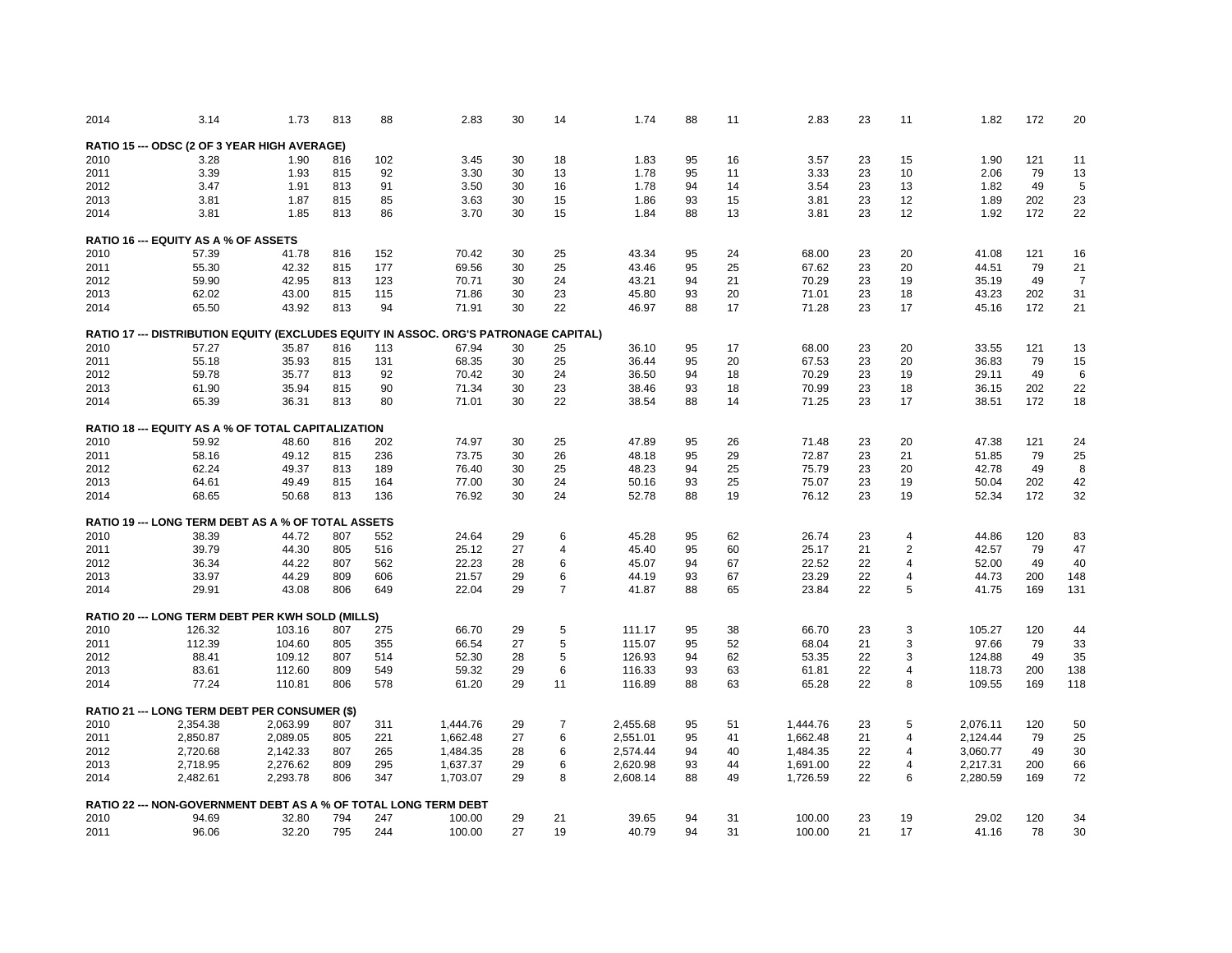| 2012 | 96.29                                                            | 38.85 | 793 | 262 | 100.00 | 28             | 22             | 65.91 | 93 | 34             | 100.00 | 22             | 19             | 36.31 | 48  | 17             |
|------|------------------------------------------------------------------|-------|-----|-----|--------|----------------|----------------|-------|----|----------------|--------|----------------|----------------|-------|-----|----------------|
| 2013 | 96.74                                                            | 39.92 | 800 | 276 | 100.00 | 29             | 22             | 77.17 | 93 | 37             | 100.00 | 22             | 18             | 41.03 | 197 | 66             |
| 2014 | 98.69                                                            | 41.99 | 798 | 287 | 100.00 | 29             | 21             | 68.66 | 88 | 34             | 100.00 | 22             | 18             | 44.78 | 167 | 56             |
|      | RATIO 23 --- BLENDED INTEREST RATE (%)                           |       |     |     |        |                |                |       |    |                |        |                |                |       |     |                |
| 2010 | 4.02                                                             | 4.96  | 807 | 725 | 3.97   | 29             | 14             | 4.78  | 95 | 77             | 3.97   | 23             | 11             | 4.88  | 120 | 106            |
| 2011 | 4.03                                                             | 4.81  | 805 | 677 | 3.85   | 29             | 11             | 4.67  | 95 | 73             | 3.85   | 23             | 8              | 4.72  | 77  | 64             |
| 2012 | 4.11                                                             | 4.61  | 806 | 630 | 3.82   | 28             | 9              | 4.41  | 94 | 66             | 3.82   | 22             | $\overline{7}$ | 4.31  | 49  | 35             |
| 2013 | 3.63                                                             | 4.47  | 808 | 685 | 3.60   | 29             | 14             | 4.24  | 93 | 68             | 3.61   | 22             | 11             | 4.42  | 200 | 170            |
| 2014 | 3.61                                                             | 4.28  | 806 | 649 | 3.27   | 29             | 10             | 4.12  | 88 | 61             | 3.26   | 22             | 6              | 4.22  | 169 | 136            |
|      |                                                                  |       |     |     |        |                |                |       |    |                |        |                |                |       |     |                |
|      | RATIO 24 --- ANNUAL CAPITAL CREDITS RETIRED PER TOTAL EQUITY (%) |       |     |     |        |                |                |       |    |                |        |                |                |       |     |                |
| 2010 | 0.03                                                             | 1.99  | 653 | 650 | 1.58   | 4              | 4              | 1.75  | 75 | 74             | 0.62   | $\overline{2}$ | $\overline{2}$ | 2.22  | 97  | 97             |
| 2011 | 0.03                                                             | 2.18  | 675 | 667 | 1.25   | 4              | $\overline{4}$ | 2.20  | 77 | 75             | 0.27   | $\overline{2}$ | $\overline{2}$ | 1.87  | 64  | 64             |
| 2012 | 0.03                                                             | 2.11  | 672 | 667 | 0.97   | 4              | $\overline{4}$ | 2.20  | 72 | 72             | 0.76   | $\overline{2}$ | $\overline{2}$ | 1.78  | 38  | 37             |
| 2013 | 0.04                                                             | 2.22  | 680 | 674 | 1.27   | 4              | $\overline{4}$ | 2.32  | 76 | 74             | 0.24   | $\overline{2}$ | $\overline{2}$ | 2.35  | 167 | 166            |
| 2014 | 0.04                                                             | 2.30  | 688 | 683 | 2.34   | $\overline{4}$ | $\overline{4}$ | 2.63  | 73 | 71             | 1.35   | $\overline{2}$ | $\overline{2}$ | 2.23  | 143 | 143            |
|      | <b>RATIO 25 --- LONG-TERM INTEREST AS A % OF REVENUE</b>         |       |     |     |        |                |                |       |    |                |        |                |                |       |     |                |
| 2010 | 4.86                                                             | 4.87  | 807 | 406 | 2.50   | 29             | 5              | 5.22  | 95 | 56             | 2.64   | 23             | 3              | 5.02  | 120 | 64             |
| 2011 | 4.09                                                             | 4.66  | 805 | 489 | 2.69   | 29             | 5              | 5.16  | 95 | 60             | 2.70   | 23             | 3              | 4.56  | 77  | 41             |
| 2012 | 3.73                                                             | 4.58  | 806 | 535 | 2.06   | 28             | 6              | 4.89  | 94 | 61             | 2.11   | 22             | 4              | 5.31  | 49  | 37             |
| 2013 | 3.02                                                             | 4.48  | 808 | 589 | 2.01   | 29             | 6              | 4.61  | 93 | 65             | 2.03   | 22             | 4              | 4.51  | 200 | 145            |
| 2014 | 2.99                                                             | 4.30  | 806 | 578 | 2.02   | 29             | 6              | 4.48  | 88 | 62             | 2.04   | 22             | 4              | 4.11  | 169 | 113            |
|      | RATIO 27 --- RATE OF RETURN ON EQUITY (%)                        |       |     |     |        |                |                |       |    |                |        |                |                |       |     |                |
|      | 9.53                                                             | 7.62  |     | 245 | 5.72   | 30             | $\mathbf{1}$   | 6.45  |    | 25             | 6.10   |                | 1              | 7.75  | 121 |                |
| 2010 |                                                                  |       | 816 |     |        |                |                |       | 95 |                |        | 23             |                |       |     | 35             |
| 2011 | 11.51                                                            | 6.93  | 815 | 97  | 4.19   | 30             | $\overline{2}$ | 6.18  | 95 | 9              | 4.25   | 23             | $\overline{2}$ | 7.43  | 79  | 12             |
| 2012 | 11.93                                                            | 6.61  | 813 | 69  | 7.41   | 30             | $\overline{c}$ | 6.94  | 94 | 11             | 7.72   | 23             | $\overline{c}$ | 6.84  | 49  | 9              |
| 2013 | 10.19                                                            | 7.02  | 815 | 142 | 6.05   | 30             | $\overline{2}$ | 7.04  | 93 | 19             | 5.72   | 23             | $\overline{2}$ | 6.87  | 202 | 36             |
| 2014 | 9.20                                                             | 6.92  | 813 | 178 | 4.55   | 30             | 1              | 7.60  | 88 | 26             | 4.34   | 23             | 1              | 6.71  | 172 | 38             |
|      | RATIO 28 --- RATE OF RETURN ON TOTAL CAPITALIZATION (%)          |       |     |     |        |                |                |       |    |                |        |                |                |       |     |                |
| 2010 | 7.38                                                             | 6.22  | 816 | 224 | 5.22   | 30             | 4              | 5.75  | 95 | 25             | 5.23   | 23             | 4              | 6.22  | 121 | 31             |
| 2011 | 8.24                                                             | 5.91  | 815 | 89  | 4.02   | 30             | $\overline{2}$ | 5.38  | 95 | 8              | 4.07   | 23             | $\overline{2}$ | 6.05  | 79  | 11             |
| 2012 | 9.02                                                             | 5.61  | 813 | 49  | 6.59   | 30             | 3              | 5.65  | 94 | 9              | 6.99   | 23             | 3              | 5.54  | 49  | 6              |
| 2013 | 7.87                                                             | 5.72  | 815 | 97  | 5.64   | 30             | $\overline{c}$ | 5.72  | 93 | 13             | 5.26   | 23             | $\overline{2}$ | 5.71  | 202 | 27             |
| 2014 | 7.50                                                             | 5.58  | 813 | 99  | 4.36   | 30             | $\overline{2}$ | 5.89  | 88 | 10             | 3.98   | 23             | $\overline{2}$ | 5.72  | 172 | 26             |
|      | <b>RATIO 29 --- CURRENT RATIO</b>                                |       |     |     |        |                |                |       |    |                |        |                |                |       |     |                |
|      |                                                                  |       |     |     |        |                |                |       |    |                |        |                |                |       |     |                |
| 2010 | 4.09                                                             | 1.23  | 816 | 28  | 3.34   | 30             | 12<br>5        | 1.30  | 95 | $\overline{7}$ | 4.09   | 23             | 12             | 1.20  | 121 | 6              |
| 2011 | 4.58                                                             | 1.23  | 815 | 19  | 3.38   | 30             |                | 1.43  | 95 | 3              | 3.44   | 23             | 5              | 1.38  | 79  | 3              |
| 2012 | 5.25                                                             | 1.25  | 813 | 17  | 3.38   | 30             | $\overline{7}$ | 1.44  | 94 | 3              | 3.82   | 23             | $\overline{7}$ | 1.19  | 49  | $\mathbf{1}$   |
| 2013 | 4.45                                                             | 1.24  | 815 | 19  | 2.75   | 30             | 6              | 1.38  | 93 | $\overline{4}$ | 3.20   | 23             | 6              | 1.27  | 202 | 6              |
| 2014 | 4.23                                                             | 1.19  | 813 | 24  | 2.73   | 30             | 8              | 1.26  | 88 | $\overline{4}$ | 2.87   | 23             | 6              | 1.16  | 172 | 5              |
|      | RATIO 30 --- GENERAL FUNDS PER TUP (%)                           |       |     |     |        |                |                |       |    |                |        |                |                |       |     |                |
| 2010 | 13.09                                                            | 4.16  | 816 | 90  | 13.12  | 30             | 16             | 4.17  | 95 | 14             | 13.54  | 23             | 13             | 4.42  | 121 | 18             |
| 2011 | 17.33                                                            | 4.21  | 815 | 49  | 13.47  | 30             | 8              | 4.40  | 95 | 6              | 13.51  | 23             | 8              | 4.76  | 79  | $\overline{7}$ |
| 2012 | 16.75                                                            | 4.16  | 813 | 49  | 14.00  | 30             | 12             | 5.14  | 94 | 8              | 14.55  | 23             | 9              | 4.49  | 49  | $\overline{4}$ |
| 2013 | 15.47                                                            | 3.98  | 815 | 62  | 12.57  | 30             | 10             | 4.93  | 93 | 13             | 13.00  | 23             | 8              | 3.81  | 202 | 15             |
| 2014 | 17.80                                                            | 3.95  | 813 | 43  | 11.05  | 30             | $\overline{7}$ | 4.67  | 88 | 6              | 11.29  | 23             | 5              | 3.85  | 172 | 13             |
|      |                                                                  |       |     |     |        |                |                |       |    |                |        |                |                |       |     |                |

**RATIO 31 --- PLANT REVENUE RATIO (PRR) ONE YEAR**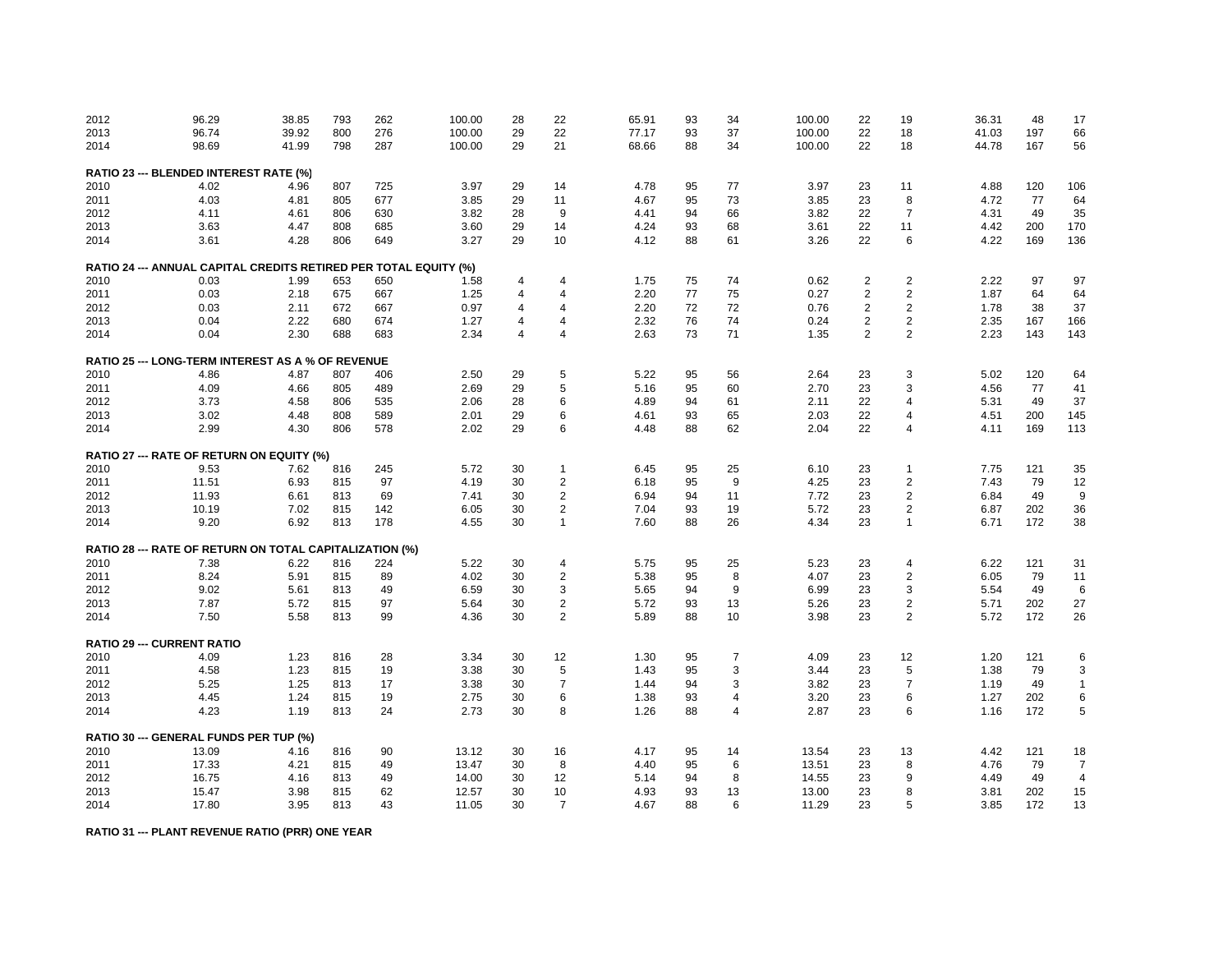| 2010 | 6.74                                                                   | 6.31     | 816 | 286 | 7.55     | 30 | 26             | 6.88                                        | 95 | 51 | 7.27     | 23 | 19                | 6.26     | 121 | 43             |
|------|------------------------------------------------------------------------|----------|-----|-----|----------|----|----------------|---------------------------------------------|----|----|----------|----|-------------------|----------|-----|----------------|
| 2011 | 6.30                                                                   | 6.46     | 815 | 458 | 8.24     | 30 | 28             | 6.78                                        | 95 | 62 | 8.25     | 23 | 21                | 6.25     | 79  | 36             |
| 2012 | 6.06                                                                   | 6.64     | 813 | 580 | 6.89     | 30 | 26             | 6.75                                        | 94 | 65 | 6.75     | 23 | 19                | 6.92     | 49  | 37             |
| 2013 | 5.35                                                                   | 6.59     | 815 | 719 | 7.30     | 30 | 29             | 6.75                                        | 93 | 83 | 7.34     | 23 | 22                | 6.61     | 202 | 176            |
| 2014 | 6.40                                                                   | 6.65     | 813 | 474 | 7.98     | 30 | 29             | 6.88                                        | 88 | 55 | 8.51     | 23 | 22                | 6.62     | 172 | 94             |
|      |                                                                        |          |     |     |          |    |                |                                             |    |    |          |    |                   |          |     |                |
|      |                                                                        |          |     |     |          |    |                | <b>REVENUE &amp; MARGINS (RATIOS 33-59)</b> |    |    |          |    |                   |          |     |                |
|      |                                                                        |          |     |     |          |    |                |                                             |    |    |          |    |                   |          |     |                |
|      | RATIO 33 --- TOTAL OPERATING REVENUE PER KWH SOLD (MILLS)              |          |     |     |          |    |                |                                             |    |    |          |    |                   |          |     |                |
| 2010 | 108.51                                                                 | 102.30   | 815 | 314 | 94.49    | 30 | 11             | 102.41                                      | 95 | 37 | 89.16    | 23 | 5                 | 101.42   | 121 | 42             |
| 2011 | 101.45                                                                 | 106.02   | 814 | 476 | 96.91    | 30 | 14             | 106.14                                      | 95 | 56 | 95.35    | 23 | 8                 | 103.93   | 79  | 42             |
| 2012 | 100.15                                                                 | 108.92   | 813 | 543 | 99.84    | 30 | 15             | 109.72                                      | 94 | 61 | 96.44    | 23 | 10                | 105.48   | 49  | 30             |
| 2013 | 100.65                                                                 | 110.00   | 815 | 563 | 104.37   | 30 | 20             | 114.72                                      | 93 | 67 | 102.63   | 23 | 14                | 108.03   | 202 | 135            |
| 2014 | 97.91                                                                  | 112.78   | 813 | 625 | 107.07   | 30 | 22             | 116.27                                      | 88 | 65 | 106.55   | 23 | 16                | 110.87   | 172 | 131            |
|      | <b>RATIO 34 --- TOTAL OPERATING REVENUE PER TUP INVESTMENT (CENTS)</b> |          |     |     |          |    |                |                                             |    |    |          |    |                   |          |     |                |
| 2010 | 30.49                                                                  | 42.52    | 816 | 700 | 33.34    | 30 | 23             | 34.91                                       | 95 | 69 | 32.06    | 23 | 16                | 42.75    | 121 | 107            |
| 2011 | 36.85                                                                  | 42.31    | 815 | 551 | 34.48    | 30 | 11             | 35.25                                       | 95 | 43 | 34.48    | 23 | 8                 | 42.37    | 79  | 50             |
| 2012 | 41.33                                                                  | 41.14    | 813 | 401 | 41.27    | 30 | 15             | 36.79                                       | 94 | 31 | 39.73    | 23 | 11                | 39.74    | 49  | 20             |
| 2013 | 46.12                                                                  | 41.80    | 815 | 286 | 38.80    | 30 | 4              | 37.18                                       | 93 | 23 | 39.32    | 23 | 3                 | 40.19    | 202 | 64             |
| 2014 | 41.40                                                                  | 41.65    | 813 | 413 | 34.57    | 30 | $\overline{7}$ | 36.20                                       | 88 | 30 | 35.35    | 23 | 5                 | 42.14    | 172 | 94             |
|      | <b>RATIO 35 --- TOTAL OPERATING REVENUE PER CONSUMER (\$)</b>          |          |     |     |          |    |                |                                             |    |    |          |    |                   |          |     |                |
| 2010 | 2,022.31                                                               | 2,114.03 | 815 | 464 | 2,118.08 | 30 | 19             | 2,136.37                                    | 95 | 52 | 2,056.12 | 23 | 13                | 2,113.20 | 121 | 68             |
| 2011 | 2,573.36                                                               | 2,139.09 | 814 | 217 | 2,426.55 | 30 | 12             | 2,287.47                                    | 95 | 35 | 2,302.03 | 23 | $\overline{7}$    | 2,350.13 | 79  | 29             |
| 2012 | 3,082.15                                                               | 2,148.91 | 813 | 135 | 2,840.31 | 30 | 12             | 2,467.29                                    | 94 | 27 | 2,791.65 | 23 | $\overline{7}$    | 2,244.82 | 49  | 13             |
| 2013 | 3,273.05                                                               | 2,230.71 | 815 | 135 | 2,967.21 | 30 | 12             | 2,585.13                                    | 93 | 27 | 2,872.05 | 23 | $\overline{7}$    | 2,203.31 | 202 | 18             |
| 2014 | 3,146.73                                                               | 2,320.93 | 813 | 158 | 2,810.97 | 30 | 12             | 2,509.70                                    | 88 | 27 | 2,763.14 | 23 | $\overline{7}$    | 2,347.16 | 172 | 27             |
|      |                                                                        |          |     |     |          |    |                |                                             |    |    |          |    |                   |          |     |                |
|      | <b>RATIO 36 --- ELECTRIC REVENUE PER KWH SOLD (MILLS)</b>              |          |     |     |          |    |                |                                             |    |    |          |    |                   |          |     |                |
| 2010 | 107.77                                                                 | 100.25   | 815 | 294 | 93.71    | 30 | 11             | 101.37                                      | 95 | 37 | 88.58    | 23 | 5                 | 99.71    | 121 | 39             |
| 2011 | 100.86                                                                 | 104.14   | 814 | 458 | 95.80    | 30 | 14             | 105.65                                      | 95 | 55 | 93.98    | 23 | 8                 | 101.39   | 79  | 42             |
| 2012 | 99.63                                                                  | 106.99   | 813 | 526 | 98.73    | 30 | 15             | 109.04                                      | 94 | 61 | 94.65    | 23 | 10                | 104.14   | 49  | 29             |
| 2013 | 100.20                                                                 | 108.38   | 815 | 545 | 103.07   | 30 | 20             | 114.43                                      | 93 | 65 | 101.57   | 23 | 14                | 106.46   | 202 | 131            |
| 2014 | 97.49                                                                  | 110.99   | 813 | 608 | 105.86   | 30 | 21             | 115.53                                      | 88 | 65 | 105.05   | 23 | 15                | 109.19   | 172 | 127            |
|      | <b>RATIO 37 --- ELECTRIC REVENUE PER CONSUMER (\$)</b>                 |          |     |     |          |    |                |                                             |    |    |          |    |                   |          |     |                |
| 2010 | 2,008.53                                                               | 2,068.08 | 815 | 448 | 2,107.20 | 30 | 18             | 2,118.33                                    | 95 | 52 | 2,010.10 | 23 | 13                | 2,052.77 | 121 | 67             |
| 2011 | 2,558.45                                                               | 2,105.70 | 814 | 207 | 2,394.11 | 30 | 12             | 2,268.98                                    | 95 | 36 | 2,294.70 | 23 | $\overline{7}$    | 2,329.59 | 79  | 29             |
| 2012 | 3,066.04                                                               | 2,103.87 | 813 | 130 | 2,804.25 | 30 | 12             | 2,421.34                                    | 94 | 26 | 2,731.41 | 23 | $\overline{7}$    | 2,141.80 | 49  | 10             |
| 2013 | 3,258.43                                                               | 2,177.29 | 815 | 128 | 2,923.25 | 30 | 12             | 2,561.06                                    | 93 | 26 | 2,822.39 | 23 | $\overline{7}$    | 2,155.76 | 202 | 17             |
| 2014 | 3,133.25                                                               | 2,282.16 | 813 | 150 | 2,773.59 | 30 | 12             | 2,506.73                                    | 88 | 26 | 2,697.69 | 23 | $\overline{7}$    | 2,326.00 | 172 | 24             |
|      |                                                                        |          |     |     |          |    |                |                                             |    |    |          |    |                   |          |     |                |
|      | RATIO 38 --- RESIDENTIAL REVENUE PER KWH SOLD (MILLS)                  |          |     |     |          |    |                |                                             |    |    |          |    |                   |          |     |                |
| 2010 | 94.20                                                                  | 109.01   | 815 | 631 | 91.40    | 30 | 13             | 107.41                                      | 95 | 71 | 87.92    | 23 | $\overline{7}$    | 105.33   | 121 | 86             |
| 2011 | 99.94                                                                  | 112.13   | 814 | 611 | 98.20    | 30 | 13             | 112.69                                      | 95 | 71 | 94.88    | 23 | $\overline{7}$    | 109.95   | 79  | 55             |
| 2012 | 105.14                                                                 | 116.38   | 813 | 587 | 105.00   | 30 | 15             | 118.02                                      | 94 | 68 | 102.66   | 23 | 9                 | 111.36   | 49  | 32             |
| 2013 | 103.69                                                                 | 117.62   | 815 | 616 | 106.11   | 30 | 18             | 118.70                                      | 93 | 74 | 103.69   | 23 | 12                | 116.66   | 202 | 146            |
| 2014 | 103.64                                                                 | 119.92   | 813 | 651 | 105.50   | 30 | 18             | 121.85                                      | 88 | 71 | 103.64   | 23 | $12 \overline{ }$ | 119.83   | 172 | 137            |
|      | RATIO 39 --- NON-RESIDENTIAL REVENUE PER KWH SOLD (MILLS)              |          |     |     |          |    |                |                                             |    |    |          |    |                   |          |     |                |
| 2010 | 128.31                                                                 | 89.78    | 814 | 35  | 96.39    | 30 | $\overline{2}$ | 91.83                                       | 95 | 4  | 91.67    | 23 | 1                 | 87.88    | 121 | $\overline{4}$ |
| 2011 | 99.37                                                                  | 92.63    | 813 | 292 | 98.98    | 30 | 14             | 95.68                                       | 95 | 45 | 93.38    | 23 | 8                 | 92.46    | 79  | 26             |
| 2012 | 94.72                                                                  | 94.46    | 812 | 400 | 95.00    | 30 | 16             | 100.05                                      | 94 | 51 | 94.17    | 23 | 10                | 93.33    | 49  | 23             |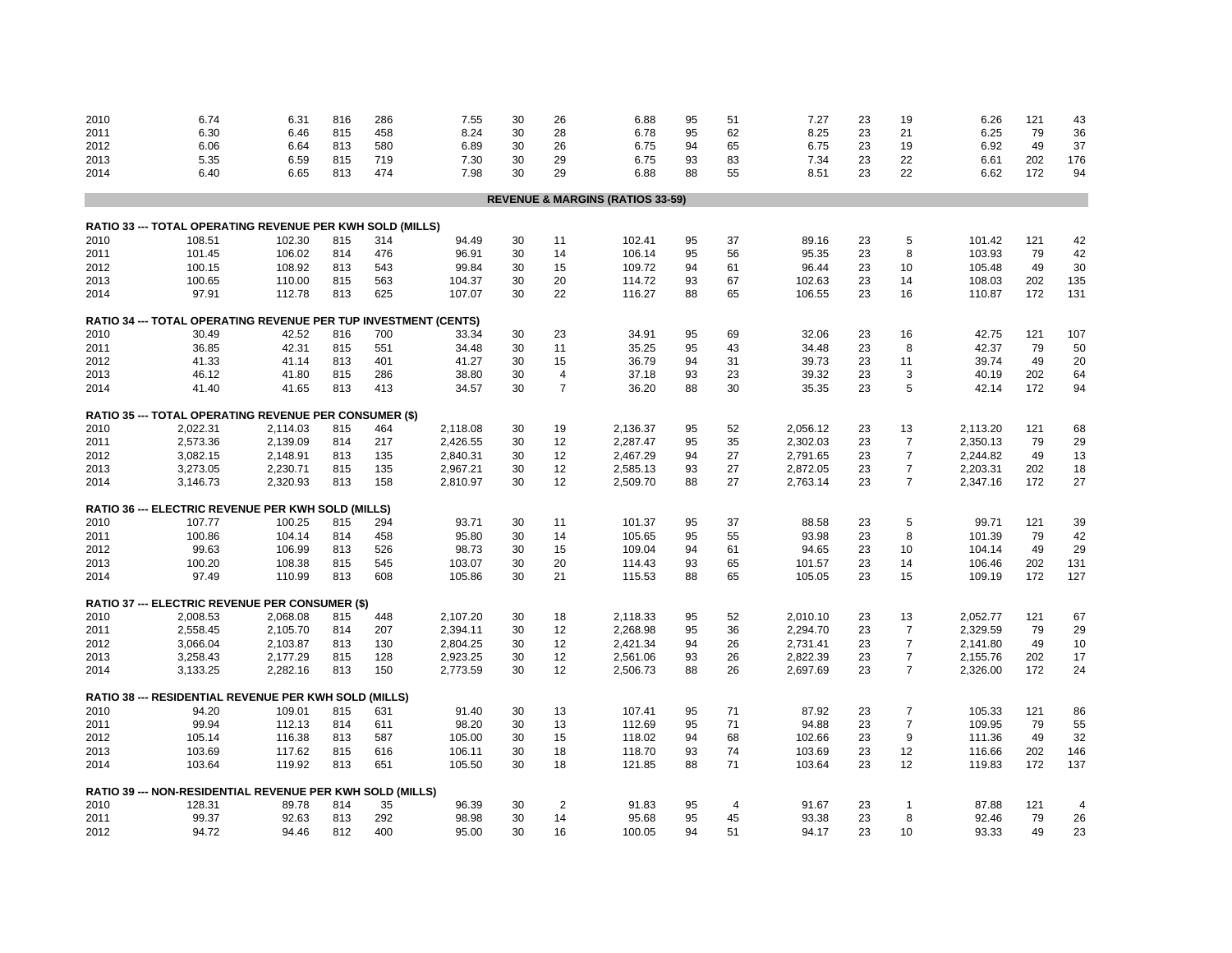| 2013 | 96.56                                                                              | 96.10  | 814 | 397 | 104.96 | 30 | 21             | 100.99 | 93 | 53             | 100.17 | 23 | 15                      | 96.06  | 201 | 95             |
|------|------------------------------------------------------------------------------------|--------|-----|-----|--------|----|----------------|--------|----|----------------|--------|----|-------------------------|--------|-----|----------------|
| 2014 | 92.35                                                                              | 98.26  | 812 | 508 | 110.04 | 30 | 22             | 103.87 | 88 | 55             | 101.55 | 23 | 16                      | 98.46  | 172 | 109            |
|      |                                                                                    |        |     |     |        |    |                |        |    |                |        |    |                         |        |     |                |
|      | <b>RATIO 40 --- SEASONAL REVENUE PER KWH SOLD (MILLS)</b>                          |        |     |     |        |    |                |        |    |                |        |    |                         |        |     |                |
| 2010 | 127.06                                                                             | 164.10 | 301 | 244 | 168.19 | 27 | 23             | 182.19 | 47 | 43             | 168.19 | 22 | 18                      | 163.15 | 51  | 38             |
| 2011 | 143.27                                                                             | 174.24 | 292 | 211 | 202.19 | 26 | 22             | 193.91 | 46 | 39             | 195.75 | 21 | 17                      | 176.39 | 26  | 20             |
| 2012 | 163.70                                                                             | 185.30 | 286 | 179 | 214.03 | 26 | 19             | 201.29 | 47 | 36             | 198.10 | 21 | 14                      | 211.05 | 20  | 15             |
| 2013 | 139.40                                                                             | 182.33 | 290 | 238 | 189.88 | 27 | 23             | 192.39 | 48 | 44             | 186.45 | 22 | 18                      | 184.51 | 72  | 62             |
| 2014 | 134.59                                                                             | 179.69 | 284 | 236 | 192.04 | 27 | 23             | 192.08 | 43 | 40             | 170.23 | 22 | 18                      | 183.01 | 62  | 57             |
|      | RATIO 41 --- IRRIGATION REVENUE PER KWH SOLD (MILLS)                               |        |     |     |        |    |                |        |    |                |        |    |                         |        |     |                |
| 2010 | 250.55                                                                             | 124.98 | 394 | 30  | 148.44 | 30 | $\overline{4}$ | 129.18 | 58 | 6              | 157.19 | 23 | $\overline{4}$          | 137.75 | 61  | $\overline{7}$ |
| 2011 | 245.59                                                                             | 120.98 | 399 | 19  | 140.83 | 30 | 3              | 127.54 | 59 | 4              | 143.13 | 23 | 3                       | 128.65 | 39  | $\sqrt{3}$     |
| 2012 | 150.78                                                                             | 115.05 | 401 | 53  | 112.37 | 30 | $\overline{2}$ | 119.68 | 57 | 10             | 113.28 | 23 | $\overline{2}$          | 120.35 | 29  | 6              |
| 2013 | 170.22                                                                             | 126.67 | 403 | 56  | 135.60 | 30 | 4              | 138.20 | 55 | 9              | 137.11 | 23 | 3                       | 124.54 | 93  | 14             |
| 2014 | 232.83                                                                             | 134.34 | 411 | 32  | 169.41 | 30 | 4              | 149.90 | 53 | 3              | 170.65 | 23 | 4                       | 137.59 | 82  | 10             |
|      | RATIO 42 --- SMALL COMMERCIAL REVENUE PER KWH SOLD (MILLS)                         |        |     |     |        |    |                |        |    |                |        |    |                         |        |     |                |
| 2010 | 81.48                                                                              | 100.47 | 813 | 691 | 91.56  | 30 | 23             | 98.27  | 94 | 79             | 88.05  | 23 | 16                      | 97.74  | 121 | 104            |
| 2011 | 92.28                                                                              | 103.13 | 813 | 601 | 98.21  | 30 | 22             | 101.92 | 95 | 65             | 93.54  | 23 | 15                      | 101.40 | 79  | 61             |
| 2012 | 94.21                                                                              | 106.08 | 812 | 608 | 106.62 | 30 | 24             | 106.91 | 94 | 71             | 101.59 | 23 | 17                      | 107.90 | 49  | 36             |
|      | 94.97                                                                              |        | 811 | 621 | 109.01 | 30 | 24             | 109.97 | 92 | 71             | 102.09 | 23 | 17                      | 105.67 | 201 | 147            |
| 2013 |                                                                                    | 107.71 |     |     |        |    |                |        |    |                |        |    |                         |        |     |                |
| 2014 | 94.57                                                                              | 110.25 | 811 | 651 | 107.02 | 30 | 25             | 110.99 | 88 | 70             | 103.42 | 23 | 18                      | 108.12 | 172 | 140            |
|      | RATIO 43 --- LARGE COMMERCIAL REVENUE PER KWH SOLD (MILLS)                         |        |     |     |        |    |                |        |    |                |        |    |                         |        |     |                |
| 2010 | 99.71                                                                              | 72.94  | 683 | 68  | 58.42  | 23 | $\overline{2}$ | 72.44  | 71 | 6              | 56.07  | 18 | $\overline{2}$          | 70.44  | 100 | 8              |
| 2011 | 73.20                                                                              | 75.63  | 686 | 374 | 65.43  | 23 | 9              | 75.50  | 70 | 40             | 60.72  | 18 | 5                       | 71.85  | 71  | 34             |
| 2012 | 71.95                                                                              | 76.64  | 691 | 418 | 67.18  | 24 | 10             | 77.82  | 68 | 42             | 65.18  | 19 | 6                       | 72.50  | 43  | 23             |
| 2013 | 73.68                                                                              | 77.93  | 695 | 422 | 68.33  | 24 | 10             | 79.58  | 68 | 45             | 66.70  | 19 | 6                       | 80.03  | 177 | 108            |
| 2014 | 70.46                                                                              | 79.93  | 699 | 506 | 69.91  | 24 | 12             | 80.34  | 68 | 50             | 67.83  | 19 | 8                       | 77.79  | 148 | 108            |
|      |                                                                                    |        |     |     |        |    |                |        |    |                |        |    |                         |        |     |                |
|      | RATIO 45 --- STREET & HIGHWAY LIGHTING REVENUE PER KWH SOLD (MILLS)                |        |     |     |        |    |                |        |    |                |        |    |                         |        |     |                |
| 2010 | 200.14                                                                             | 142.73 | 587 | 128 | 136.35 | 27 | 3              | 128.17 | 67 | 10             | 136.35 | 21 | $\overline{c}$          | 149.74 | 92  | 25             |
| 2011 | 212.37                                                                             | 144.87 | 591 | 114 | 141.85 | 27 | 3              | 134.07 | 68 | 9              | 141.85 | 21 | 2                       | 143.47 | 59  | 12             |
| 2012 | 222.67                                                                             | 150.06 | 592 | 100 | 142.78 | 27 | 3              | 138.24 | 69 | 9              | 137.78 | 21 | 2                       | 146.30 | 40  | 11             |
| 2013 | 230.81                                                                             | 153.73 | 596 | 94  | 142.76 | 27 | 3              | 142.57 | 67 | 6              | 141.10 | 21 | $\overline{\mathbf{c}}$ | 146.43 | 150 | 26             |
| 2014 | 232.15                                                                             | 158.46 | 595 | 99  | 145.48 | 28 | 3              | 148.55 | 64 | $\overline{7}$ | 142.94 | 22 | $\overline{2}$          | 148.96 | 133 | 19             |
|      | <b>RATIO 46 --- OTHER SALES TO PUBLIC AUTHORITIES REVENUE PER KWH SOLD (MILLS)</b> |        |     |     |        |    |                |        |    |                |        |    |                         |        |     |                |
| 2010 | 88.97                                                                              | 109.31 | 296 | 232 | 104.01 | 18 | 14             | 104.01 | 34 | 25             | 96.61  | 13 | 9                       | 106.34 | 44  | 32             |
| 2011 | 94.80                                                                              | 109.20 | 291 | 218 | 104.96 | 17 | 11             | 109.20 | 35 | 23             | 94.80  | 13 | $\overline{7}$          | 106.86 | 27  | 19             |
| 2012 | 100.10                                                                             | 111.94 | 289 | 198 | 107.55 | 17 | 11             | 110.69 | 35 | 21             | 100.10 | 13 | $\overline{7}$          | 105.61 | 20  | 12             |
| 2013 | 99.98                                                                              | 114.63 | 292 | 213 | 110.87 | 17 | 12             | 115.65 | 36 | 25             | 103.96 | 13 | 9                       | 112.61 | 68  | 47             |
| 2014 | 99.93                                                                              | 117.30 | 293 | 222 | 111.59 | 17 | 13             | 120.40 | 36 | 26             | 105.58 | 13 | 10                      | 121.05 | 67  | 50             |
|      |                                                                                    |        |     |     |        |    |                |        |    |                |        |    |                         |        |     |                |
|      | RATIO 47 --- OPERATING MARGINS PER KWH SOLD (MILLS)                                |        |     |     |        |    |                |        |    |                |        |    |                         |        |     |                |
| 2010 | 12.68                                                                              | 3.92   | 815 | 25  | 7.17   | 30 | 3              | 3.99   | 95 | 5              | 8.11   | 23 | 3                       | 4.17   | 121 | $\overline{2}$ |
| 2011 | 15.11                                                                              | 3.47   | 814 | 19  | 5.16   | 30 | $\overline{2}$ | 3.84   | 95 | $\overline{2}$ | 5.81   | 23 | $\overline{2}$          | 3.78   | 79  | 6              |
| 2012 | 16.11                                                                              | 3.43   | 813 | 18  | 11.02  | 30 | 3              | 4.21   | 94 | 4              | 11.39  | 23 | 3                       | 2.76   | 49  | $\overline{2}$ |
| 2013 | 16.75                                                                              | 4.15   | 815 | 14  | 9.27   | 30 | $\overline{c}$ | 5.60   | 93 | $\overline{c}$ | 10.53  | 23 | $\overline{2}$          | 4.42   | 202 | $\sqrt{2}$     |
| 2014 | 14.49                                                                              | 4.07   | 813 | 23  | 6.58   | 30 | $\overline{2}$ | 5.19   | 88 | $\overline{4}$ | 6.40   | 23 | $\overline{1}$          | 3.55   | 172 | 5              |
|      | <b>RATIO 48 --- OPERATING MARGINS PER CONSUMER (\$)</b>                            |        |     |     |        |    |                |        |    |                |        |    |                         |        |     |                |
| 2010 | 236.37                                                                             | 81.23  | 815 | 53  | 185.08 | 30 | $\overline{7}$ | 86.86  | 95 | 12             | 195.27 | 23 | 6                       | 86.22  | 121 | 5              |
|      |                                                                                    |        |     |     |        |    |                |        |    |                |        |    |                         |        |     |                |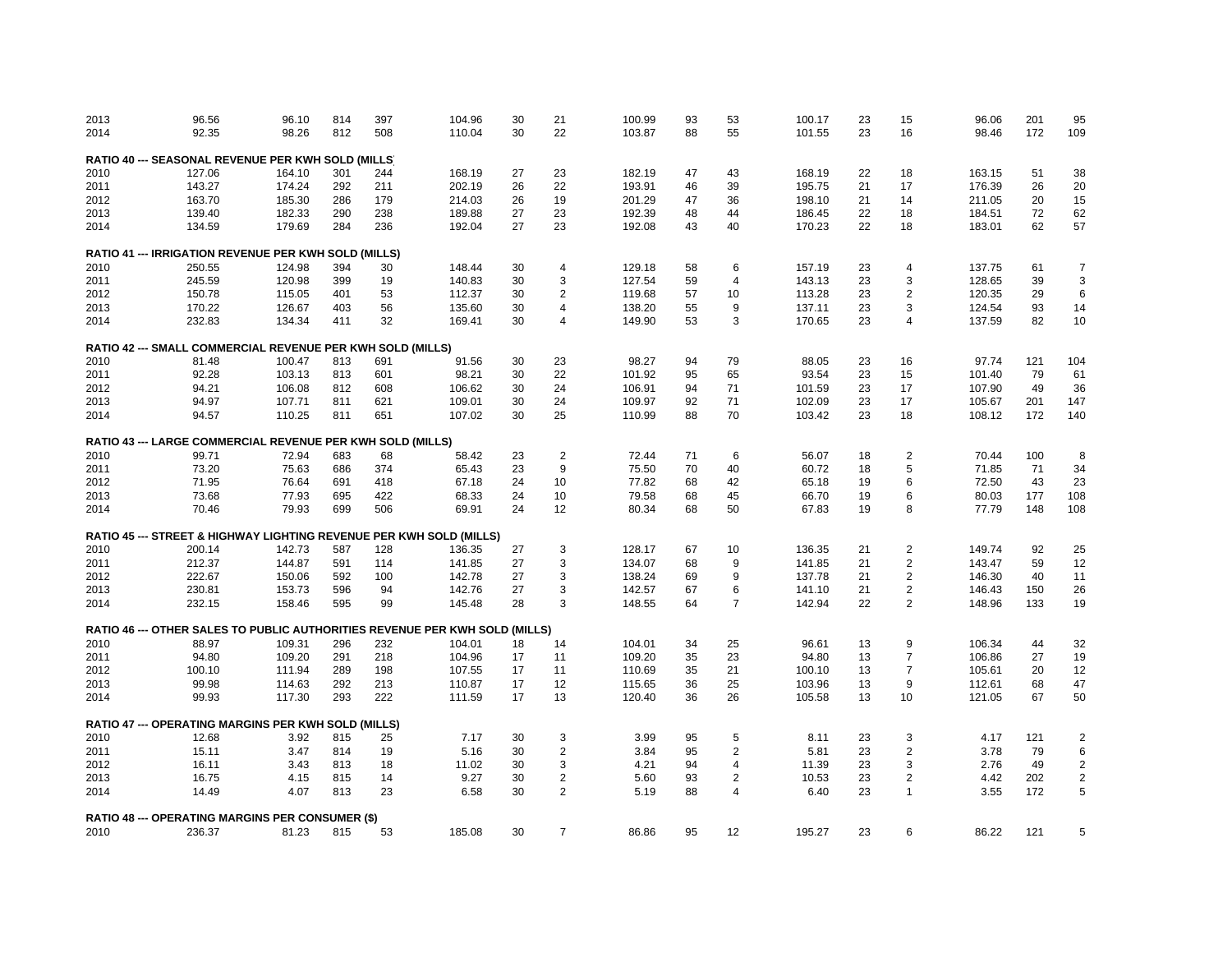| 2011 | 383.33                                                                      | 70.64  | 814 | 20  | 128.57 | 30 | $\overline{\mathbf{c}}$ | 78.89  | 95 | 5              | 134.94 | 23 | $\overline{c}$ | 93.54  | 79  | 5                       |
|------|-----------------------------------------------------------------------------|--------|-----|-----|--------|----|-------------------------|--------|----|----------------|--------|----|----------------|--------|-----|-------------------------|
| 2012 | 495.62                                                                      | 65.07  | 813 | 15  | 341.60 | 30 | $\overline{2}$          | 100.30 | 94 | 5              | 349.39 | 23 | $\overline{2}$ | 72.55  | 49  | $\overline{c}$          |
| 2013 | 544.71                                                                      | 82.19  | 815 | 14  | 271.82 | 30 | 1                       | 118.56 | 93 | 1              | 273.88 | 23 | -1             | 87.70  | 202 | $\overline{\mathbf{c}}$ |
| 2014 | 465.82                                                                      | 82.84  | 813 | 20  | 171.75 | 30 | $\mathbf{1}$            | 133.34 | 88 | 5              | 177.06 | 23 | $\mathbf{1}$   | 86.53  | 172 | 3                       |
|      | RATIO 49 --- NON-OPERATING MARGINS PER KWH SOLD (MILLS)                     |        |     |     |        |    |                         |        |    |                |        |    |                |        |     |                         |
| 2010 | 5.21                                                                        | 0.50   | 815 | 15  | 1.01   | 30 | 2                       | 0.64   | 95 | $\overline{2}$ | 0.95   | 23 | $\overline{2}$ | 0.54   | 121 | 3                       |
| 2011 | 2.72                                                                        | 0.52   | 814 | 53  | 0.89   | 30 | 3                       | 0.60   | 95 | 9              | 0.93   | 23 | 3              | 0.47   | 79  | 5                       |
| 2012 | 1.16                                                                        | 0.52   | 813 | 191 | 0.58   | 30 | 5                       | 0.51   | 94 | 26             | 0.57   | 23 | 5              | 0.53   | 49  | 12                      |
| 2013 | $-1.36$                                                                     | 0.51   | 815 | 788 | 0.55   | 30 | 29                      | 0.41   | 93 | 87             | 0.43   | 23 | 22             | 0.47   | 202 | 194                     |
|      |                                                                             |        |     |     |        |    |                         |        | 88 |                |        | 23 | 6              |        | 172 | 45                      |
| 2014 | 0.90                                                                        | 0.55   | 813 | 280 | 0.60   | 30 | 10                      | 0.56   |    | 32             | 0.57   |    |                | 0.48   |     |                         |
|      | <b>RATIO 50 --- NON-OPERATING MARGINS PER CONSUMER (\$)</b>                 |        |     |     |        |    |                         |        |    |                |        |    |                |        |     |                         |
| 2010 | 97.14                                                                       | 10.27  | 815 | 24  | 30.81  | 30 | $\overline{c}$          | 15.45  | 95 | 5              | 31.43  | 23 | $\overline{2}$ | 11.60  | 121 | $\overline{4}$          |
| 2011 | 68.93                                                                       | 11.07  | 814 | 44  | 20.93  | 30 | 3                       | 14.15  | 95 | $\overline{7}$ | 22.78  | 23 | $\overline{2}$ | 14.50  | 79  | 5                       |
| 2012 | 35.69                                                                       | 10.77  | 813 | 115 | 15.43  | 30 | $\overline{7}$          | 12.94  | 94 | 17             | 13.70  | 23 | 5              | 14.47  | 49  | 10                      |
| 2013 | $-44.19$                                                                    | 11.64  | 815 | 800 | 14.55  | 30 | 29                      | 9.60   | 93 | 89             | 13.18  | 23 | 22             | 10.32  | 202 | 200                     |
| 2014 | 28.77                                                                       | 12.50  | 813 | 178 | 12.79  | 30 | 8                       | 13.78  | 88 | 24             | 12.29  | 23 | 5              | 10.67  | 172 | 29                      |
|      | RATIO 51 --- TOTAL MARGINS LESS ALLOCATIONS PER KWH SOLD (MILLS)            |        |     |     |        |    |                         |        |    |                |        |    |                |        |     |                         |
| 2010 | 17.89                                                                       | 4.63   | 815 | 16  | 7.65   | 30 | $\overline{2}$          | 4.98   | 95 | 3              | 9.84   | 23 | 2              | 4.67   | 121 | 1                       |
| 2011 | 17.83                                                                       | 4.37   | 814 | 15  | 6.63   | 30 | 1                       | 4.43   | 95 | 3              | 6.87   | 23 | 1              | 4.53   | 79  | 4                       |
| 2012 | 17.26                                                                       | 4.03   | 813 | 18  | 11.53  | 30 | 4                       | 5.51   | 94 | 5              | 12.38  | 23 | $\overline{4}$ | 3.99   | 49  | 3                       |
| 2013 | 15.39                                                                       | 4.98   | 815 | 34  | 9.34   | 30 | 4                       | 6.06   | 93 | $\overline{7}$ | 9.87   | 23 | $\overline{4}$ | 4.81   | 202 | 5                       |
| 2014 | 15.39                                                                       | 4.87   | 813 | 27  | 7.06   | 30 | 3                       | 5.84   | 88 | 5              | 7.00   | 23 | $\overline{2}$ | 4.81   | 172 | 4                       |
|      | RATIO 52 --- TOTAL MARGINS LESS ALLOCATIONS PER CONSUMER (\$)               |        |     |     |        |    |                         |        |    |                |        |    |                |        |     |                         |
|      |                                                                             |        |     |     |        |    |                         |        |    |                |        |    |                |        |     |                         |
| 2010 | 333.51                                                                      | 99.63  | 815 | 27  | 219.16 | 30 | 4                       | 118.85 | 95 | $\overline{7}$ | 224.22 | 23 | 3              | 100.62 | 121 | 4                       |
| 2011 | 452.27                                                                      | 90.25  | 814 | 17  | 156.54 | 30 | $\overline{2}$          | 97.43  | 95 | 4              | 163.25 | 23 | $\overline{2}$ | 115.05 | 79  | 5                       |
| 2012 | 531.31                                                                      | 83.37  | 813 | 13  | 349.51 | 30 | $\overline{2}$          | 118.70 | 94 | 5              | 362.19 | 23 | $\overline{2}$ | 84.98  | 49  | $\overline{\mathbf{c}}$ |
| 2013 | 500.52                                                                      | 100.52 | 815 | 17  | 273.31 | 30 | 1                       | 139.38 | 93 | 2              | 279.23 | 23 | $\mathbf{1}$   | 98.57  | 202 | $\overline{c}$          |
| 2014 | 494.59                                                                      | 99.22  | 813 | 20  | 181.14 | 30 | 1                       | 147.58 | 88 | 5              | 184.99 | 23 | $\mathbf{1}$   | 100.25 | 172 | 3                       |
|      | RATIO 54 --- ASSOCIATED ORGANIZATION'S CAPITAL CREDITS PER KWH SOLD (MILLS) |        |     |     |        |    |                         |        |    |                |        |    |                |        |     |                         |
| 2010 | 0.11                                                                        | 2.54   | 767 | 737 | 0.11   | 26 | 14                      | 2.19   | 93 | 86             | 0.10   | 20 | 8              | 2.27   | 114 | 109                     |
| 2011 | 0.14                                                                        | 2.75   | 769 | 727 | 0.13   | 28 | 11                      | 2.48   | 94 | 84             | 0.10   | 21 | 5              | 2.20   | 74  | 67                      |
| 2012 | 0.12                                                                        | 2.98   | 772 | 733 | 0.10   | 28 | 10                      | 2.78   | 93 | 84             | 0.08   | 21 | $\overline{4}$ | 2.32   | 47  | 46                      |
| 2013 | 0.17                                                                        | 3.16   | 769 | 721 | 0.14   | 28 | 10                      | 2.75   | 92 | 84             | 0.13   | 21 | $\overline{4}$ | 3.27   | 190 | 179                     |
| 2014 | 0.17                                                                        | 3.03   | 769 | 740 | 0.22   | 28 | 19                      | 2.82   | 87 | 84             | 0.18   | 21 | 13             | 3.23   | 158 | 153                     |
|      | RATIO 55 --- ASSOCIATED ORGANIZATION'S CAPITAL CREDITS PER CONSUMER (\$)    |        |     |     |        |    |                         |        |    |                |        |    |                |        |     |                         |
| 2010 | 1.96                                                                        | 51.24  | 767 | 748 | 2.81   | 26 | 18                      | 45.13  | 93 | 88             | 2.26   | 20 | 12             | 51.34  | 114 | 111                     |
| 2011 | 3.61                                                                        | 54.92  | 769 | 721 | 2.85   | 28 | 10                      | 52.45  | 94 | 83             | 2.42   | 21 | $\overline{4}$ | 49.12  | 74  | 68                      |
| 2012 |                                                                             | 58.79  | 772 | 721 | 3.02   | 28 | 9                       | 63.32  | 93 |                |        | 21 | 3              | 66.00  | 47  | 45                      |
|      | 3.67                                                                        |        |     |     |        |    |                         |        |    | 83             | 2.84   |    |                |        |     |                         |
| 2013 | 5.40                                                                        | 60.51  | 769 | 707 | 4.03   | 28 | 8                       | 62.36  | 92 | 82             | 3.61   | 21 | $\overline{2}$ | 60.06  | 190 | 172                     |
| 2014 | 5.43                                                                        | 58.43  | 769 | 722 | 5.41   | 28 | 14                      | 62.31  | 87 | 79             | 4.91   | 21 | 8              | 62.75  | 158 | 149                     |
|      | <b>RATIO 56 --- TOTAL MARGINS PER KWH SOLD (MILLS)</b>                      |        |     |     |        |    |                         |        |    |                |        |    |                |        |     |                         |
| 2010 | 18.00                                                                       | 7.20   | 815 | 22  | 9.38   | 30 | $\overline{2}$          | 7.32   | 95 | 5              | 9.85   | 23 | 2              | 7.09   | 121 | 2                       |
| 2011 | 17.97                                                                       | 7.12   | 814 | 24  | 7.51   | 30 | $\overline{2}$          | 6.89   | 95 | 4              | 6.94   | 23 | $\overline{2}$ | 7.08   | 79  | 6                       |
| 2012 | 17.38                                                                       | 7.05   | 813 | 39  | 11.68  | 30 | 4                       | 7.83   | 94 | 7              | 12.41  | 23 | $\overline{4}$ | 5.95   | 49  | 5                       |
| 2013 | 15.56                                                                       | 7.96   | 815 | 64  | 10.51  | 30 | 5                       | 9.00   | 93 | 10             | 10.00  | 23 | $\overline{4}$ | 7.80   | 202 | 12                      |
| 2014 | 15.56                                                                       | 7.87   | 813 | 52  | 8.13   | 30 | 4                       | 9.11   | 88 | 10             | 7.12   | 23 | $\overline{2}$ | 7.79   | 172 | 10                      |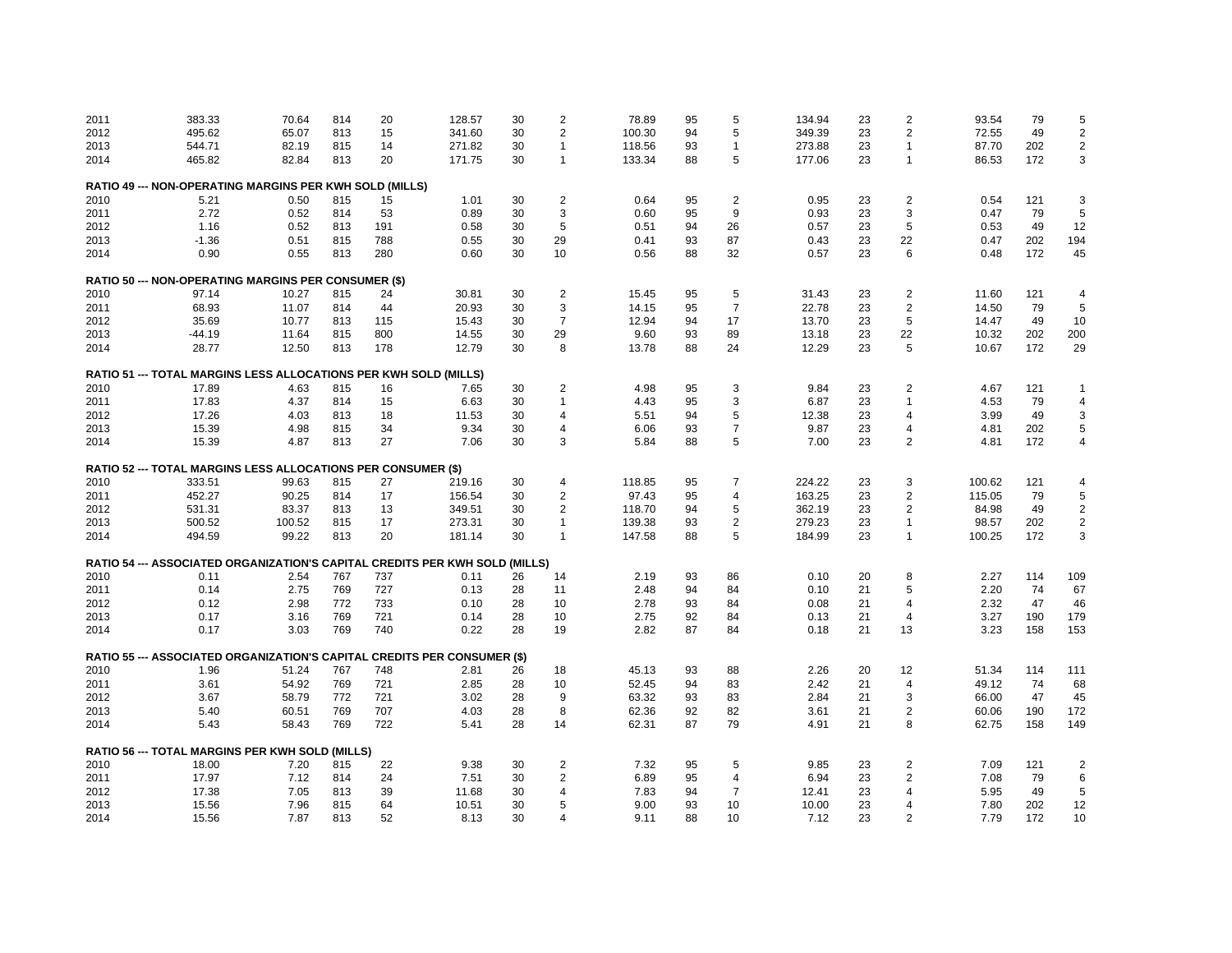|              | <b>RATIO 57 --- TOTAL MARGINS PER CONSUMER (\$)</b>                        |              |            |            |              |          |                |                      |          |                |              |          |                |              |            |                |
|--------------|----------------------------------------------------------------------------|--------------|------------|------------|--------------|----------|----------------|----------------------|----------|----------------|--------------|----------|----------------|--------------|------------|----------------|
| 2010         | 335.47                                                                     | 150.51       | 815        | 58         | 241.03       | 30       | 5              | 174.58               | 95       | 12             | 227.48       | 23       | 3              | 165.94       | 121        | $\overline{7}$ |
|              |                                                                            |              |            |            |              |          | $\sqrt{2}$     |                      | 95       | 6              | 166.13       |          | $\overline{2}$ |              | 79         | 5              |
| 2011         | 455.87                                                                     | 144.88       | 814        | 35         | 174.52       | 30       |                | 160.56               |          |                |              | 23       |                | 175.26       |            |                |
| 2012         | 534.97                                                                     | 145.56       | 813        | 27         | 363.07       | 30       | $\overline{2}$ | 197.81               | 94       | 6              | 366.66       | 23       | 2              | 165.75       | 49         | $\overline{2}$ |
| 2013         | 505.92                                                                     | 164.59       | 815        | 34         | 293.50       | 30       | $\overline{2}$ | 205.56               | 93       | 6              | 281.81       | 23       | 1              | 162.93       | 202        | $\overline{7}$ |
| 2014         | 500.01                                                                     | 163.91       | 813        | 32         | 245.52       | 30       | $\overline{2}$ | 220.53               | 88       | 9              | 187.19       | 23       | 1              | 163.84       | 172        | 6              |
|              | <b>RATIO 58 --- A/R OVER 60 DAYS AS A % OF OPERATING REVENUE</b>           |              |            |            |              |          |                |                      |          |                |              |          |                |              |            |                |
| 2010         | $-0.34$                                                                    | 0.17         | 802        | 802        | 0.08         | 29       | 29             | 0.15                 | 92       | 92             | 0.08         | 22       | 22             | 0.17         | 119        | 119            |
| 2011         | 0.02                                                                       | 0.15         | 799        | 748        | 0.09         | 29       | 24             | 0.11                 | 92       | 85             | 0.09         | 22       | 18             | 0.19         | 78         | 72             |
| 2012         | 0.01                                                                       | 0.13         | 795        | 752        | 0.06         | 28       | 25             | 0.09                 | 89       | 82             | 0.05         | 21       | 18             | 0.11         | 48         | 43             |
| 2013         | 0.02                                                                       | 0.13         | 805        | 723        | 0.04         | 29       | 20             | 0.12                 | 90       | 80             | 0.04         | 22       | 14             | 0.11         | 198        | 173            |
| 2014         | 0.01                                                                       | 0.12         | 803        | 741        | 0.05         | 29       | 25             | 0.12                 | 87       | 78             | 0.05         | 22       | 18             | 0.13         | 172        | 161            |
|              |                                                                            |              |            |            |              |          |                |                      |          |                |              |          |                |              |            |                |
| 2010         | <b>RATIO 59 --- AMOUNT WRITTEN OFF AS A % OF OPERATING REVENUE</b><br>0.16 | 0.18         | 779        | 418        | 0.06         | 29       | $\overline{2}$ | 0.10                 | 94       | 29             | 0.06         | 23       | $\overline{2}$ | 0.16         | 116        | 59             |
| 2011         | 0.04                                                                       | 0.17         | 780        | 691        | 0.04         | 28       | 13             | 0.09                 | 92       | 74             | 0.03         | 22       | 9              | 0.15         | 76         | 63             |
|              |                                                                            |              |            | 706        |              | 26       |                |                      | 89       | 72             |              | 22       |                |              | 47         |                |
| 2012         | 0.03                                                                       | 0.15         | 777        |            | 0.03         |          | 14             | 0.08                 |          |                | 0.03         |          | 11             | 0.17         |            | 42             |
| 2013<br>2014 | 0.03<br>0.02                                                               | 0.14<br>0.13 | 783<br>782 | 699<br>713 | 0.03<br>0.04 | 27<br>27 | 11<br>16       | 0.07<br>0.07         | 89<br>84 | 67<br>69       | 0.03<br>0.03 | 22<br>22 | 9<br>13        | 0.15<br>0.14 | 194<br>166 | 173<br>153     |
|              |                                                                            |              |            |            |              |          |                |                      |          |                |              |          |                |              |            |                |
|              |                                                                            |              |            |            |              |          |                | SALES (RATIOS 60-76) |          |                |              |          |                |              |            |                |
|              | <b>RATIO 60 --- TOTAL MWH SOLD PER MILE OF LINE</b>                        |              |            |            |              |          |                |                      |          |                |              |          |                |              |            |                |
| 2010         | 64.64                                                                      | 114.36       | 815        | 652        | 69.02        | 30       | 17             | 72.54                | 95       | 56             | 69.56        | 23       | 14             | 121.28       | 121        | 102            |
| 2011         | 87.74                                                                      | 116.06       | 814        | 552        | 68.23        | 30       | 9              | 71.34                | 95       | 34             | 71.34        | 23       | 8              | 123.06       | 79         | 56             |
| 2012         | 106.54                                                                     | 112.66       | 813        | 440        | 83.12        | 30       | 9              | 74.98                | 94       | 25             | 84.43        | 23       | 8              | 118.78       | 49         | 28             |
| 2013         | 112.56                                                                     | 117.33       | 814        | 430        | 80.25        | 30       | $\overline{7}$ | 76.31                | 92       | 24             | 81.77        | 23       | 6              | 117.56       | 202        | 107            |
| 2014         | 111.54                                                                     | 120.40       | 812        | 445        | 76.34        | 30       | $\overline{7}$ | 74.11                | 87       | 24             | 78.80        | 23       | 6              | 123.33       | 172        | 98             |
|              |                                                                            |              |            |            |              |          |                |                      |          |                |              |          |                |              |            |                |
|              | RATIO 61 --- AVERAGE RESIDENTIAL USAGE KWH PER MONTH                       |              |            |            |              |          |                |                      |          |                |              |          |                |              |            |                |
| 2010         | 1,465.13                                                                   | 1,239.39     | 815        | 144        | 1,465.40     | 30       | 16             | 1,205.83             | 95       | 23             | 1,532.14     | 23       | 15             | 1,278.07     | 121        | 32             |
| 2011         | 1,427.34                                                                   | 1,213.00     | 814        | 142        | 1,440.64     | 30       | 16             | 1,222.67             | 95       | 26             | 1,464.10     | 23       | 15             | 1,261.80     | 79         | 16             |
| 2012         | 1,361.93                                                                   | 1,140.51     | 813        | 123        | 1,345.01     | 30       | 13             | 1,156.23             | 94       | 23             | 1,359.48     | 23       | 11             | 1,119.61     | 49         | 11             |
| 2013         | 1,489.37                                                                   | 1,174.69     | 815        | 99         | 1,482.25     | 30       | 15             | 1,239.49             | 93       | 24             | 1,521.92     | 23       | 14             | 1,183.81     | 202        | 25             |
| 2014         | 1,468.09                                                                   | 1,199.17     | 813        | 120        | 1,472.42     | 30       | 17             | 1,250.33             | 88       | 27             | 1,531.56     | 23       | 16             | 1,246.59     | 172        | 24             |
|              | <b>RATIO 62 --- AVERAGE SEASONAL KWH USAGE PER MONTH</b>                   |              |            |            |              |          |                |                      |          |                |              |          |                |              |            |                |
| 2010         | 413.47                                                                     | 278.83       | 301        | 86         | 221.30       | 27       | 5              | 232.41               | 47       | $\overline{7}$ | 223.58       | 22       | 5              | 271.10       | 51         | 15             |
| 2011         | 362.32                                                                     | 277.40       | 292        | 103        | 196.46       | 26       | 3              | 240.27               | 46       | 10             | 199.04       | 21       | 3              | 255.56       | 26         | 6              |
| 2012         | 314.99                                                                     | 282.59       | 285        | 116        | 207.48       | 26       | 5              | 220.33               | 46       | 13             | 197.64       | 21       | 5              | 208.20       | 20         | 5              |
| 2013         | 446.81                                                                     | 302.22       | 290        | 73         | 222.73       | 27       | 5              | 263.30               | 48       | 9              | 221.64       | 22       | 5              | 257.81       | 72         | 18             |
| 2014         | 484.61                                                                     | 318.36       | 283        | 65         | 235.52       | 27       | 6              | 269.78               | 42       | 8              | 232.49       | 22       | 6              | 306.67       | 62         | 12             |
|              |                                                                            |              |            |            |              |          |                |                      |          |                |              |          |                |              |            |                |
|              | <b>RATIO 63 --- AVERAGE IRRIGATION KWH USAGE PER MONTH</b>                 |              |            |            |              |          |                |                      |          |                |              |          |                |              |            |                |
| 2010         | 1,069.18                                                                   | 1,678.12     | 394        | 285        | 1,509.48     | 30       | 22             | 1,734.59             | 58       | 44             | 1,247.66     | 23       | 15             | 1,247.66     | 61         | 39             |
| 2011         | 1,280.78                                                                   | 1,943.18     | 399        | 278        | 1,780.84     | 30       | 22             | 1,727.24             | 59       | 44             | 1,636.77     | 23       | 16             | 1,634.00     | 39         | 25             |
| 2012         | 3,581.54                                                                   | 2,882.32     | 400        | 142        | 3,955.40     | 30       | 16             | 3,042.78             | 57       | 23             | 3,581.54     | 23       | 12             | 2,932.02     | 29         | 8              |
| 2013         | 2,927.17                                                                   | 2,245.13     | 403        | 139        | 2,711.16     | 30       | 13             | 2,319.49             | 55       | 22             | 2,677.03     | 23       | 9              | 1,996.88     | 93         | 26             |
| 2014         | 1,518.53                                                                   | 1,804.15     | 411        | 240        | 1,750.52     | 30       | 18             | 1,903.57             | 53       | 32             | 1,518.53     | 23       | 12             | 1,779.90     | 82         | 53             |
|              | RATIO 64 --- AVERAGE SMALL COMMERCIAL KWH USAGE PER MONTH                  |              |            |            |              |          |                |                      |          |                |              |          |                |              |            |                |
| 2010         | 2,758.80                                                                   | 3,283.98     | 813        | 521        | 2,629.01     | 30       | 13             | 3,373.92             | 94       | 59             | 2,747.89     | 23       | 11             | 3,460.87     | 121        | 74             |
| 2011         | 2,541.32                                                                   | 3,323.04     | 813        | 563        | 2,478.88     | 30       | 14             | 3,371.17             | 95       | 65             | 2,541.32     | 23       | 12             | 3,428.35     | 79         | 58             |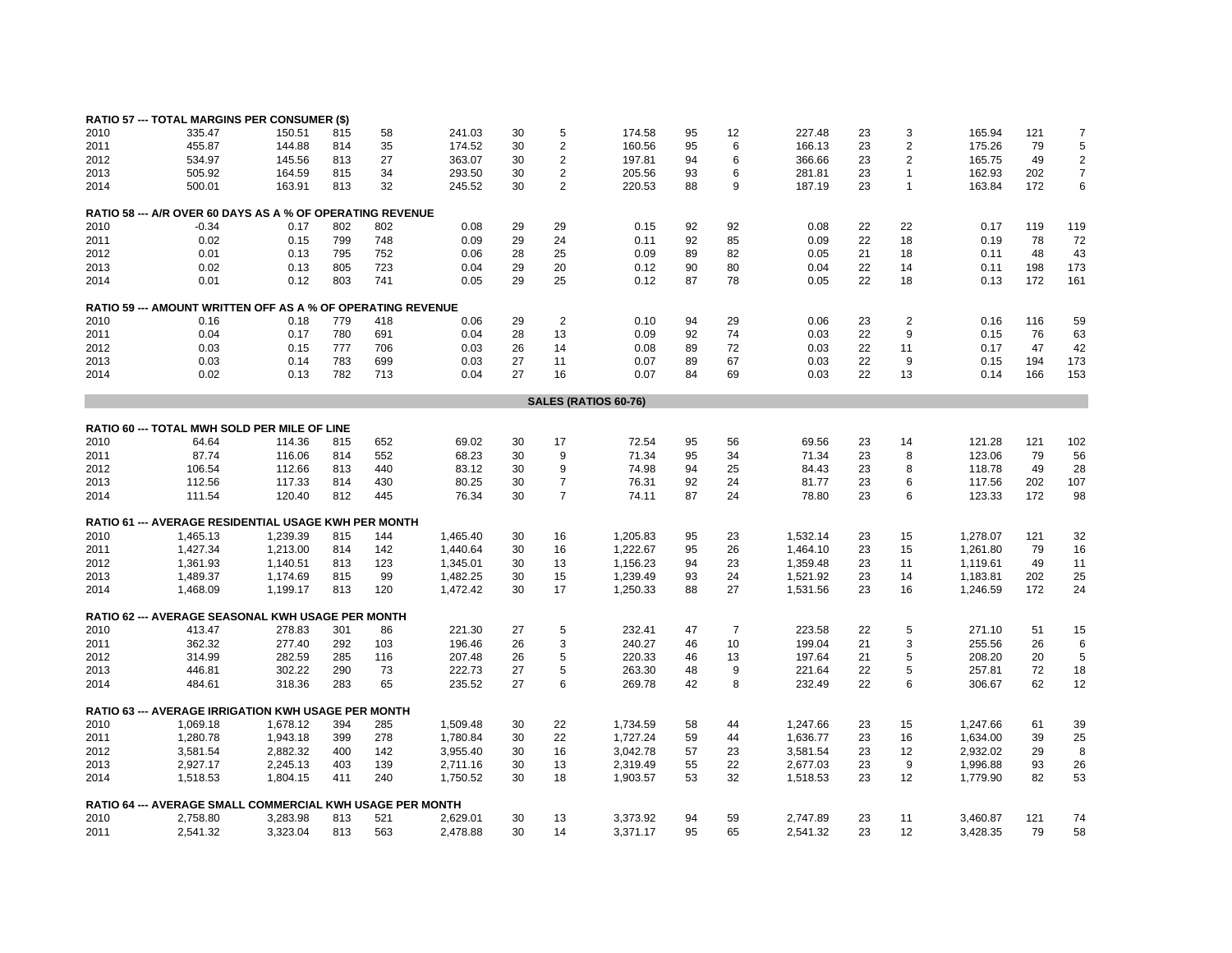| 2012 | 2,553.77                                                             | 3,293.62   | 812        | 558 | 2,441.38   | 30 | 14             | 3,091.57   | 94 | 62 | 2,553.77   | 23 | 12             | 3,130.50   | 49  | 33             |
|------|----------------------------------------------------------------------|------------|------------|-----|------------|----|----------------|------------|----|----|------------|----|----------------|------------|-----|----------------|
| 2013 | 2,641.29                                                             | 3,407.48   | 811        | 549 | 2,521.60   | 30 | 13             | 3,255.23   | 92 | 62 | 2,589.87   | 23 | 11             | 3,662.44   | 201 | 140            |
| 2014 | 2,737.63                                                             | 3,448.06   | 811        | 537 | 2,575.76   | 30 | 12             | 3,218.46   | 88 | 56 | 2,680.61   | 23 | 10             | 3,520.34   | 172 | 117            |
|      | RATIO 65 --- AVERAGE LARGE COMMERCIAL KWH USAGE PER MONTH            |            |            |     |            |    |                |            |    |    |            |    |                |            |     |                |
| 2010 | 94,142.86                                                            | 464,600.00 | 683        | 600 | 323,357.14 | 23 | 19             | 375,500.00 | 71 | 58 | 353,395.83 | 18 | 15             | 567,347.22 | 100 | 91             |
| 2011 | 311,477.78                                                           | 464,921.88 | 686        | 429 | 364,291.67 | 23 | 14             | 360,081.94 | 70 | 37 | 577,375.00 | 18 | 11             | 439,583.33 | 71  | 46             |
| 2012 | 385,145.83                                                           | 469,450.00 | 691        | 396 | 399,968.75 | 24 | 13             | 395,239.58 | 68 | 35 | 414,791.67 | 19 | 11             | 385,145.83 | 43  | 22             |
| 2013 | 422,187.50                                                           | 453,642.86 | 695        | 363 | 373,633.93 | 24 | 10             | 419,635.42 | 68 | 34 | 409,541.67 | 19 | 8              | 446,583.33 | 177 | 95             |
| 2014 | 442,245.10                                                           | 452,604.17 | 699        | 355 | 326,734.38 | 24 | 10             | 352,135.42 | 68 | 29 | 435,833.33 | 19 | 9              | 568,580.10 | 148 | 86             |
|      | RATIO 66 --- AVERAGE STREET & HIGHWAY LIGHTING KWH USAGE PER MONTH   |            |            |     |            |    |                |            |    |    |            |    |                |            |     |                |
| 2010 | 1,422.62                                                             | 1,405.75   | 584        | 291 | 1,868.06   | 27 | 17             | 1,375.00   | 67 | 33 | 2,088.24   | 21 | 15             | 1,327.09   | 92  | 44             |
| 2011 | 1,422.62                                                             | 1,402.38   | 587        | 289 | 1,843.75   | 27 | 17             | 1,398.81   | 68 | 34 | 2,458.33   | 21 | 15             | 2,093.75   | 59  | 36             |
| 2012 | 1,500.00                                                             | 1,394.84   | 586        | 284 | 1,803.33   | 27 | 17             | 1,500.00   | 69 | 35 | 2,039.68   | 21 | 15             | 1,971.64   | 40  | 27             |
| 2013 | 1,497.13                                                             | 1,388.89   | 589        | 285 | 1,788.19   | 27 | 18             | 1,458.33   | 67 | 33 | 2,000.00   | 21 | 16             | 1,500.00   | 147 | 76             |
| 2014 | 1,491.38                                                             | 1,416.67   | 590        | 285 | 1,726.72   | 28 | 18             | 1,330.56   | 64 | 29 | 2,297.79   | 22 | 17             | 1,416.67   | 132 | 63             |
|      | RATIO 68 --- AVERAGE SALES TO PUBLIC AUTHORITIES KWH USAGE PER MONTH |            |            |     |            |    |                |            |    |    |            |    |                |            |     |                |
| 2010 | 1,153.94                                                             | 2,133.75   | 293        | 223 | 1,606.63   | 18 | 11             | 1,679.31   | 34 | 22 | 1,922.66   | 13 | 9              | 2,028.54   | 43  | 33             |
| 2011 | 1,132.87                                                             | 2,096.61   | 288        | 229 | 1,952.90   | 17 | 12             | 1,847.22   | 35 | 24 | 1,952.90   | 13 | 9              | 2,558.74   | 27  | 24             |
| 2012 | 1,115.38                                                             | 2,056.34   | 287        | 224 | 2,052.54   | 17 | 12             | 1,719.91   | 35 | 25 | 2,052.54   | 13 | 9              | 1,904.26   | 20  | 16             |
|      |                                                                      |            |            |     |            | 17 |                |            | 36 |    |            |    | 9              |            |     |                |
| 2013 | 1,197.77                                                             | 2,154.51   | 290<br>291 | 220 | 1,872.92   |    | 12             | 1,910.53   | 36 | 26 | 1,872.92   | 13 | 9              | 2,512.35   | 67  | 50             |
| 2014 | 1,173.76                                                             | 2,181.88   |            | 223 | 1,822.65   | 17 | 11             | 2,096.16   |    | 27 | 1,822.65   | 13 |                | 1,845.96   | 65  | 52             |
|      | RATIO 69 --- RESIDENTIAL KWH SOLD PER TOTAL KWH SOLD (%)             |            |            |     |            |    |                |            |    |    |            |    |                |            |     |                |
| 2010 | 60.07                                                                | 61.83      | 815        | 436 | 42.15      | 30 | $\overline{4}$ | 54.21      | 95 | 41 | 43.60      | 23 | $\overline{4}$ | 59.44      | 121 | 57             |
| 2011 | 42.83                                                                | 61.25      | 814        | 626 | 40.16      | 30 | 12             | 53.02      | 95 | 64 | 41.16      | 23 | 10             | 60.35      | 79  | 58             |
| 2012 | 33.56                                                                | 59.02      | 813        | 668 | 30.82      | 30 | 10             | 47.81      | 94 | 66 | 30.98      | 23 | 8              | 49.89      | 49  | 36             |
| 2013 | 34.59                                                                | 59.93      | 815        | 678 | 34.89      | 30 | 16             | 52.41      | 93 | 69 | 35.32      | 23 | 14             | 59.95      | 202 | 175            |
| 2014 | 34.35                                                                | 60.24      | 813        | 674 | 36.52      | 30 | 19             | 53.31      | 88 | 66 | 38.80      | 23 | 16             | 57.58      | 172 | 149            |
|      | RATIO 70 --- SEASONAL KWH SOLD PER TOTAL KWH SOLD (%)                |            |            |     |            |    |                |            |    |    |            |    |                |            |     |                |
| 2010 | 4.40                                                                 | 1.42       | 301        | 67  | 1.89       | 27 | 3              | 1.51       | 47 | 9  | 2.57       | 22 | 3              | 1.61       | 51  | 12             |
| 2011 | 2.84                                                                 | 1.39       | 292        | 88  | 1.57       | 26 | $\overline{7}$ | 1.44       | 46 | 12 | 1.81       | 21 | $\overline{7}$ | 0.61       | 26  | $\overline{7}$ |
| 2012 | 2.05                                                                 | 1.41       | 286        | 111 | 1.61       | 26 | 10             | 1.38       | 47 | 15 | 1.86       | 21 | 10             | 0.95       | 20  | 6              |
| 2013 | 2.73                                                                 | 1.37       | 290        | 95  | 1.64       | 27 | 10             | 1.66       | 48 | 18 | 2.15       | 22 | 10             | 2.00       | 72  | 30             |
| 2014 | 2.98                                                                 | 1.50       | 284        | 89  | 2.10       | 27 | 9              | 1.89       | 43 | 15 | 2.53       | 22 | 9              | 1.84       | 62  | 23             |
|      | RATIO 71 --- IRRIGATION KWH SOLD PER TOTAL KWH SOLD (%)              |            |            |     |            |    |                |            |    |    |            |    |                |            |     |                |
| 2010 | 6.99                                                                 | 1.06       | 394        | 99  | 14.49      | 30 | 23             | 4.23       | 58 | 23 | 12.21      | 23 | 17             | 0.97       | 61  | 15             |
| 2011 | 6.30                                                                 | 1.40       | 399        | 112 | 14.77      | 30 | 24             | 3.58       | 59 | 25 | 13.48      | 23 | 18             | 1.62       | 39  | 14             |
| 2012 | 14.75                                                                | 2.04       | 401        | 83  | 31.70      | 30 | 25             | 6.29       | 57 | 20 | 27.09      | 23 | 19             | 2.20       | 29  | 6              |
| 2013 | 11.92                                                                | 1.56       | 403        | 86  | 24.45      | 30 | 25             | 6.23       | 55 | 23 | 21.70      | 23 | 19             | 1.34       | 93  | 16             |
| 2014 | 6.48                                                                 | 1.44       | 411        | 109 | 16.39      | 30 | 24             | 4.15       | 53 | 22 | 15.78      | 23 | 18             | 1.86       | 82  | 23             |
|      | RATIO 72 --- SMALL COMMERCIAL KWH SOLD PER TOTAL KWH SOLD (%)        |            |            |     |            |    |                |            |    |    |            |    |                |            |     |                |
| 2010 | 11.26                                                                | 17.32      | 813        | 619 | 14.71      | 30 | 19             | 17.90      | 94 | 69 | 18.13      | 23 | 16             | 15.91      | 121 | 95             |
| 2011 | 7.57                                                                 | 17.49      | 813        | 731 | 14.33      | 30 | 23             | 17.66      | 95 | 79 | 16.35      | 23 | 18             | 19.26      | 79  | 70             |
| 2012 | 6.23                                                                 | 17.65      | 812        | 763 | 10.68      | 30 | 24             | 16.26      | 94 | 83 | 13.63      | 23 | 19             | 18.25      | 49  | 47             |
| 2013 | 6.07                                                                 | 17.59      | 811        | 768 | 13.36      | 30 | 23             | 17.63      | 92 | 82 | 15.05      | 23 | 17             | 18.32      | 201 | 189            |
| 2014 | 6.31                                                                 | 17.71      | 811        | 760 | 12.79      | 30 | 22             | 16.64      | 88 | 76 | 16.22      | 23 | 16             | 17.81      | 172 | 159            |
|      |                                                                      |            |            |     |            |    |                |            |    |    |            |    |                |            |     |                |

**RATIO 73 --- LARGE COMMERCIAL KWH SOLD PER TOTAL KWH SOLD (%)**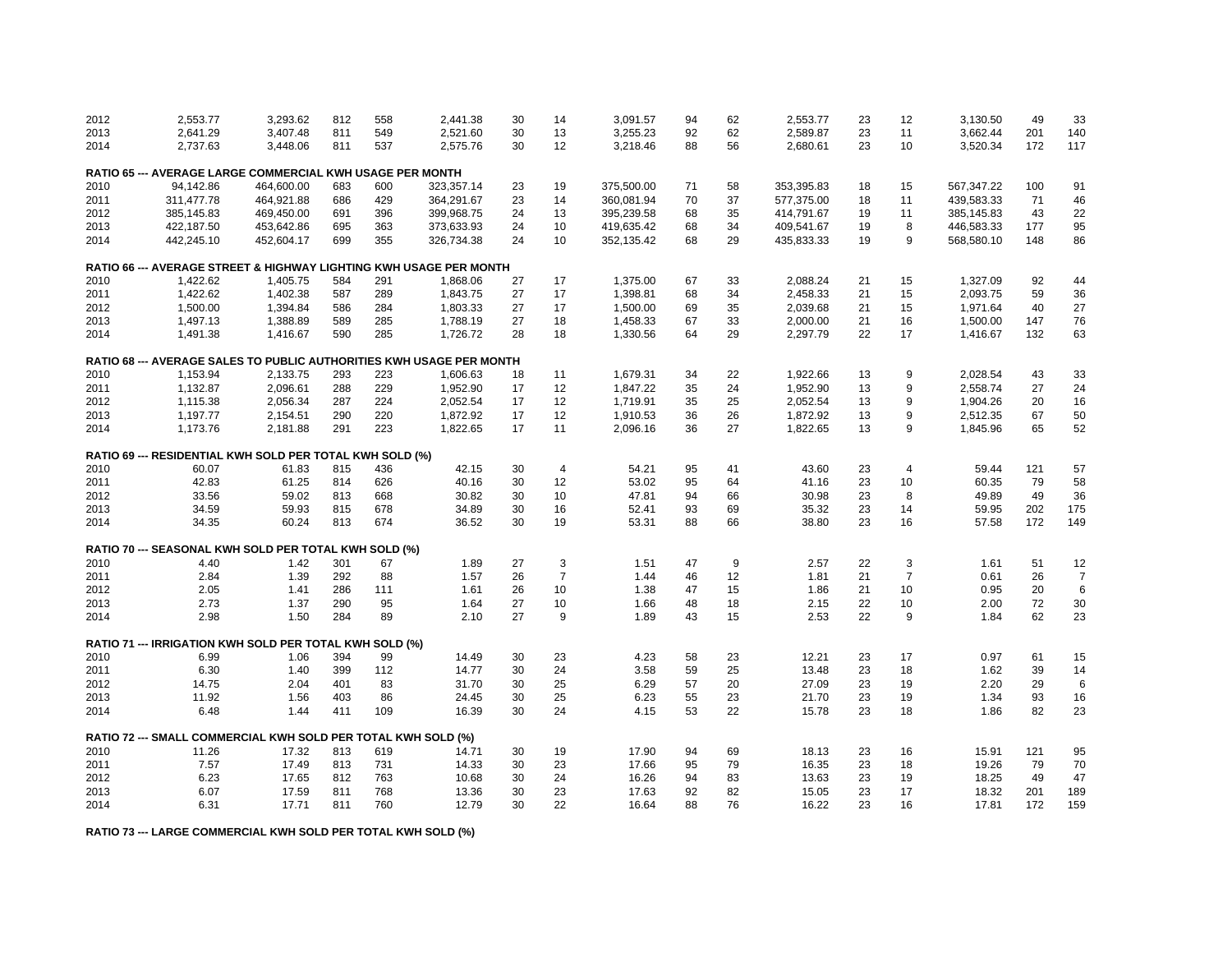| 2010         | 14.94                                                                  | 13.96        | 683        | 317        | 18.56        | 23       | 15             | 23.40                                       | 71       | 44       | 18.51        | 18       | 12             | 16.18        | 100      | 55       |
|--------------|------------------------------------------------------------------------|--------------|------------|------------|--------------|----------|----------------|---------------------------------------------|----------|----------|--------------|----------|----------------|--------------|----------|----------|
| 2011         | 38.78                                                                  | 14.14        | 686        | 100        | 26.84        | 23       | $\overline{7}$ | 19.11                                       | 70       | 18       | 24.41        | 18       | 6              | 15.21        | 71       | 10       |
| 2012         | 42.02                                                                  | 14.43        | 691        | 87         | 20.89        | 24       | 6              | 22.17                                       | 68       | 17       | 19.99        | 19       | 5              | 21.89        | 43       | 13       |
| 2013         | 43.33                                                                  | 14.13        | 695        | 75         | 22.82        | 24       | 5              | 21.34                                       | 68       | 15       | 19.78        | 19       | 4              | 13.90        | 177      | 13       |
| 2014         | 48.53                                                                  | 14.49        | 699        | 62         | 27.20        | 24       | 5              | 20.90                                       | 68       | 13       | 25.67        | 19       | 4              | 14.87        | 148      | 9        |
|              | RATIO 74 --- STREET & HIGHWAY LIGHTING KWH SOLD PER TOTAL KWH SOLD (%) |              |            |            |              |          |                |                                             |          |          |              |          |                |              |          |          |
| 2010         | 0.45                                                                   | 0.13         | 588        | 81         | 0.28         | 27       | 9              | 0.12                                        | 68       | 14       | 0.43         | 21       | 9              | 0.12         | 92       | 11       |
| 2011         | 0.33                                                                   | 0.12         | 592        | 121        | 0.27         | 27       | 12             | 0.12                                        | 69       | 18       | 0.38         | 21       | 12             | 0.17         | 59       | 12       |
| 2012         | 0.30                                                                   | 0.13         | 593        | 137        | 0.24         | 27       | 11             | 0.12                                        | 70       | 19       | 0.30         | 21       | 11             | 0.17         | 40       | 10       |
| 2013         | 0.28                                                                   | 0.12         | 597        | 157        | 0.25         | 27       | 12             | 0.14                                        | 68       | 21       | 0.34         | 21       | 12             | 0.12         | 150      | 41       |
| 2014         | 0.28                                                                   | 0.12         | 596        | 150        | 0.26         | 28       | 13             | 0.14                                        | 65       | 21       | 0.36         | 22       | 13             | 0.13         | 133      | 33       |
|              | RATIO 76 --- SALES TO PUBLIC AUTHORITIES PER TOTAL KWH SOLD (%)        |              |            |            |              |          |                |                                             |          |          |              |          |                |              |          |          |
| 2010         | 1.88                                                                   | 0.99         | 296        | 94         | 0.85         | 18       | 5              | 0.81                                        | 34       | 8        | 0.89         | 13       | $\overline{4}$ | 0.97         | 44       | 13       |
| 2011         | 1.34                                                                   | 0.97         | 291        | 120        | 0.88         | 17       | 6              | 0.88                                        | 35       | 13       | 0.90         | 13       | 5              | 1.11         | 27       | 13       |
|              |                                                                        |              | 289        |            |              | 17       | 6              |                                             |          |          |              |          | 5              |              | 20       |          |
| 2012         | 1.09                                                                   | 0.97         |            | 137        | 0.78         |          |                | 0.90                                        | 35<br>36 | 13       | 0.78         | 13       |                | 0.49         |          | 6        |
| 2013<br>2014 | 1.09<br>1.07                                                           | 1.05<br>0.99 | 292<br>294 | 139<br>141 | 0.79<br>0.83 | 17<br>17 | 6<br>6         | 0.92<br>0.90                                | 36       | 14<br>15 | 0.82<br>0.85 | 13<br>13 | 5<br>5         | 1.00<br>0.82 | 68<br>67 | 33<br>29 |
|              |                                                                        |              |            |            |              |          |                |                                             |          |          |              |          |                |              |          |          |
|              |                                                                        |              |            |            |              |          |                | <b>CONTROLLABLE EXPENSES (RATIOS 77-87)</b> |          |          |              |          |                |              |          |          |
|              | RATIO 77 --- O & M EXPENSES PER TOTAL KWH SOLD (MILLS)                 |              |            |            |              |          |                |                                             |          |          |              |          |                |              |          |          |
| 2010         | 17.06                                                                  | 10.49        | 815        | 93         | 10.62        | 30       | 3              | 11.56                                       | 95       | 20       | 10.47        | 23       | $\overline{2}$ | 10.50        | 121      | 12       |
| 2011         | 10.50                                                                  | 10.82        | 814        | 447        | 10.29        | 30       | 13             | 12.10                                       | 95       | 61       | 10.28        | 23       | 9              | 9.61         | 79       | 35       |
| 2012         | 8.49                                                                   | 11.43        | 813        | 596        | 8.49         | 30       | 16             | 11.79                                       | 94       | 72       | 8.50         | 23       | 13             | 10.44        | 49       | 32       |
| 2013         | 9.66                                                                   | 11.38        | 815        | 538        | 9.08         | 30       | 14             | 12.12                                       | 93       | 67       | 9.09         | 23       | 11             | 11.54        | 202      | 136      |
| 2014         | 8.52                                                                   | 11.68        | 813        | 610        | 10.31        | 30       | 22             | 12.59                                       | 88       | 70       | 10.37        | 23       | 16             | 11.25        | 172      | 132      |
|              | RATIO 78 --- O & M EXPENSES PER DOLLARS OF TUP                         |              |            | (MILLS)    |              |          |                |                                             |          |          |              |          |                |              |          |          |
| 2010         | 47.93                                                                  | 44.28        | 816        | 309        | 34.58        | 30       | 3              | 40.41                                       | 95       | 27       | 35.12        | 23       | 1              | 43.62        | 121      | 44       |
| 2011         | 38.13                                                                  | 44.34        | 815        | 571        | 33.48        | 30       | 6              | 41.18                                       | 95       | 53       | 33.86        | 23       | $\overline{4}$ | 43.39        | 79       | 50       |
| 2012         | 35.02                                                                  | 43.55        | 813        | 618        | 32.04        | 30       | 8              | 38.53                                       | 94       | 64       | 32.40        | 23       | 5              | 37.26        | 49       | 30       |
| 2013         | 44.26                                                                  | 42.94        | 815        | 378        | 33.31        | 30       | 3              | 39.30                                       | 93       | 36       | 33.17        | 23       | 1              | 43.67        | 202      | 100      |
| 2014         | 36.02                                                                  | 42.91        | 813        | 595        | 33.67        | 30       | 12             | 39.56                                       | 88       | 56       | 33.49        | 23       | 9              | 43.04        | 172      | 134      |
|              | RATIO 79 --- O & M EXPENSES PER CONSUMER (\$)                          |              |            |            |              |          |                |                                             |          |          |              |          |                |              |          |          |
| 2010         | 317.89                                                                 | 217.81       | 815        | 94         | 238.11       | 30       | $\overline{7}$ | 252.62                                      | 95       | 21       | 236.67       | 23       | 5              | 210.14       | 121      | 17       |
| 2011         | 266.23                                                                 | 229.61       | 814        | 250        | 235.92       | 30       | 11             | 266.16                                      | 95       | 47       | 233.22       | 23       | $\overline{7}$ | 231.77       | 79       | 24       |
| 2012         | 261.18                                                                 | 232.70       | 813        | 282        | 243.03       | 30       | 12             | 261.92                                      | 94       | 48       | 240.96       | 23       | 9              | 237.36       | 49       | 17       |
| 2013         | 314.06                                                                 | 242.30       | 815        | 155        | 260.71       | 30       | 9              | 275.65                                      | 93       | 36       | 253.00       | 23       | 5              | 242.27       | 202      | 32       |
| 2014         | 273.79                                                                 | 248.34       | 813        | 305        | 265.30       | 30       | 15             | 293.40                                      | 88       | 52       | 256.81       | 23       | 11             | 246.55       | 172      | 65       |
|              | RATIO 80 --- CONSUMER ACCOUNTING EXPENSES PER TOTAL KWH SOLD (MILLS)   |              |            |            |              |          |                |                                             |          |          |              |          |                |              |          |          |
|              |                                                                        |              |            | 343        |              |          | 9              |                                             | 95       |          | 2.39         | 23       | $\overline{7}$ | 2.71         | 121      |          |
| 2010         | 3.12                                                                   | 2.84         | 815        |            | 2.32         | 30       |                | 2.47                                        |          | 32       |              |          |                |              |          | 47       |
| 2011         | 2.25                                                                   | 2.90         | 814        | 562        | 2.22         | 30       | 14             | 2.43                                        | 95       | 56       | 2.22         | 23       | 11             | 2.79         | 79       | 50       |
| 2012         | 1.85                                                                   | 2.91         | 813        | 642        | 1.83         | 30       | 15             | 2.55                                        | 94       | 69       | 1.95         | 23       | 13             | 2.82         | 49       | 39       |
| 2013         | 1.84                                                                   | 2.84         | 815        | 643        | 1.80         | 30       | 15             | 2.47                                        | 93       | 66       | 1.84         | 23       | 12             | 2.88         | 202      | 163      |
| 2014         | 1.69                                                                   | 2.87         | 813        | 666        | 1.97         | 30       | 18             | 2.55                                        | 88       | 66       | 1.98         | 23       | 14             | 2.58         | 172      | 144      |
|              | RATIO 81 --- CONSUMER ACCOUNTING EXPENSES PER CONSUMER (\$)            |              |            |            |              |          |                |                                             |          |          |              |          |                |              |          |          |
| 2010         | 58.10                                                                  | 58.47        | 815        | 417        | 56.17        | 30       | 13             | 55.44                                       | 95       | 40       | 55.79        | 23       | 9              | 57.72        | 121      | 59       |
| 2011         | 57.11                                                                  | 59.35        | 814        | 447        | 56.72        | 30       | 15             | 56.35                                       | 95       | 45       | 55.74        | 23       | 10             | 62.56        | 79       | 49       |
| 2012         | 56.89                                                                  | 58.40        | 813        | 436        | 57.22        | 30       | 16             | 57.13                                       | 94       | 49       | 56.89        | 23       | 12             | 59.22        | 49       | 29       |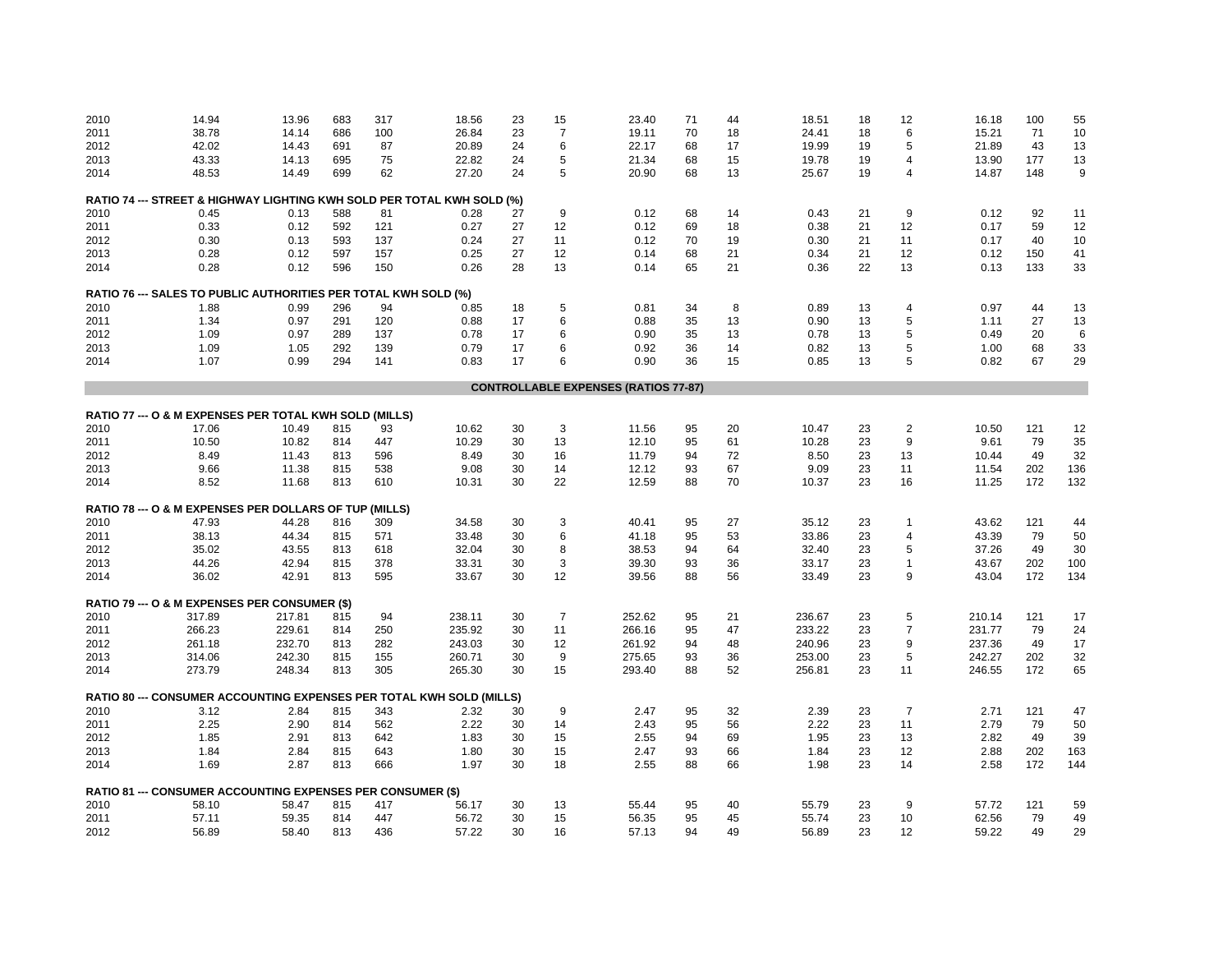| 2013 | 59.68                                                                                    | 59.17  | 815 | 399 | 58.88                             | 30 | 13 | 56.78                                 | 93 | 38 | 57.51  | 23 | 8              | 58.68  | 202 | 95  |
|------|------------------------------------------------------------------------------------------|--------|-----|-----|-----------------------------------|----|----|---------------------------------------|----|----|--------|----|----------------|--------|-----|-----|
| 2014 | 54.19                                                                                    | 58.93  | 813 | 530 | 54.67                             | 30 | 18 | 56.23                                 | 88 | 54 | 54.60  | 23 | 13             | 56.70  | 172 | 99  |
|      |                                                                                          |        |     |     |                                   |    |    |                                       |    |    |        |    |                |        |     |     |
|      | RATIO 82 --- CUSTOMER SALES AND SERVICE PER TOTAL KWH SOLD (MILLS)                       |        |     |     |                                   |    |    |                                       |    |    |        |    |                |        |     |     |
| 2010 | 1.08                                                                                     | 0.88   | 801 | 330 | 0.57                              | 30 | 8  | 1.13                                  | 95 | 52 | 0.54   | 23 | 6              | 0.97   | 119 | 56  |
| 2011 | 0.96                                                                                     | 0.89   | 803 | 380 | 0.60                              | 30 | 10 | 1.19                                  | 95 | 57 | 0.55   | 23 | $\overline{7}$ | 0.96   | 78  | 39  |
| 2012 | 0.69                                                                                     | 0.91   | 800 | 497 | 0.52                              | 30 | 12 | 1.13                                  | 94 | 65 | 0.50   | 23 | 9              | 0.76   | 47  | 27  |
| 2013 | 0.62                                                                                     | 0.91   | 802 | 537 | 0.60                              | 30 | 14 | 1.05                                  | 93 | 67 | 0.61   | 23 | 11             | 0.95   | 199 | 137 |
| 2014 | 0.45                                                                                     | 0.88   | 800 | 618 | 0.61                              | 30 | 21 | 1.05                                  | 88 | 74 | 0.61   | 23 | 17             | 0.86   | 171 | 133 |
|      | <b>RATIO 83 --- CUSTOMER SALES AND SERVICE PER CONSUMER (\$)</b>                         |        |     |     |                                   |    |    |                                       |    |    |        |    |                |        |     |     |
| 2010 | 20.14                                                                                    | 18.30  | 801 | 365 | 14.89                             | 30 | 11 | 27.26                                 | 95 | 60 | 14.92  | 23 | 8              | 21.42  | 119 | 65  |
| 2011 | 24.44                                                                                    | 18.34  | 803 | 312 | 15.62                             | 30 | 10 | 26.85                                 | 95 | 58 | 14.95  | 23 | $\overline{7}$ | 22.14  | 78  | 32  |
| 2012 | 21.18                                                                                    | 18.58  | 800 | 356 | 17.54                             | 30 | 12 | 26.10                                 | 94 | 55 | 17.58  | 23 | 9              | 18.29  | 47  | 22  |
| 2013 | 20.03                                                                                    | 19.59  | 802 | 394 | 18.66                             | 30 | 13 | 26.03                                 | 93 | 57 | 18.69  | 23 | 10             | 21.15  | 199 | 105 |
| 2014 | 14.35                                                                                    | 19.51  | 800 | 517 | 18.75                             | 30 | 17 | 25.59                                 | 88 | 64 | 18.77  | 23 | 14             | 21.01  | 171 | 113 |
|      | RATIO 84 --- A & G EXPENSES PER TOTAL KWH SOLD (MILLS)                                   |        |     |     |                                   |    |    |                                       |    |    |        |    |                |        |     |     |
| 2010 | 6.08                                                                                     | 5.78   | 815 | 376 | 5.99                              | 30 | 15 | 6.95                                  | 95 | 59 | 5.59   | 23 | 9              | 5.57   | 121 | 47  |
| 2011 | 4.56                                                                                     | 5.98   | 814 | 571 | 6.65                              | 30 | 23 | 7.41                                  | 95 | 78 | 5.77   | 23 | 17             | 5.92   | 79  | 55  |
| 2012 | 3.68                                                                                     | 6.20   | 813 | 669 | 5.62                              | 30 | 26 | 7.34                                  | 94 | 86 | 4.48   | 23 | 20             | 6.58   | 49  | 42  |
| 2013 |                                                                                          | 6.22   | 815 | 681 | 6.14                              | 30 | 28 | 7.30                                  | 93 | 86 | 5.04   | 23 | 22             | 6.15   | 202 | 167 |
|      | 3.68                                                                                     |        |     |     |                                   |    |    |                                       |    |    |        |    |                |        |     |     |
| 2014 | 3.72                                                                                     | 6.27   | 813 | 673 | 6.07                              | 30 | 27 | 7.50                                  | 88 | 82 | 5.06   | 23 | 21             | 6.07   | 172 | 142 |
|      | RATIO 85 --- A & G EXPENSES PER CONSUMER (\$)                                            |        |     |     |                                   |    |    |                                       |    |    |        |    |                |        |     |     |
| 2010 | 113.28                                                                                   | 121.82 | 815 | 453 | 133.40                            | 30 | 23 | 156.07                                | 95 | 78 | 125.56 | 23 | 17             | 117.70 | 121 | 66  |
| 2011 | 115.60                                                                                   | 124.90 | 814 | 454 | 140.87                            | 30 | 24 | 169.25                                | 95 | 79 | 136.56 | 23 | 17             | 135.02 | 79  | 48  |
| 2012 | 113.11                                                                                   | 127.96 | 813 | 485 | 148.77                            | 30 | 25 | 167.76                                | 94 | 83 | 142.83 | 23 | 18             | 133.69 | 49  | 33  |
| 2013 | 119.81                                                                                   | 131.56 | 815 | 474 | 159.73                            | 30 | 24 | 177.44                                | 93 | 81 | 146.27 | 23 | 19             | 126.92 | 202 | 113 |
| 2014 | 119.61                                                                                   | 133.50 | 813 | 493 | 145.74                            | 30 | 24 | 180.96                                | 88 | 76 | 137.94 | 23 | 18             | 126.10 | 172 | 101 |
|      | RATIO 86 --- TOTAL CONTROLLABLE EXPENSES PER TOTAL KWH SOLD (MILLS) (SAME AS RATIO #103) |        |     |     |                                   |    |    |                                       |    |    |        |    |                |        |     |     |
| 2010 | 27.33                                                                                    | 20.31  | 815 | 181 | 20.05                             | 30 | 5  | 22.37                                 | 95 | 32 | 19.26  | 23 | 3              | 20.49  | 121 | 23  |
| 2011 | 18.27                                                                                    | 21.11  | 814 | 537 | 20.14                             | 30 | 19 | 23.54                                 | 95 | 72 | 18.51  | 23 | 13             | 19.40  | 79  | 46  |
| 2012 | 14.70                                                                                    | 21.98  | 813 | 679 | 16.27                             | 30 | 20 | 23.90                                 | 94 | 80 | 15.26  | 23 | 15             | 20.04  | 49  | 39  |
| 2013 | 15.79                                                                                    | 21.76  | 815 | 657 | 18.26                             | 30 | 24 | 23.65                                 | 93 | 79 | 17.29  | 23 | 18             | 21.35  | 202 | 167 |
|      |                                                                                          |        |     |     |                                   |    |    |                                       | 88 |    |        | 23 |                |        |     |     |
| 2014 | 14.37                                                                                    | 22.20  | 813 | 683 | 19.70                             | 30 | 23 | 24.42                                 |    | 77 | 19.37  |    | 17             | 21.78  | 172 | 146 |
|      | RATIO 87 --- TOTAL CONTROLLABLE EXPENSES PER                                             |        |     |     | CONSUMER (\$) (SAME AS RATIO #104 |    |    |                                       |    |    |        |    |                |        |     |     |
| 2010 | 509.40                                                                                   | 422.47 | 815 | 210 | 424.24                            | 30 | 10 | 495.52                                | 95 | 42 | 418.91 | 23 | 6              | 428.36 | 121 | 32  |
| 2011 | 463.38                                                                                   | 438.73 | 814 | 343 | 443.17                            | 30 | 13 | 532.27                                | 95 | 68 | 432.16 | 23 | 9              | 445.27 | 79  | 36  |
| 2012 | 452.35                                                                                   | 441.40 | 813 | 385 | 444.89                            | 30 | 15 | 522.97                                | 94 | 65 | 436.00 | 23 | 10             | 452.35 | 49  | 25  |
| 2013 | 513.59                                                                                   | 459.84 | 815 | 285 | 489.70                            | 30 | 12 | 545.43                                | 93 | 58 | 473.61 | 23 | 8              | 448.02 | 202 | 66  |
| 2014 | 461.94                                                                                   | 471.98 | 813 | 430 | 472.98                            | 30 | 16 | 550.82                                | 88 | 67 | 461.94 | 23 | 12             | 461.55 | 172 | 86  |
|      |                                                                                          |        |     |     |                                   |    |    | <b>FIXED EXPENSES (RATIOS 88-102)</b> |    |    |        |    |                |        |     |     |
|      |                                                                                          |        |     |     |                                   |    |    |                                       |    |    |        |    |                |        |     |     |
|      | RATIO 88 --- POWER COST PER KWH PURCHASED (MILLS)                                        |        |     |     |                                   |    |    |                                       |    |    |        |    |                |        |     |     |
| 2010 | 51.18                                                                                    | 62.12  | 814 | 615 | 49.80                             | 30 | 14 | 55.57                                 | 95 | 61 | 48.80  | 23 | 8              | 58.86  | 121 | 81  |
| 2011 | 54.01                                                                                    | 64.72  | 813 | 607 | 54.81                             | 30 | 21 | 60.20                                 | 95 | 64 | 54.40  | 23 | 15             | 61.10  | 79  | 50  |
| 2012 | 56.84                                                                                    | 66.51  | 812 | 555 | 56.27                             | 30 | 15 | 62.05                                 | 94 | 59 | 55.61  | 23 | 9              | 57.80  | 49  | 28  |
| 2013 | 57.15                                                                                    | 67.70  | 814 | 594 | 61.26                             | 30 | 26 | 64.24                                 | 93 | 64 | 59.25  | 23 | 20             | 66.13  | 202 | 140 |
| 2014 | 58.72                                                                                    | 69.78  | 812 | 605 | 63.19                             | 30 | 26 | 66.28                                 | 88 | 59 | 61.90  | 23 | 20             | 68.66  | 172 | 132 |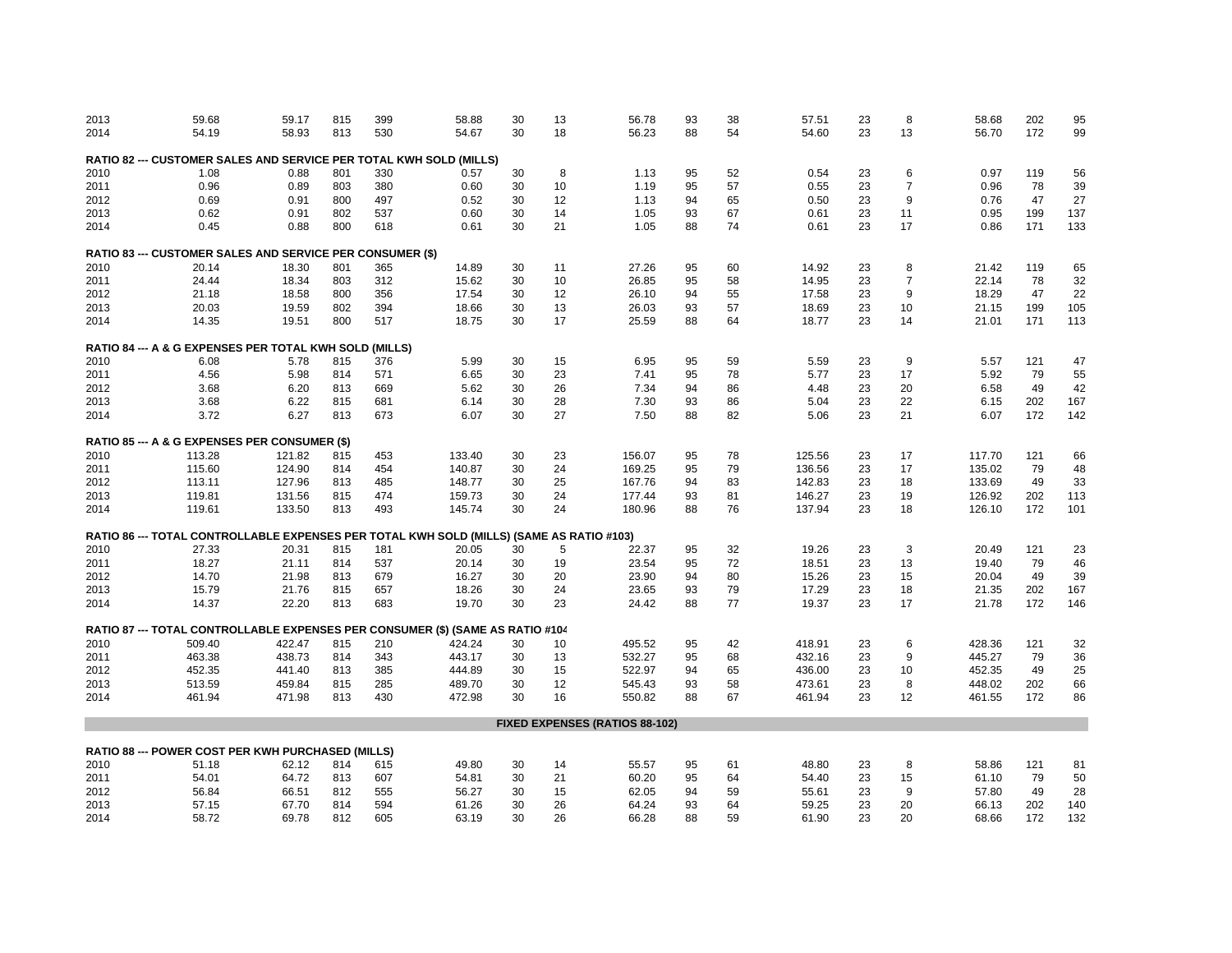|      | RATIO 89 --- POWER COST PER TOTAL KWH SOLD (MILLS)            |        |     |     |                         |    |                |        |    |    |        |    |                         |        |     |     |
|------|---------------------------------------------------------------|--------|-----|-----|-------------------------|----|----------------|--------|----|----|--------|----|-------------------------|--------|-----|-----|
| 2010 | 55.74                                                         | 66.26  | 815 | 585 | 53.16                   | 30 | 14             | 59.50  | 95 | 57 | 52.82  | 23 | 8                       | 61.60  | 121 | 78  |
| 2011 | 57.77                                                         | 68.44  | 814 | 601 | 59.40                   | 30 | 21             | 64.95  | 95 | 63 | 58.56  | 23 | 15                      | 65.15  | 79  | 50  |
|      |                                                               |        |     |     |                         |    | 17             |        | 94 |    |        | 23 |                         |        | 49  |     |
| 2012 | 60.14                                                         | 70.44  | 813 | 566 | 60.43                   | 30 |                | 66.07  |    | 59 | 60.11  |    | 11                      | 62.09  |     | 30  |
| 2013 | 59.83                                                         | 71.68  | 815 | 615 | 67.62                   | 30 | 28             | 68.70  | 93 | 66 | 63.89  | 23 | 22                      | 69.60  | 202 | 150 |
| 2014 | 60.97                                                         | 73.68  | 813 | 616 | 69.10                   | 30 | 26             | 69.97  | 88 | 60 | 67.84  | 23 | 20                      | 72.78  | 172 | 133 |
|      | RATIO 90 --- POWER COST AS A % OF REVENUE                     |        |     |     |                         |    |                |        |    |    |        |    |                         |        |     |     |
| 2010 | 51.37                                                         | 62.54  | 816 | 702 | 60.74                   | 30 | 28             | 58.95  | 95 | 73 | 59.24  | 23 | 21                      | 62.27  | 121 | 107 |
| 2011 | 56.94                                                         | 63.18  | 815 | 609 | 63.18                   | 30 | 27             | 60.75  | 95 | 63 | 62.70  | 23 | 21                      | 62.42  | 79  | 55  |
| 2012 | 60.05                                                         | 63.02  | 813 | 518 | 63.88                   | 30 | 22             | 60.03  | 94 | 47 | 62.77  | 23 | 16                      | 62.11  | 49  | 28  |
| 2013 | 59.44                                                         | 63.05  | 815 | 530 | 64.82                   | 30 | 24             | 60.02  | 93 | 50 | 62.76  | 23 | 19                      | 61.76  | 202 | 127 |
| 2014 | 62.27                                                         | 63.65  | 813 | 456 | 65.38                   | 30 | 20             | 60.60  | 88 | 39 | 65.12  | 23 | 16                      | 64.63  | 172 | 102 |
|      |                                                               |        |     |     |                         |    |                |        |    |    |        |    |                         |        |     |     |
|      | <b>RATIO 91 --- LONG-TERM INTEREST COST PER TOTAL</b>         |        |     |     | <b>KWH SOLD (MILLS)</b> |    |                |        |    |    |        |    |                         |        |     |     |
| 2010 | 5.27                                                          | 4.97   | 807 | 369 | 2.71                    | 29 | 5              | 5.17   | 95 | 47 | 2.70   | 23 | 3                       | 4.93   | 120 | 54  |
| 2011 | 4.15                                                          | 4.97   | 805 | 493 | 2.63                    | 29 | 5              | 5.42   | 95 | 58 | 2.63   | 23 | 3                       | 4.60   | 77  | 44  |
| 2012 | 3.73                                                          | 5.09   | 806 | 545 | 2.11                    | 28 | 6              | 5.40   | 94 | 60 | 2.18   | 22 | 4                       | 5.17   | 49  | 34  |
| 2013 | 3.04                                                          | 4.93   | 808 | 596 | 2.18                    | 29 | 8              | 5.12   | 93 | 64 | 2.20   | 22 | 5                       | 5.16   | 200 | 144 |
| 2014 | 2.93                                                          | 4.86   | 806 | 596 | 2.07                    | 29 | 8              | 5.10   | 88 | 63 | 2.08   | 22 | 5                       | 4.49   | 169 | 120 |
|      | RATIO 92 --- LONG-TERM INTEREST COST AS A % OF TUP            |        |     |     |                         |    |                |        |    |    |        |    |                         |        |     |     |
| 2010 | 1.48                                                          | 2.12   | 807 | 631 | 0.87                    | 29 | $\overline{4}$ | 1.96   | 95 | 66 | 0.89   | 23 | $\overline{\mathbf{c}}$ | 2.18   | 120 | 98  |
|      |                                                               |        |     |     |                         |    | $\overline{4}$ |        | 95 |    |        |    | $\overline{2}$          | 1.99   | 77  |     |
| 2011 | 1.51                                                          | 2.04   | 805 | 611 | 0.86                    | 29 |                | 1.92   |    | 63 | 0.90   | 23 |                         |        |     | 55  |
| 2012 | 1.54                                                          | 1.93   | 806 | 580 | 0.83                    | 28 | $\overline{4}$ | 1.82   | 94 | 62 | 0.86   | 22 | 2                       | 2.04   | 49  | 40  |
| 2013 | 1.39                                                          | 1.88   | 808 | 603 | 0.73                    | 29 | $\overline{4}$ | 1.73   | 93 | 61 | 0.74   | 22 | 2                       | 1.91   | 200 | 146 |
| 2014 | 1.24                                                          | 1.81   | 806 | 634 | 0.64                    | 29 | $\overline{4}$ | 1.75   | 88 | 62 | 0.66   | 22 | 2                       | 1.79   | 169 | 129 |
|      | <b>RATIO 93 --- LONG-TERM INTEREST COST PER CONSUMER (\$)</b> |        |     |     |                         |    |                |        |    |    |        |    |                         |        |     |     |
| 2010 | 98.30                                                         | 102.90 | 807 | 437 | 58.53                   | 29 | 8              | 113.11 | 95 | 63 | 58.53  | 23 | 6                       | 102.43 | 120 | 67  |
| 2011 | 105.36                                                        | 102.75 | 805 | 391 | 58.26                   | 29 | 5              | 121.42 | 95 | 57 | 58.26  | 23 | 3                       | 105.36 | 77  | 39  |
| 2012 | 114.82                                                        | 100.83 | 806 | 318 | 61.03                   | 28 | 5              | 118.24 | 94 | 53 | 61.03  | 22 | 3                       | 133.32 | 49  | 31  |
| 2013 | 98.94                                                         | 100.68 | 808 | 421 | 59.88                   | 29 | $\overline{7}$ | 119.24 | 93 | 57 | 63.85  | 22 | 5                       | 97.47  | 200 | 97  |
| 2014 | 94.02                                                         | 102.18 | 806 | 452 | 51.51                   | 29 | $\overline{7}$ | 124.44 | 88 | 59 | 51.60  | 22 | 4                       | 102.91 | 169 | 94  |
|      |                                                               |        |     |     |                         |    |                |        |    |    |        |    |                         |        |     |     |
|      | RATIO 94 --- DEPRECIATION EXPENSE PER TOTAL KWH SOLD (MILLS)  |        |     |     |                         |    |                |        |    |    |        |    |                         |        |     |     |
| 2010 | 7.47                                                          | 6.88   | 815 | 327 | 7.53                    | 30 | 17             | 7.34   | 95 | 47 | 7.47   | 23 | 12                      | 6.86   | 121 | 46  |
| 2011 | 6.10                                                          | 7.19   | 814 | 541 | 8.20                    | 30 | 25             | 7.93   | 95 | 72 | 8.16   | 23 | 19                      | 7.04   | 79  | 49  |
| 2012 | 5.47                                                          | 7.62   | 813 | 653 | 6.95                    | 30 | 26             | 7.96   | 94 | 78 | 6.97   | 23 | 20                      | 7.51   | 49  | 35  |
| 2013 | 5.23                                                          | 7.79   | 815 | 679 | 7.64                    | 30 | 28             | 7.85   | 93 | 78 | 7.63   | 23 | 22                      | 7.95   | 202 | 174 |
| 2014 | 5.12                                                          | 7.97   | 813 | 690 | 8.70                    | 30 | 30             | 8.78   | 88 | 76 | 8.63   | 23 | 23                      | 7.57   | 172 | 143 |
|      | <b>RATIO 95 --- DEPRECIATION EXPENSE AS A % OF TUP</b>        |        |     |     |                         |    |                |        |    |    |        |    |                         |        |     |     |
| 2010 | 2.10                                                          | 2.87   | 816 | 801 | 2.76                    | 30 | 29             | 2.73   | 95 | 94 | 2.78   | 23 | 22                      | 2.87   | 121 | 120 |
| 2011 | 2.21                                                          | 2.89   | 815 | 793 | 2.77                    | 30 | 29             | 2.75   | 95 | 93 | 2.83   | 23 | 22                      | 2.84   | 79  | 73  |
| 2012 | 2.26                                                          | 2.90   | 813 | 783 | 2.84                    | 30 | 29             | 2.75   | 94 | 92 | 2.89   | 23 | 22                      | 2.72   | 49  | 45  |
| 2013 | 2.40                                                          | 2.91   | 815 | 761 | 2.77                    | 30 | 25             | 2.74   | 93 | 85 | 2.84   | 23 | 20                      | 2.92   | 202 | 194 |
| 2014 | 2.16                                                          | 2.93   | 813 | 795 | 2.85                    | 30 | 30             | 2.78   | 88 | 88 | 2.89   | 23 | 23                      | 2.92   | 172 | 169 |
|      |                                                               |        |     |     |                         |    |                |        |    |    |        |    |                         |        |     |     |
|      | RATIO 96 --- DEPRECIATION EXPENSE PER CONSUMER (\$)           |        |     |     |                         |    |                |        |    |    |        |    |                         |        |     |     |
| 2010 | 139.14                                                        | 141.53 | 815 | 427 | 177.99                  | 30 | 26             | 166.33 | 95 | 66 | 171.00 | 23 | 20                      | 139.14 | 121 | 61  |
| 2011 | 154.60                                                        | 147.94 | 814 | 361 | 190.22                  | 30 | 26             | 170.90 | 95 | 62 | 181.47 | 23 | 20                      | 152.83 | 79  | 36  |
| 2012 | 168.41                                                        | 153.60 | 813 | 314 | 217.51                  | 30 | 25             | 179.95 | 94 | 57 | 190.76 | 23 | 20                      | 173.23 | 49  | 26  |
| 2013 | 169.97                                                        | 159.09 | 815 | 335 | 225.70                  | 30 | 25             | 189.50 | 93 | 59 | 214.58 | 23 | 20                      | 157.94 | 202 | 81  |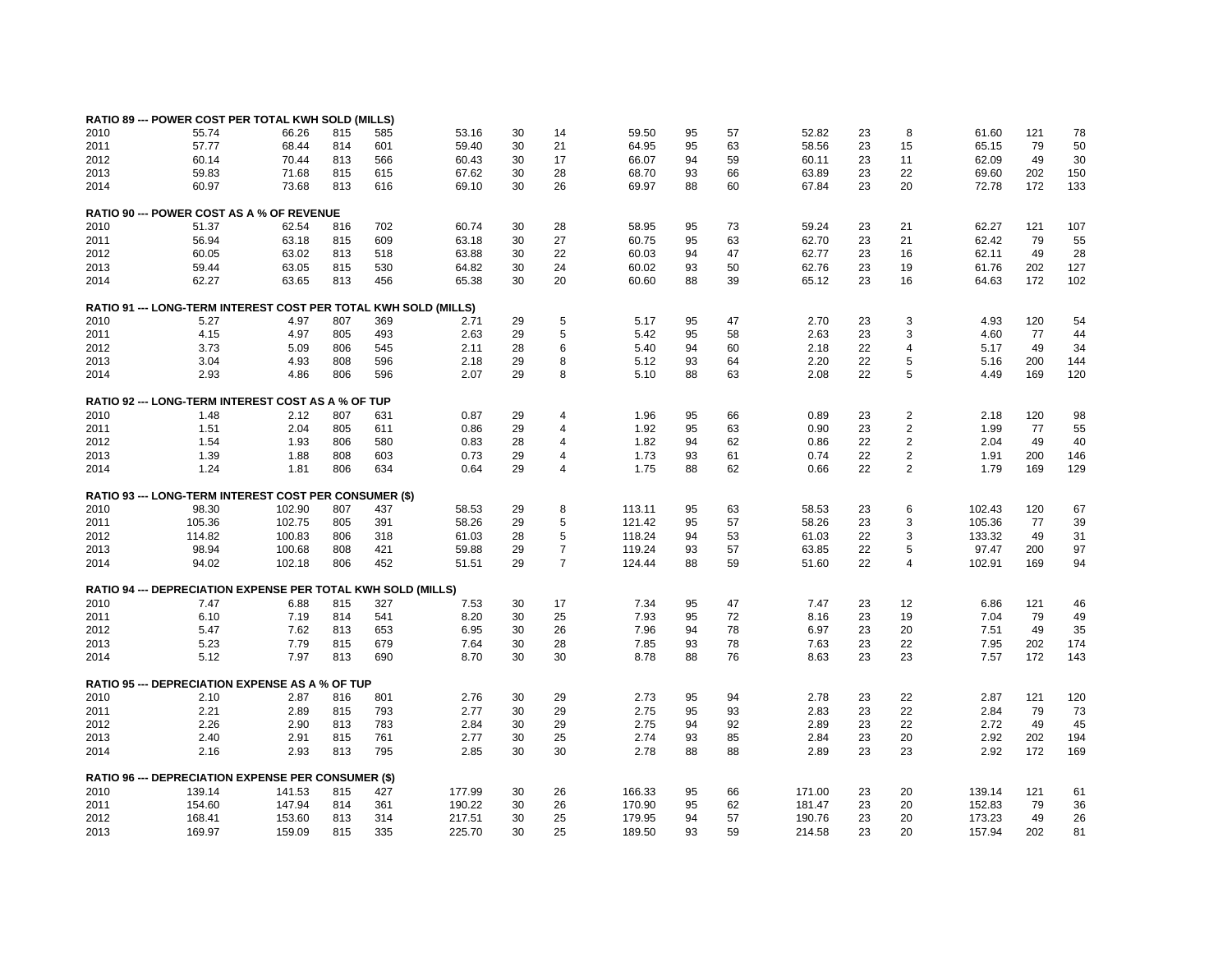| 2014 | 164.47                                                                   | 165.61   | 813 | 412 | 234.87   | 30 | 28 | 196.67                                 | 88 | 64 | 228.32   | 23 | 22             | 160.77   | 172 | 80  |
|------|--------------------------------------------------------------------------|----------|-----|-----|----------|----|----|----------------------------------------|----|----|----------|----|----------------|----------|-----|-----|
|      | <b>RATIO 97 --- ACCUMULATIVE DEPRECIATION AS A % OF PLANT IN SERVICE</b> |          |     |     |          |    |    |                                        |    |    |          |    |                |          |     |     |
| 2010 | 30.26                                                                    | 31.07    | 816 | 450 | 33.83    | 30 | 23 | 33.43                                  | 95 | 67 | 33.22    | 23 | 16             | 29.57    | 121 | 55  |
| 2011 | 27.11                                                                    | 31.33    | 815 | 576 | 33.93    | 30 | 28 | 33.55                                  | 95 | 81 | 32.61    | 23 | 21             | 29.64    | 79  | 47  |
| 2012 | 26.00                                                                    | 31.48    | 813 | 625 | 32.71    | 30 | 28 | 33.23                                  | 94 | 81 | 32.04    | 23 | 21             | 27.11    | 49  | 30  |
| 2013 | 14.81                                                                    | 31.62    | 815 | 809 | 32.61    | 30 | 30 | 33.29                                  | 93 | 93 | 31.12    | 23 | 23             | 31.49    | 202 | 201 |
| 2014 | 17.84                                                                    | 31.97    | 813 | 788 | 33.05    | 30 | 30 | 34.07                                  | 88 | 86 | 32.09    | 23 | 23             | 31.36    | 172 | 166 |
|      |                                                                          |          |     |     |          |    |    |                                        |    |    |          |    |                |          |     |     |
|      | RATIO 98 --- TOTAL TAX EXPENSE PER TOTAL KWH SOLD (MILLS)                |          |     |     |          |    |    |                                        |    |    |          |    |                |          |     |     |
| 2010 | 0.01                                                                     | 1.00     | 591 | 517 | 0.39     | 27 | 23 | 0.81                                   | 59 | 55 | 0.41     | 22 | 20             | 1.00     | 82  | 71  |
| 2011 | 0.05                                                                     | 1.01     | 587 | 486 | 0.44     | 27 | 20 | 0.88                                   | 60 | 54 | 0.46     | 22 | 17             | 0.88     | 56  | 51  |
| 2012 | 0.00                                                                     | 1.02     | 588 | 542 | 0.38     | 27 | 24 | 0.94                                   | 59 | 58 | 0.41     | 22 | 21             | 0.93     | 35  | 33  |
| 2013 | 0.01                                                                     | 1.03     | 587 | 528 | 0.40     | 26 | 22 | 0.98                                   | 58 | 56 | 0.40     | 21 | 19             | 1.23     | 152 | 140 |
| 2014 | 0.03                                                                     | 1.01     | 591 | 501 | 0.43     | 27 | 20 | 1.01                                   | 56 | 51 | 0.44     | 22 | 18             | 1.47     | 128 | 111 |
|      |                                                                          |          |     |     |          |    |    |                                        |    |    |          |    |                |          |     |     |
| 2010 | <b>RATIO 99 --- TOTAL TAX EXPENSE AS A % OF TUP</b><br>0.00              | 0.41     | 592 | 523 | 0.14     | 27 | 24 | 0.30                                   | 59 | 56 | 0.14     | 22 | 20             | 0.40     | 82  | 72  |
| 2011 | 0.02                                                                     | 0.42     | 588 | 490 | 0.14     | 27 | 20 | 0.35                                   | 60 | 54 | 0.14     | 22 | 17             | 0.41     | 56  | 51  |
| 2012 | 0.00                                                                     | 0.41     | 588 | 539 | 0.14     | 27 | 24 | 0.35                                   | 59 | 58 | 0.14     | 22 | 21             | 0.37     | 35  | 33  |
|      |                                                                          |          |     |     |          |    |    |                                        |    |    |          |    |                |          |     |     |
| 2013 | 0.00                                                                     | 0.43     | 587 | 523 | 0.13     | 26 | 22 | 0.41                                   | 58 | 56 | 0.14     | 21 | 19             | 0.45     | 152 | 140 |
| 2014 | 0.01                                                                     | 0.42     | 591 | 494 | 0.11     | 27 | 19 | 0.37                                   | 56 | 50 | 0.12     | 22 | 17             | 0.49     | 128 | 110 |
|      | RATIO 100 --- TOTAL TAX EXPENSE PER CONSUMER                             |          |     |     |          |    |    |                                        |    |    |          |    |                |          |     |     |
| 2010 | 0.19                                                                     | 22.00    | 591 | 516 | 9.80     | 27 | 24 | 22.96                                  | 59 | 56 | 10.44    | 22 | 21             | 22.02    | 82  | 72  |
| 2011 | 1.39                                                                     | 23.36    | 587 | 484 | 10.48    | 27 | 19 | 24.51                                  | 60 | 54 | 11.01    | 22 | 17             | 23.88    | 56  | 51  |
| 2012 | 0.12                                                                     | 22.70    | 588 | 528 | 11.26    | 27 | 25 | 23.49                                  | 59 | 58 | 11.36    | 22 | 22             | 16.55    | 35  | 32  |
| 2013 | 0.17                                                                     | 23.52    | 587 | 519 | 11.12    | 26 | 22 | 26.33                                  | 58 | 56 | 11.18    | 21 | 19             | 23.27    | 152 | 138 |
| 2014 | 0.99                                                                     | 24.22    | 591 | 492 | 10.44    | 27 | 19 | 25.22                                  | 56 | 50 | 10.96    | 22 | 17             | 30.01    | 128 | 110 |
|      |                                                                          |          |     |     |          |    |    |                                        |    |    |          |    |                |          |     |     |
|      | RATIO 101 --- TOTAL FIXED EXPENSES PER TOTAL KWH SOLD (MILLS)            |          |     |     |          |    |    |                                        |    |    |          |    |                |          |     |     |
| 2010 | 68.49                                                                    | 79.00    | 815 | 577 | 65.75    | 30 | 13 | 73.50                                  | 95 | 57 | 63.83    | 23 | $\overline{7}$ | 75.74    | 121 | 80  |
| 2011 | 68.07                                                                    | 81.50    | 814 | 636 | 72.22    | 30 | 22 | 79.40                                  | 95 | 66 | 69.92    | 23 | 16             | 78.49    | 79  | 56  |
| 2012 | 69.35                                                                    | 83.84    | 813 | 639 | 71.96    | 30 | 19 | 79.13                                  | 94 | 66 | 69.38    | 23 | 13             | 75.77    | 49  | 36  |
| 2013 | 68.10                                                                    | 84.61    | 815 | 685 | 77.93    | 30 | 26 | 82.06                                  | 93 | 72 | 75.55    | 23 | 20             | 84.30    | 202 | 171 |
| 2014 | 69.04                                                                    | 86.86    | 813 | 694 | 81.33    | 30 | 27 | 83.40                                  | 88 | 70 | 80.17    | 23 | 21             | 85.27    | 172 | 148 |
|      | RATIO 102 --- TOTAL FIXED EXPENSES PER CONSUMER (\$)                     |          |     |     |          |    |    |                                        |    |    |          |    |                |          |     |     |
|      |                                                                          |          |     |     |          |    |    |                                        |    |    |          |    |                |          |     |     |
| 2010 | 1,276.54                                                                 | 1,601.50 | 815 | 628 | 1,513.22 | 30 | 28 | 1,541.80                               | 95 | 72 | 1,412.23 | 23 | 21             | 1,590.03 | 121 | 96  |
| 2011 | 1,726.64                                                                 | 1,640.97 | 814 | 353 | 1,711.05 | 30 | 15 | 1,657.83                               | 95 | 44 | 1,666.25 | 23 | 10             | 1,796.46 | 79  | 45  |
| 2012 | 2,134.18                                                                 | 1,637.96 | 813 | 181 | 2,041.78 | 30 | 14 | 1,843.67                               | 94 | 29 | 1,886.62 | 23 | 9              | 1,689.98 | 49  | 16  |
| 2013 | 2,214.75                                                                 | 1,693.85 | 815 | 181 | 2,130.42 | 30 | 15 | 1,925.15                               | 93 | 30 | 2,040.07 | 23 | 10             | 1,671.42 | 202 | 37  |
| 2014 | 2,218.98                                                                 | 1,766.17 | 813 | 208 | 2,102.01 | 30 | 13 | 1,889.94                               | 88 | 29 | 1,968.43 | 23 | 8              | 1,796.85 | 172 | 44  |
|      |                                                                          |          |     |     |          |    |    | <b>TOTAL EXPENSES (RATIOS 103-107)</b> |    |    |          |    |                |          |     |     |
|      |                                                                          |          |     |     |          |    |    |                                        |    |    |          |    |                |          |     |     |
| 2010 | RATIO 103 --- TOTAL OPERATING EXPENSES PER TOTAL KWH SOLD (MILLS)        |          |     |     |          |    |    |                                        |    |    |          |    |                |          |     |     |
|      | 27.33                                                                    | 20.31    | 815 | 181 | 20.05    | 30 | 5  | 22.37                                  | 95 | 32 | 19.26    | 23 | 3              | 20.49    | 121 | 23  |
| 2011 | 18.27                                                                    | 21.11    | 814 | 537 | 20.14    | 30 | 19 | 23.54                                  | 95 | 72 | 18.51    | 23 | 13             | 19.40    | 79  | 46  |
| 2012 | 14.70                                                                    | 21.98    | 813 | 679 | 16.27    | 30 | 20 | 23.90                                  | 94 | 80 | 15.26    | 23 | 15             | 20.04    | 49  | 39  |
| 2013 | 15.79                                                                    | 21.76    | 815 | 657 | 18.26    | 30 | 24 | 23.65                                  | 93 | 79 | 17.29    | 23 | 18             | 21.35    | 202 | 167 |
| 2014 | 14.37                                                                    | 22.20    | 813 | 683 | 19.70    | 30 | 23 | 24.42                                  | 88 | 77 | 19.37    | 23 | 17             | 21.78    | 172 | 146 |

**RATIO 104 --- TOTAL OPERATING EXPENSES PER CONSUMER (\$)**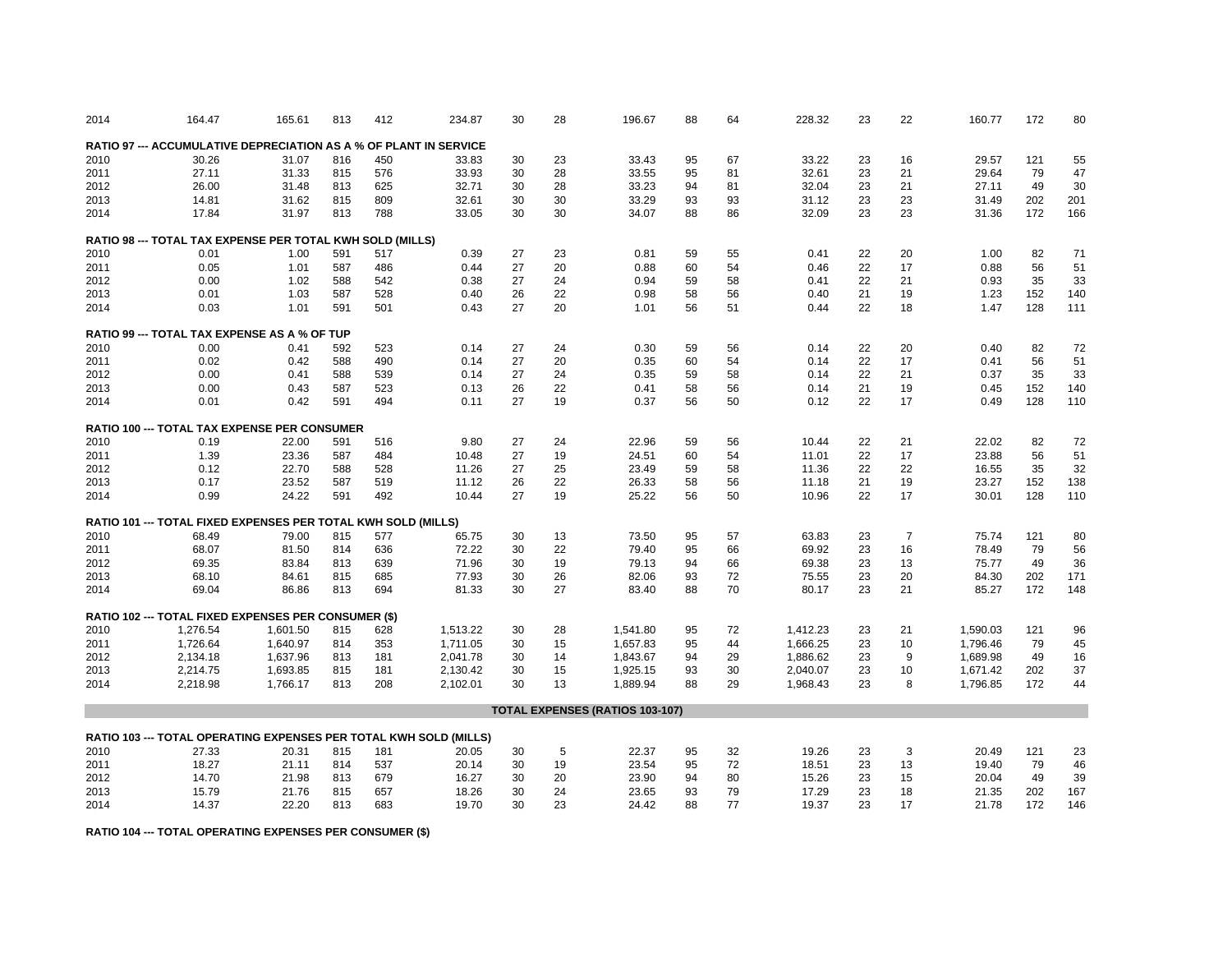| 2010         | 509.40                                                                             | 422.47                                      | 815        | 210        | 424.24           | 30       | 10         | 495.52                            | 95       | 42       | 418.91           | 23       | 6                   | 428.36           | 121        | 32       |
|--------------|------------------------------------------------------------------------------------|---------------------------------------------|------------|------------|------------------|----------|------------|-----------------------------------|----------|----------|------------------|----------|---------------------|------------------|------------|----------|
| 2011         | 463.38                                                                             | 438.73                                      | 814        | 343        | 443.17           | 30       | 13         | 532.27                            | 95       | 68       | 432.16           | 23       | 9                   | 445.27           | 79         | 36       |
| 2012         | 452.35                                                                             | 441.40                                      | 813        | 385        | 444.89           | 30       | 15         | 522.97                            | 94       | 65       | 436.00           | 23       | 10                  | 452.35           | 49         | 25       |
| 2013         | 513.59                                                                             | 459.84                                      | 815        | 285        | 489.70           | 30       | 12         | 545.43                            | 93       | 58       | 473.61           | 23       | 8                   | 448.02           | 202        | 66       |
| 2014         | 461.94                                                                             | 471.98                                      | 813        | 430        | 472.98           | 30       | 16         | 550.82                            | 88       | 67       | 461.94           | 23       | 12                  | 461.55           | 172        | 86       |
|              | RATIO 105 --- TOTAL COST OF SERVICE (MINUS POWER COSTS) PER TOTAL KWH SOLD (MILLS) |                                             |            |            |                  |          |            |                                   |          |          |                  |          |                     |                  |            |          |
| 2010         | 40.08                                                                              | 33.59                                       | 815        | 252        | 31.65            | 30       | 6          | 35.95                             | 95       | 38       | 29.82            | 23       | $\overline{4}$      | 33.28            | 121        | 35       |
| 2011         | 28.57                                                                              | 34.84                                       | 814        | 558        | 30.72            | 30       | 20         | 39.07                             | 95       | 73       | 30.59            | 23       | 14                  | 32.59            | 79         | 49       |
| 2012         | 23.91                                                                              | 36.21                                       | 813        | 678        | 25.61            | 30       | 20         | 37.83                             | 94       | 77       | 24.59            | 23       | 14                  | 36.41            | 49         | 38       |
| 2013         | 24.07                                                                              | 36.15                                       | 815        | 685        | 29.11            | 30       | 24         | 37.67                             | 93       | 79       | 28.69            | 23       | 18                  | 35.27            | 202        | 175      |
| 2014         | 22.45                                                                              | 36.57                                       | 813        | 711        | 32.53            | 30       | 24         | 38.13                             | 88       | 80       | 31.64            | 23       | 18                  | 35.60            | 172        | 148      |
|              |                                                                                    |                                             |            |            |                  |          |            |                                   |          |          |                  |          |                     |                  |            |          |
|              | RATIO 106 --- TOTAL COST OF ELECTRIC SERVICE PER TOTAL KWH SOLD (MILLS)            |                                             |            |            |                  |          |            |                                   |          |          |                  |          |                     |                  |            |          |
| 2010         | 95.82                                                                              | 98.46                                       | 815        | 448        | 88.77            | 30       | 10         | 95.82                             | 95       | 48       | 84.31            | 23       | $\overline{4}$      | 97.06            | 121        | 63       |
| 2011         | 86.34                                                                              | 102.17                                      | 814        | 647        | 91.72            | 30       | 21         | 104.22                            | 95       | 69       | 88.44            | 23       | 15                  | 100.15           | 79         | 56       |
| 2012         | 84.05                                                                              | 104.95                                      | 813        | 679        | 87.65            | 30       | 19         | 104.28                            | 94       | 75       | 84.36            | 23       | 13                  | 99.73            | 49         | 37       |
| 2013         | 83.90                                                                              | 105.90                                      | 815        | 709        | 95.68            | 30       | 25         | 109.27                            | 93       | 79       | 93.45            | 23       | 19                  | 104.33           | 202        | 174      |
| 2014         | 83.41                                                                              | 108.72                                      | 813        | 720        | 102.49           | 30       | 25         | 111.86                            | 88       | 74       | 99.47            | 23       | 19                  | 106.66           | 172        | 152      |
|              | RATIO 107 --- TOTAL COST OF ELECTRIC SERVICE PER CONSUMER (\$)                     |                                             |            |            |                  |          |            |                                   |          |          |                  |          |                     |                  |            |          |
| 2010         | 1,785.94                                                                           | 2,023.01                                    | 815        | 559        | 1,971.35         | 30       | 20         | 2,026.43                          | 95       | 67       | 1,788.16         | 23       | 13                  | 2,018.36         | 121        | 84       |
| 2011         | 2,190.03                                                                           | 2,063.12                                    | 814        | 339        | 2,207.63         | 30       | 17         | 2,147.69                          | 95       | 47       | 2,190.03         | 23       | 12                  | 2,245.36         | 79         | 43       |
| 2012         | 2,586.54                                                                           | 2,063.59                                    | 813        | 190        | 2,509.33         | 30       | 14         | 2,305.74                          | 94       | 33       | 2,421.18         | 23       | 9                   | 2,152.40         | 49         | 16       |
| 2013         | 2,728.34                                                                           | 2,135.19                                    | 815        | 183        | 2,689.55         | 30       | 15         | 2,413.19                          | 93       | 31       | 2,599.86         | 23       | 10                  | 2,100.03         | 202        | 35       |
| 2014         | 2,680.91                                                                           | 2,223.22                                    | 813        | 222        | 2,641.89         | 30       | 15         | 2,384.17                          | 88       | 32       | 2,573.26         | 23       | 10                  | 2,258.00         | 172        | 48       |
|              |                                                                                    |                                             |            |            |                  |          |            | <b>EMPLOYEES (RATIOS 108-113)</b> |          |          |                  |          |                     |                  |            |          |
|              |                                                                                    |                                             |            |            |                  |          |            |                                   |          |          |                  |          |                     |                  |            |          |
|              | <b>RATIO 108 --- AVERAGE WAGE RATE PER HOUR (\$</b>                                |                                             |            |            |                  |          |            |                                   |          |          |                  |          |                     |                  |            |          |
| 2010         | 33.84                                                                              | 29.37                                       | 812        | 131        | 29.02            | 30       | $\sqrt{2}$ | 29.73                             | 93       | 22       | 29.11            | 23       | $\boldsymbol{2}$    | 30.52            | 121        | 24       |
| 2011         | 34.11                                                                              | 30.50                                       | 813        | 172        | 30.24            | 30       | 3          | 31.28                             | 94       | 25       | 31.61            | 23       | 3                   | 31.10            | 79         | 20       |
| 2012         | 31.21                                                                              | 31.51                                       | 812        | 432        | 31.07            | 30       | 14         | 32.60                             | 93       | 51       | 31.05            | 23       | 11                  | 31.95            | 49         | 29       |
| 2013         | 32.69                                                                              | 32.41                                       | 814        | 386        | 32.58            | 30       | 14         | 32.87                             | 92       | 47       | 32.69            | 23       | 13                  | 32.02            | 202        | 87       |
| 2014         | 32.15                                                                              | 33.16                                       | 812        | 475        | 32.14            | 30       | 15         | 32.59                             | 87       | 48       | 32.43            | 23       | 13                  | 33.01            | 172        | 99       |
|              | RATIO 109 --- TOTAL WAGES PER TOTAL KWH SOLD (MILLS)                               |                                             |            |            |                  |          |            |                                   |          |          |                  |          |                     |                  |            |          |
| 2010         | 14.98                                                                              | 10.59                                       | 813        | 184        | 11.75            | 30       | 8          | 13.28                             | 93       | 35       | 11.87            | 23       | 6                   | 10.81            | 121        | 23       |
| 2011         | 10.90                                                                              | 10.77                                       | 813        | 399        | 11.50            | 30       | 19         | 13.38                             | 94       | 64       | 11.39            | 23       | 15                  | 10.58            | 79         | 37       |
| 2012         | 9.17                                                                               | 11.42                                       | 812        | 552        | 10.06            | 30       | 18         | 12.72                             | 93       | 75       | 10.00            | 23       | 14                  | 12.63            | 49         | 36       |
| 2013         | 9.25                                                                               | 11.33                                       | 814        | 546        | 10.55            | 30       | 20         | 12.55                             | 92       | 74       | 10.18            | 23       | 15                  | 11.23            | 202        | 132      |
| 2014         | 9.13                                                                               | 11.24                                       | 812        | 555        | 12.05            | 30       | 24         | 13.19                             | 87       | 71       | 11.75            | 23       | 18                  | 10.72            | 172        | 119      |
|              |                                                                                    | RATIO 110 --- TOTAL WAGES PER CONSUMER (\$) |            |            |                  |          |            |                                   |          |          |                  |          |                     |                  |            |          |
| 2010         |                                                                                    |                                             |            |            |                  |          |            |                                   |          |          | 279.27           |          |                     | 228.19           | 121        | 39       |
|              |                                                                                    |                                             |            |            |                  |          |            |                                   |          |          |                  |          |                     |                  |            |          |
|              | 279.27                                                                             | 220.57                                      | 813        | 244        | 284.66           | 30       | 17         | 286.42                            | 93       | 55       |                  | 23       | 12                  |                  |            |          |
| 2011         | 276.53                                                                             | 226.74                                      | 813        | 264        | 281.97           | 30       | 16         | 285.46                            | 94       | 51       | 275.35           | 23       | 11                  | 244.97           | 79         | 31       |
| 2012         | 282.05                                                                             | 233.03                                      | 812        | 255        | 286.38           | 30       | 16         | 282.05                            | 93       | 47       | 280.80           | 23       | 11                  | 266.26           | 49         | 19       |
| 2013<br>2014 | 300.86<br>293.46                                                                   | 236.93<br>237.15                            | 814<br>812 | 220<br>244 | 298.80<br>306.95 | 30<br>30 | 14<br>18   | 286.66<br>292.30                  | 92<br>87 | 40<br>43 | 297.03<br>294.45 | 23<br>23 | 10<br>13            | 225.88<br>228.87 | 202<br>172 | 48<br>46 |
|              |                                                                                    |                                             |            |            |                  |          |            |                                   |          |          |                  |          |                     |                  |            |          |
|              | RATIO 111 --- OVERTIME HOURS/TOTAL HOURS (%)                                       |                                             |            |            |                  |          |            |                                   |          |          |                  |          |                     |                  |            |          |
| 2010         | 4.32                                                                               | 4.61                                        | 813        | 464        | 3.33             | 30       | 9          | 3.98                              | 95       | 41       | 3.25             | 23       | 6                   | 4.38             | 121        | 62       |
| 2011<br>2012 | 3.02<br>3.61                                                                       | 4.91<br>4.47                                | 813<br>812 | 663<br>537 | 2.81<br>2.86     | 30<br>30 | 11<br>9    | 3.58<br>3.52                      | 95<br>94 | 62<br>45 | 2.65<br>2.68     | 23<br>23 | $\overline{7}$<br>5 | 4.58<br>4.42     | 79<br>49   | 57<br>33 |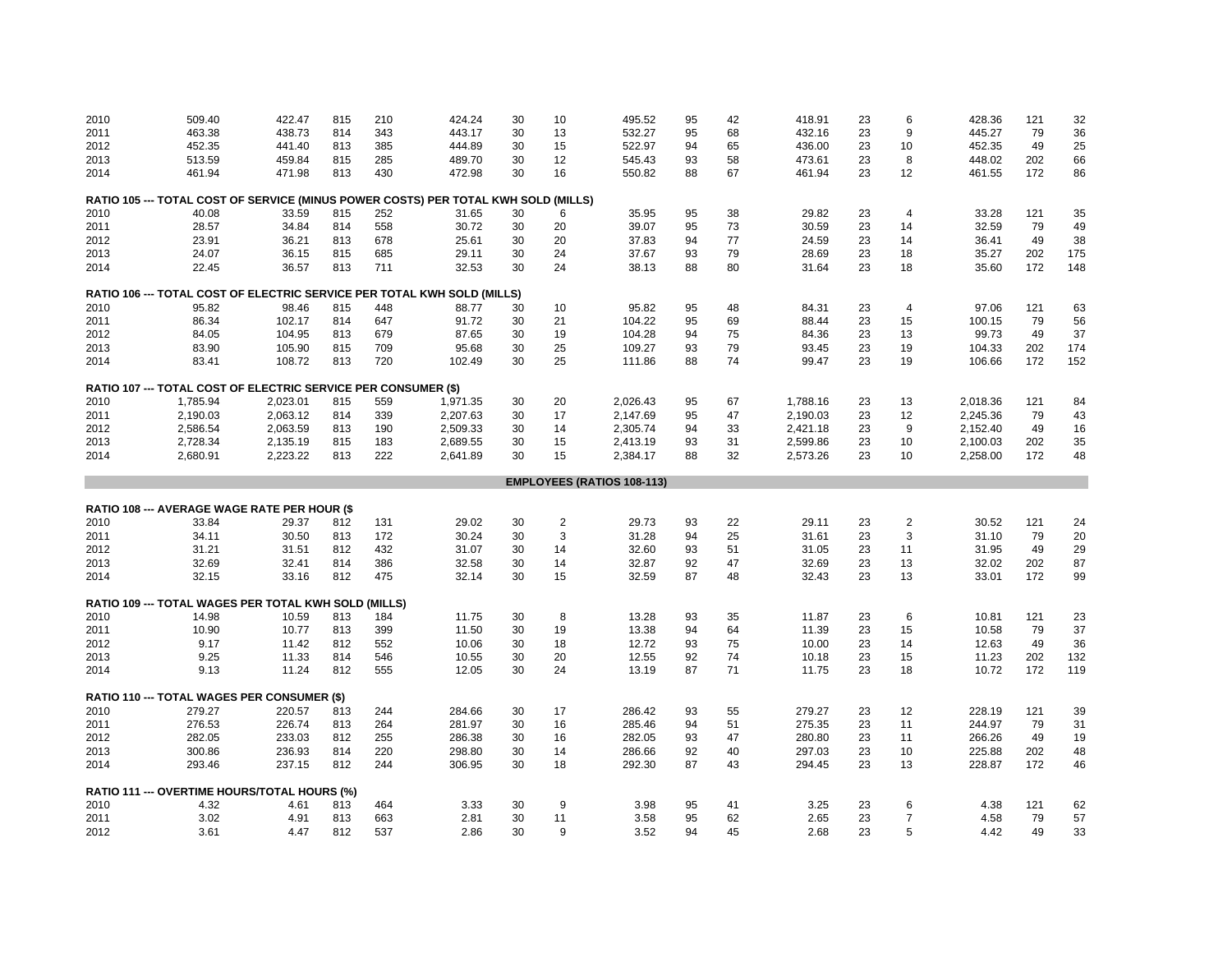| 2013 | 2.92                                                   | 4.45    | 814 | 652 | 3.12    | 30 | 17             | 3.44                           | 93 | 62           | 2.92    | 23 | 12             | 4.39    | 202 | 166            |
|------|--------------------------------------------------------|---------|-----|-----|---------|----|----------------|--------------------------------|----|--------------|---------|----|----------------|---------|-----|----------------|
| 2014 | 4.48                                                   | 4.40    | 812 | 393 | 3.63    | 30 | $\overline{7}$ | 3.33                           | 88 | 21           | 3.87    | 23 | 6              | 4.48    | 171 | 86             |
|      |                                                        |         |     |     |         |    |                |                                |    |              |         |    |                |         |     |                |
|      | RATIO 112 --- CAPITALIZED PAYROLL / TOTAL PAYROLL (%   |         |     |     |         |    |                |                                |    |              |         |    |                |         |     |                |
| 2010 | 20.07                                                  | 22.47   | 812 | 524 | 26.88   | 30 | 26             | 23.32                          | 93 | 70           | 26.99   | 23 | 21             | 22.36   | 121 | 76             |
| 2011 | 21.98                                                  | 21.95   | 810 | 401 | 25.15   | 30 | 20             | 21.92                          | 92 | 43           | 25.98   | 23 | 17             | 22.90   | 79  | 45             |
| 2012 | 23.42                                                  | 22.54   | 810 | 361 | 26.68   | 30 | 23             | 23.16                          | 93 | 43           | 26.60   | 23 | 18             | 23.23   | 49  | 23             |
| 2013 | 14.59                                                  | 21.93   | 811 | 699 | 25.12   | 30 | 28             | 21.98                          | 91 | 80           | 25.89   | 23 | 23             | 22.25   | 202 | 180            |
| 2014 | 22.25                                                  | 21.70   | 810 | 382 | 24.91   | 30 | 19             | 21.46                          | 86 | 39           | 25.55   | 23 | 18             | 22.13   | 171 | 82             |
|      | RATIO 113 --- AVERAGE CONSUMERS PER EMPLOYEE           |         |     |     |         |    |                |                                |    |              |         |    |                |         |     |                |
| 2010 | 227.16                                                 | 291.20  | 815 | 605 | 230.62  | 30 | 16             | 238.50                         | 95 | 53           | 238.50  | 23 | 13             | 292.40  | 121 | 83             |
| 2011 | 237.50                                                 | 295.78  | 814 | 576 | 237.82  | 30 | 16             | 240.79                         | 95 | 51           | 242.77  | 23 | 13             | 280.28  | 79  | 52             |
| 2012 | 238.25                                                 | 299.13  | 813 | 577 | 236.54  | 30 | 15             | 240.97                         | 94 | 51           | 238.25  | 23 | 12             | 254.40  | 49  | 33             |
| 2013 | 230.12                                                 | 303.83  | 815 | 612 | 238.03  | 30 | 19             | 243.50                         | 93 | 58           | 247.82  | 23 | 16             | 307.43  | 202 | 163            |
| 2014 | 241.00                                                 | 308.27  | 813 | 592 | 250.97  | 30 | 17             | 251.56                         | 88 | 49           | 252.50  | 23 | 14             | 314.40  | 172 | 132            |
|      |                                                        |         |     |     |         |    |                |                                |    |              |         |    |                |         |     |                |
|      |                                                        |         |     |     |         |    |                | <b>GROWTH (RATIOS 114-121)</b> |    |              |         |    |                |         |     |                |
|      | RATIO 114 --- ANNUAL GROWTH IN KWH SOLD (%)            |         |     |     |         |    |                |                                |    |              |         |    |                |         |     |                |
| 2010 | $-4.93$                                                | 4.80    | 813 | 759 | 0.39    | 30 | 26             | 1.30                           | 95 | 86           | $-2.22$ | 23 | 19             | 4.01    | 121 | 115            |
| 2011 | 36.60                                                  | $-0.13$ | 814 | 13  | $-0.75$ | 30 | $\overline{2}$ | 0.23                           | 95 | $\mathbf{1}$ | $-0.93$ | 23 | $\overline{2}$ | 0.20    | 79  | 3              |
| 2012 | 21.71                                                  | $-2.02$ | 811 | 23  | 20.77   | 30 | 15             | $-0.37$                        | 93 | 8            | 19.73   | 23 | 10             | $-0.44$ | 49  | $\overline{2}$ |
| 2013 | 6.32                                                   | 3.13    | 811 | 165 | $-3.36$ | 30 | $\overline{2}$ | 3.38                           | 92 | 26           | $-2.19$ | 23 | $\overline{2}$ | 3.23    | 202 | 42             |
| 2014 | $-0.64$                                                | 2.49    | 811 | 643 | $-4.63$ | 30 | 3              | 1.30                           | 88 | 61           | $-3.78$ | 23 | 3              | 2.35    | 172 | 137            |
|      |                                                        |         |     |     |         |    |                |                                |    |              |         |    |                |         |     |                |
|      | RATIO 115 --- ANNUAL GROWTH IN NUMBER OF CONSUMERS (%) |         |     |     |         |    |                |                                |    |              |         |    |                |         |     |                |
| 2010 | $-8.03$                                                | 0.37    | 813 | 812 | 0.32    | 30 | 30             | 0.28                           | 95 | 95           | 0.43    | 23 | 23             | 0.42    | 121 | 121            |
| 2011 | 0.37                                                   | 0.30    | 814 | 374 | 0.50    | 30 | 19             | 0.10                           | 95 | 36           | 0.55    | 23 | 13             | 0.50    | 79  | 46             |
| 2012 | 0.32                                                   | 0.43    | 811 | 474 | 0.72    | 30 | 25             | 0.32                           | 93 | 47           | 0.73    | 23 | 18             | 0.39    | 49  | 29             |
| 2013 | 0.61                                                   | 0.50    | 811 | 367 | 1.03    | 30 | 24             | 0.38                           | 92 | 38           | 1.05    | 23 | 20             | 0.48    | 202 | 85             |
| 2014 | 0.54                                                   | 0.52    | 811 | 398 | 0.87    | 30 | 22             | 0.51                           | 88 | 43           | 0.76    | 23 | 17             | 0.54    | 172 | 86             |
|      | RATIO 116 --- ANNUAL GROWTH IN TUP DOLLARS (%)         |         |     |     |         |    |                |                                |    |              |         |    |                |         |     |                |
| 2010 | 8.64                                                   | 3.92    | 814 | 67  | 3.68    | 30 | 3              | 4.37                           | 95 | 14           | 4.03    | 23 | 3              | 4.51    | 121 | 10             |
| 2011 | 5.67                                                   | 3.92    | 815 | 175 | 4.87    | 30 | 13             | 4.12                           | 95 | 24           | 5.67    | 23 | 12             | 4.98    | 79  | 28             |
| 2012 | 7.13                                                   | 3.85    | 811 | 104 | 4.27    | 30 | 5              | 4.06                           | 93 | 16           | 4.28    | 23 | $\overline{4}$ | 6.11    | 49  | 17             |
| 2013 | $-4.26$                                                | 3.76    | 811 | 804 | 5.84    | 30 | 30             | 3.77                           | 92 | 90           | 5.59    | 23 | 23             | 3.91    | 202 | 199            |
| 2014 | 7.69                                                   | 3.77    | 811 | 78  | 4.78    | 30 | $\overline{4}$ | 3.92                           | 88 | 9            | 5.29    | 23 | $\overline{4}$ | 4.27    | 172 | 12             |
|      | RATIO 117 --- CONST. W.I.P. TO PLANT ADDITIONS (%)     |         |     |     |         |    |                |                                |    |              |         |    |                |         |     |                |
| 2010 | 42.02                                                  | 30.09   | 808 | 291 | 15.07   | 30 | 9              | 37.34                          | 93 | 42           | 12.62   | 23 | 6              | 34.59   | 120 | 51             |
| 2011 | 29.59                                                  | 26.98   | 808 | 382 | 36.43   | 30 | 18             | 19.82                          | 93 | 40           | 35.89   | 23 | 14             | 29.59   | 79  | 40             |
| 2012 | 73.60                                                  | 27.43   | 808 | 159 | 23.41   | 30 | 3              | 20.45                          | 93 | 19           | 23.06   | 23 | $\overline{2}$ | 46.65   | 49  | 18             |
| 2013 | 51.95                                                  | 26.91   | 807 | 223 | 30.08   | 30 | 8              | 19.85                          | 91 | 26           | 25.81   | 23 | 7              | 31.31   | 201 | 64             |
| 2014 | 17.75                                                  | 27.55   | 807 | 499 | 24.75   | 30 | 20             | 22.63                          | 86 | 53           | 26.18   | 23 | 16             | 27.70   | 171 | 105            |
|      |                                                        |         |     |     |         |    |                |                                |    |              |         |    |                |         |     |                |
|      | RATIO 118 --- NET NEW SERVICES TO TOTAL SERVICES (%)   |         |     |     |         |    |                |                                |    |              |         |    |                |         |     |                |
| 2010 | 0.17                                                   | 0.56    | 811 | 638 | 0.53    | 30 | 21             | 0.31                           | 94 | 61           | 0.52    | 23 | 17             | 0.63    | 121 | 98             |
| 2011 | 0.51                                                   | 0.52    | 805 | 413 | 0.56    | 30 | 17             | 0.44                           | 92 | 41           | 0.58    | 23 | 14             | 0.74    | 79  | 53             |
| 2012 | 0.10                                                   | 0.60    | 806 | 651 | 0.92    | 30 | 26             | 0.47                           | 93 | 65           | 0.91    | 23 | 20             | 0.62    | 49  | 37             |
| 2013 | 0.81                                                   | 0.61    | 810 | 300 | 1.05    | 30 | 21             | 0.53                           | 91 | 30           | 1.10    | 23 | 16             | 0.59    | 202 | 78             |
| 2014 | 0.53                                                   | 0.60    | 800 | 427 | 0.81    | 30 | 21             | 0.49                           | 85 | 39           | 0.87    | 23 | 17             | 0.65    | 171 | 95             |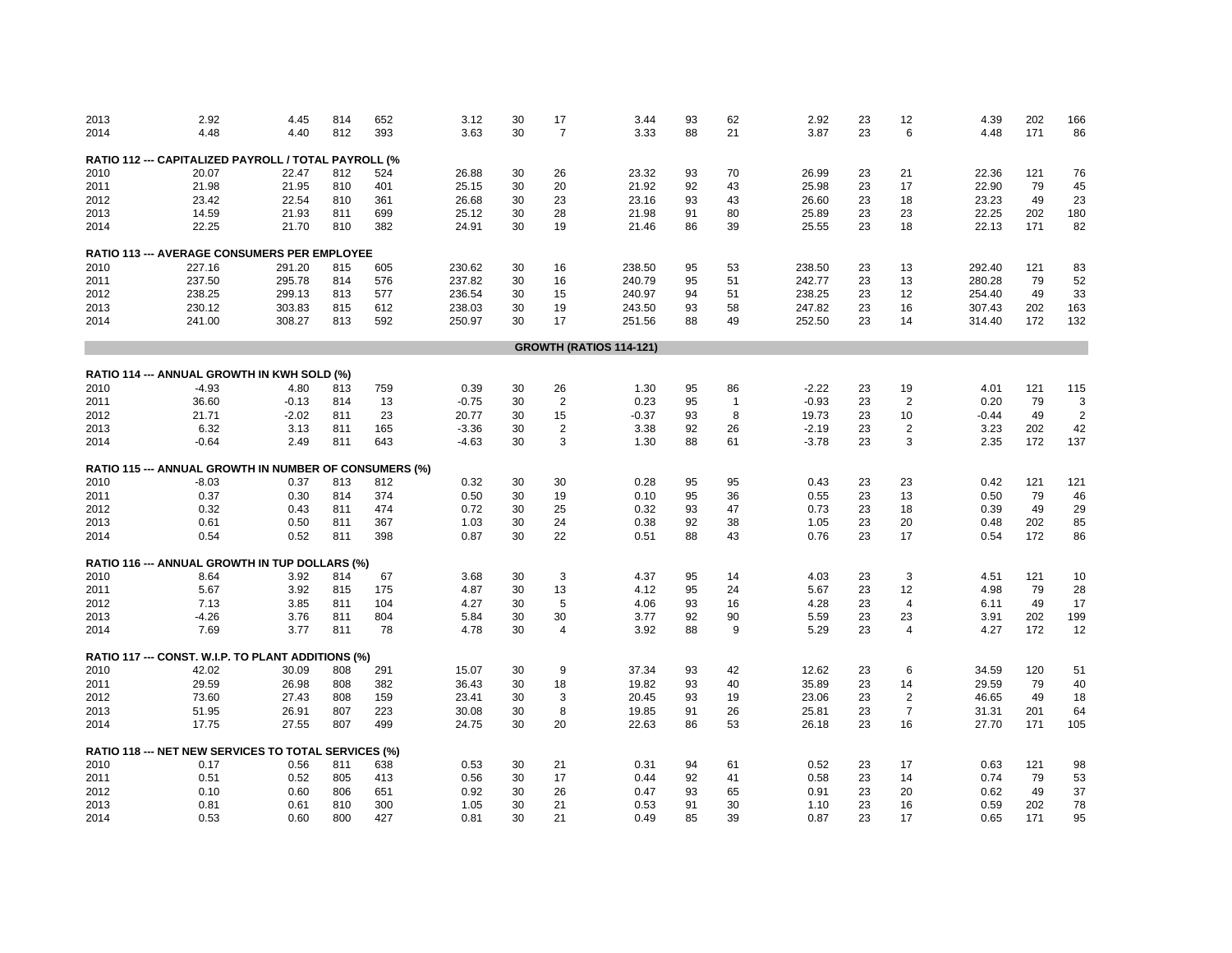|      | RATIO 119 --- ANNUAL GROWTH IN TOTAL CAPITALIZATION (%)           |           |     |     |           |    |                |                               |    |    |           |    |                |           |     |                |
|------|-------------------------------------------------------------------|-----------|-----|-----|-----------|----|----------------|-------------------------------|----|----|-----------|----|----------------|-----------|-----|----------------|
| 2010 | 3.19                                                              | 4.05      | 814 | 470 | 3.05      | 30 | 14             | 4.25                          | 95 | 57 | 3.19      | 23 | 12             | 4.51      | 121 | 74             |
| 2011 | 16.42                                                             | 3.86      | 815 | 37  | 3.18      | 30 | 3              | 4.14                          | 95 | 8  | 2.21      | 23 | 3              | 4.70      | 79  | 5              |
| 2012 | 6.09                                                              | 3.68      | 811 | 225 | 5.74      | 30 | 11             | 4.44                          | 93 | 32 | 5.92      | 23 | 10             | 6.09      | 49  | 25             |
|      |                                                                   |           |     |     |           |    |                |                               |    |    |           |    |                |           |     |                |
| 2013 | 7.27                                                              | 5.51      | 811 | 272 | 6.72      | 30 | 13             | 5.94                          | 92 | 39 | 6.85      | 23 | 10             | 5.28      | 202 | 63             |
| 2014 | 3.64                                                              | 3.26      | 811 | 372 | 3.20      | 30 | 13             | 2.95                          | 88 | 37 | 3.20      | 23 | 9              | 3.27      | 172 | 75             |
|      | RATIO 120 --- 2 YR. COMPOUND GROWTH IN TOTAL CAPITALIZATION (%)   |           |     |     |           |    |                |                               |    |    |           |    |                |           |     |                |
| 2010 | 11.36                                                             | 4.54      | 814 | 69  | 4.06      | 30 | $\overline{4}$ | 5.22                          | 95 | 12 | 4.98      | 23 | 4              | 5.98      | 121 | 10             |
| 2011 | 9.61                                                              | 4.20      | 813 | 87  | 4.43      | 30 | $\overline{4}$ | 4.55                          | 95 | 16 | 4.88      | 23 | $\overline{4}$ | 5.28      | 79  | 13             |
| 2012 | 11.14                                                             | 3.90      | 811 | 52  | 3.91      | 30 | $\overline{4}$ | 4.50                          | 93 | 10 | 3.94      | 23 | 4              | 6.73      | 49  | g              |
| 2013 | 6.68                                                              | 4.82      | 810 | 247 | 5.59      | 30 | 12             | 5.03                          | 91 | 33 | 5.65      | 23 | 10             | 4.84      | 202 | 59             |
| 2014 | 5.44                                                              | 4.65      | 808 | 317 | 5.22      | 30 | 14             | 4.43                          | 87 | 36 | 5.44      | 23 | 12             | 4.95      | 171 | 73             |
|      |                                                                   |           |     |     |           |    |                |                               |    |    |           |    |                |           |     |                |
|      | RATIO 121 --- 5 YR. COMPOUND GROWTH IN TOTAL CAPITALIZATION (%)   |           |     |     |           |    |                |                               |    |    |           |    |                |           |     |                |
| 2010 | 10.20                                                             | 5.36      | 809 | 75  | 5.49      | 30 | $\overline{4}$ | 5.81                          | 95 | 12 | 6.80      | 23 | 4              | 6.63      | 121 | 5              |
| 2011 | 13.25                                                             | 5.16      | 808 | 37  | 5.70      | 30 | $\mathbf{1}$   | 5.51                          | 95 | 6  | 6.38      | 23 | 1              | 6.91      | 79  | $\mathbf{1}$   |
| 2012 | 10.74                                                             | 4.67      | 808 | 44  | 4.58      | 30 | 2              | 5.30                          | 93 | 9  | 4.87      | 23 | $\overline{2}$ | 8.33      | 49  | 5              |
| 2013 | 10.44                                                             | 4.84      | 809 | 46  | 5.06      | 30 | $\overline{2}$ | 5.15                          | 91 | 6  | 5.15      | 23 | 2              | 4.86      | 202 | $\overline{4}$ |
| 2014 | 7.22                                                              | 4.49      | 805 | 132 | 4.91      | 30 | 5              | 4.59                          | 86 | 14 | 5.06      | 23 | $\overline{4}$ | 4.50      | 172 | 15             |
|      |                                                                   |           |     |     |           |    |                | <b>PLANT (RATIOS 122-145)</b> |    |    |           |    |                |           |     |                |
|      |                                                                   |           |     |     |           |    |                |                               |    |    |           |    |                |           |     |                |
| 2010 | RATIO 122 --- TUP INVESTMENTS PER TOTAL KWH SOLD (CENTS)<br>35.59 | 24.10     | 815 | 128 | 29.09     | 30 | $\overline{7}$ | 28.18                         | 95 | 28 | 27.95     | 23 | 4              | 23.86     | 121 | 13             |
|      |                                                                   |           |     |     |           |    |                |                               |    |    |           |    |                |           |     |                |
| 2011 | 27.53                                                             | 24.89     | 814 | 318 | 29.24     | 30 | 20             | 29.40                         | 95 | 56 | 29.22     | 23 | 15             | 23.92     | 79  | 30             |
| 2012 | 24.23                                                             | 26.26     | 813 | 479 | 25.04     | 30 | 17             | 28.36                         | 94 | 68 | 25.21     | 23 | 14             | 26.81     | 49  | 30             |
| 2013 | 21.82                                                             | 26.69     | 815 | 555 | 27.98     | 30 | 23             | 30.36                         | 93 | 70 | 26.89     | 23 | 17             | 26.50     | 202 | 139            |
| 2014 | 23.65                                                             | 27.12     | 813 | 513 | 32.29     | 30 | 23             | 30.69                         | 88 | 63 | 32.20     | 23 | 17             | 26.32     | 172 | 101            |
|      | <b>RATIO 123 --- TUP INVESTMENT PER CONSUMER (\$)</b>             |           |     |     |           |    |                |                               |    |    |           |    |                |           |     |                |
| 2010 | 6,632.37                                                          | 4.854.04  | 815 | 170 | 6,914.03  | 30 | 18             | 6,148.64                      | 95 | 39 | 6,735.26  | 23 | 13             | 4,757.56  | 121 | 27             |
| 2011 | 6,982.89                                                          | 5,011.44  | 814 | 170 | 7,389.03  | 30 | 17             | 6,380.82                      | 95 | 37 | 6,982.89  | 23 | 12             | 5,227.88  | 79  | 22             |
| 2012 | 7,457.40                                                          | 5,190.76  | 813 | 143 | 7,638.42  | 30 | 17             | 6,706.72                      | 94 | 32 | 7,457.40  | 23 | 12             | 6,374.00  | 49  | 15             |
| 2013 | 7,096.20                                                          | 5,388.50  | 815 | 205 | 7,899.17  | 30 | 18             | 7,047.92                      | 93 | 43 | 7,759.56  | 23 | 13             | 5,414.60  | 202 | 35             |
| 2014 | 7,600.81                                                          | 5,550.92  | 813 | 182 | 8,126.96  | 30 | 19             | 7,083.78                      | 88 | 34 | 8,018.89  | 23 | 14             | 5,385.04  | 172 | 32             |
|      |                                                                   |           |     |     |           |    |                |                               |    |    |           |    |                |           |     |                |
|      | RATIO 124 --- TUP INVESTMENT PER MILE OF LINE (\$)                |           |     |     |           |    |                |                               |    |    |           |    |                |           |     |                |
| 2010 | 23,004.49                                                         | 27,285.65 | 815 | 515 | 19,107.12 | 30 | 7              | 19,486.16                     | 95 | 29 | 19,517.69 | 23 | 5              | 27,597.66 | 121 | 81             |
| 2011 | 24,154.92                                                         | 28,234.95 | 814 | 515 | 20,178.57 | 30 | $\overline{7}$ | 20,468.07                     | 95 | 30 | 20,275.94 | 23 | 5              | 28,697.98 | 79  | 52             |
| 2012 | 25,818.26                                                         | 29,417.94 | 813 | 499 | 20,777.98 | 30 | $\overline{7}$ | 21,183.15                     | 94 | 28 | 21,129.78 | 23 | 6              | 34,806.78 | 49  | 32             |
| 2013 | 24,560.50                                                         | 30,849.84 | 814 | 554 | 22,347.44 | 30 | 11             | 22,068.95                     | 92 | 36 | 22,556.63 | 23 | 9              | 30,357.40 | 202 | 136            |
| 2014 | 26,377.31                                                         | 32,243.89 | 812 | 533 | 23,796.60 | 30 | 11             | 22,674.74                     | 87 | 27 | 24,146.82 | 23 | 9              | 31,529.36 | 172 | 107            |
|      |                                                                   |           |     |     |           |    |                |                               |    |    |           |    |                |           |     |                |
| 2010 | <b>RATIO 125 --- AVERAGE CONSUMERS PER MILE</b><br>3.47           |           | 815 | 621 | 2.85      | 30 | 10             | 3.16                          | 95 | 45 | 2.93      | 23 | 8              |           | 121 | 87             |
|      |                                                                   | 5.94      |     |     |           |    |                |                               |    |    |           |    |                | 6.31      |     |                |
| 2011 | 3.46                                                              | 5.96      | 814 | 619 | 2.87      | 30 | 10             | 3.18                          | 95 | 45 | 2.95      | 23 | 8              | 5.86      | 79  | 57             |
| 2012 | 3.46                                                              | 5.97      | 813 | 618 | 3.02      | 30 | 10             | 3.23                          | 94 | 45 | 3.09      | 23 | 8              | 6.01      | 49  | 39             |
| 2013 | 3.46                                                              | 6.01      | 814 | 621 | 3.03      | 30 | 10             | 3.09                          | 92 | 42 | 3.10      | 23 | 8              | 6.10      | 202 | 159            |
| 2014 | 3.47                                                              | 6.02      | 812 | 620 | 3.03      | 30 | 10             | 2.99                          | 87 | 39 | 3.11      | 23 | 8              | 5.97      | 172 | 131            |
|      | RATIO 126 --- DISTRIBUTION PLANT PER TOTAL KWH SOLD (MILLS)       |           |     |     |           |    |                |                               |    |    |           |    |                |           |     |                |
| 2010 | 251.10                                                            | 201.11    | 815 | 213 | 216.17    | 30 | 11             | 230.95                        | 95 | 40 | 213.25    | 23 | $\overline{7}$ | 193.74    | 121 | 24             |
| 2011 | 200.81                                                            | 208.59    | 814 | 439 | 218.36    | 30 | 20             | 245.00                        | 95 | 67 | 216.18    | 23 | 14             | 194.52    | 79  | 37             |
|      |                                                                   |           |     |     |           |    |                |                               |    |    |           |    |                |           |     |                |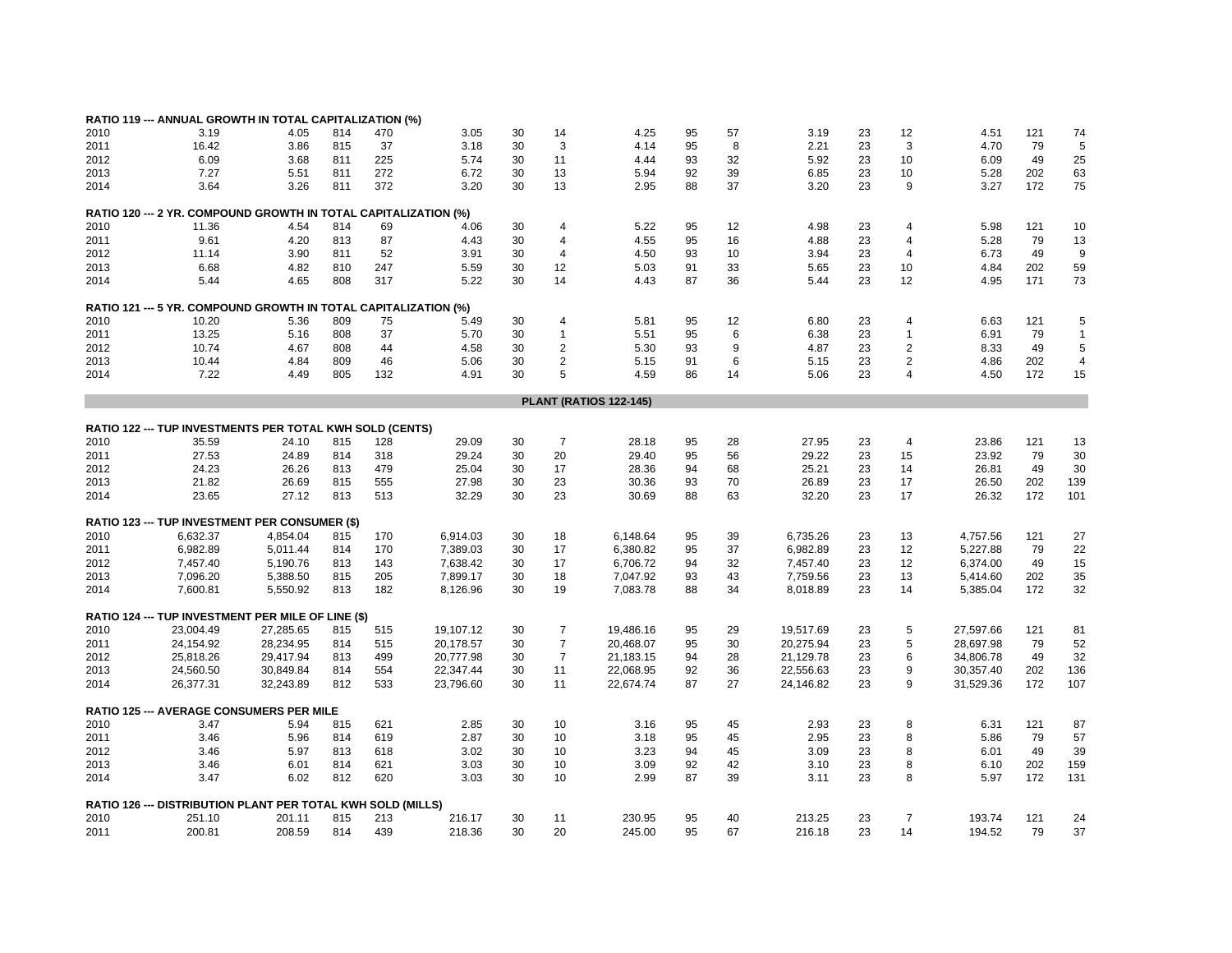| 2012 | 171.57       | 220.48                                                      | 813 | 582 | 189.79       | 30 | 21               | 238.94       | 94 | 77             | 184.18       | 23 | 15             | 209.31       | 49  | 31             |
|------|--------------|-------------------------------------------------------------|-----|-----|--------------|----|------------------|--------------|----|----------------|--------------|----|----------------|--------------|-----|----------------|
| 2013 | 148.52       | 222.19                                                      | 814 | 681 | 210.99       | 30 | 26               | 243.06       | 93 | 78             | 197.52       | 23 | 20             | 224.00       | 202 | 178            |
| 2014 | 168.75       | 227.53                                                      | 812 | 611 | 242.76       | 30 | 25               | 257.20       | 88 | 70             | 230.33       | 23 | 19             | 223.04       | 172 | 128            |
|      |              | <b>RATIO 127 --- DISTRIBUTION PLANT PER CONSUMER (\$)</b>   |     |     |              |    |                  |              |    |                |              |    |                |              |     |                |
| 2010 | 4,679.90     | 4,029.11                                                    | 815 | 256 | 5,189.65     | 30 | 20               | 5,048.27     | 95 | 58             | 5,005.35     | 23 | 14             | 4,019.58     | 121 | 41             |
| 2011 | 5,093.58     | 4,201.83                                                    | 814 | 222 | 5,296.83     | 30 | 19               | 5,278.17     | 95 | 51             | 5,252.64     | 23 | 13             | 4,371.32     | 79  | 27             |
| 2012 | 5,280.04     | 4,344.49                                                    | 813 | 220 | 5,585.97     | 30 | 19               | 5,445.39     | 94 | 53             | 5,507.17     | 23 | 13             | 4,450.51     | 49  | 18             |
| 2013 | 4,829.99     | 4,497.59                                                    | 814 | 318 | 5,725.83     | 30 | 25               | 5,681.18     | 93 | 65             | 5,573.93     | 23 | 19             | 4,446.31     | 202 | 72             |
| 2014 | 5,423.87     | 4,623.89                                                    | 812 | 252 | 5,948.20     | 30 | 20               | 5,805.92     | 88 | 54             | 5,753.08     | 23 | 14             | 4,604.03     | 172 | 50             |
|      |              |                                                             |     |     |              |    |                  |              |    |                |              |    |                |              |     |                |
|      |              | RATIO 128 --- DISTRIBUTION PLANT PER EMPLOYEE (\$)          |     |     |              |    |                  |              |    |                |              |    |                |              |     |                |
| 2010 | 1,063,086.28 | 1,198,286.18                                                | 815 | 556 | 1,213,422.99 | 30 | 25               | 1,171,239.20 | 95 | 65             | 1,206,212.06 | 23 | 19             | 1,193,040.33 | 121 | 92             |
| 2011 | 1,209,724.38 | 1,256,196.39                                                | 814 | 457 | 1,271,665.32 | 30 | 20               | 1,224,571.14 | 95 | 50             | 1,269,305.48 | 23 | 14             | 1,209,724.38 | 79  | 40             |
| 2012 | 1,257,968.38 | 1,313,328.99                                                | 813 | 460 | 1,364,918.56 | 30 | 21               | 1,288,074.82 | 94 | 55             | 1,360,335.61 | 23 | 16             | 1,186,682.21 | 49  | 20             |
| 2013 | 1,111,477.28 | 1,366,714.35                                                | 814 | 646 | 1,427,977.96 | 30 | 27               | 1,348,502.83 | 93 | 79             | 1,424,740.84 | 23 | 21             | 1,388,845.72 | 202 | 166            |
| 2014 | 1,307,151.71 | 1,423,872.86                                                | 812 | 527 | 1,496,569.23 | 30 | 27               | 1,403,074.69 | 88 | 57             | 1,494,022.41 | 23 | 20             | 1,459,189.04 | 172 | 119            |
|      |              | RATIO 129 --- GENERAL PLANT PER TOTAL KWH SOLD (MILLS)      |     |     |              |    |                  |              |    |                |              |    |                |              |     |                |
| 2010 | 33.92        | 15.59                                                       | 815 | 58  | 20.68        | 30 | 3                | 19.38        | 95 | 13             | 20.59        | 23 | $\overline{c}$ | 15.46        | 121 | $\overline{4}$ |
| 2011 | 25.75        | 16.46                                                       | 813 | 158 | 22.34        | 30 | 11               | 20.75        | 95 | 29             | 21.81        | 23 | $\overline{7}$ | 17.70        | 79  | 12             |
| 2012 | 23.33        | 17.17                                                       | 812 | 215 | 18.91        | 30 | 10               | 19.02        | 94 | 35             | 19.01        | 23 | $\overline{7}$ | 17.88        | 49  | 13             |
| 2013 | 21.82        | 17.42                                                       | 813 | 263 | 21.51        | 30 | 14               | 20.66        | 92 | 41             | 21.73        | 23 | 11             | 18.02        | 202 | 62             |
| 2014 | 23.45        | 17.77                                                       | 811 | 228 | 23.43        | 30 | 15               | 21.17        | 87 | 34             | 23.40        | 23 | 11             | 18.18        | 172 | 45             |
|      |              | RATIO 130 --- GENERAL PLANT PER CONSUMER (\$)               |     |     |              |    |                  |              |    |                |              |    |                |              |     |                |
| 2010 | 632.25       | 330.11                                                      | 815 | 88  | 559.45       | 30 | 9                | 439.86       | 95 | 19             | 527.03       | 23 | 6              | 315.37       | 121 | 12             |
| 2011 | 653.12       | 340.41                                                      | 813 | 85  | 603.68       | 30 | 9                | 464.54       | 95 | 18             | 553.08       | 23 | 6              | 379.55       | 79  | 13             |
| 2012 | 717.86       | 354.59                                                      | 812 | 68  | 608.60       | 30 | 9                | 477.01       | 94 | 11             | 610.54       | 23 | 6              | 402.90       | 49  | 3              |
| 2013 | 709.70       | 366.46                                                      | 813 | 79  | 632.02       | 30 | 11               | 507.84       | 92 | 15             | 628.88       | 23 | 8              | 342.38       | 202 | 13             |
| 2014 | 753.75       | 380.29                                                      | 811 | 79  | 649.91       | 30 | 11               | 508.40       | 87 | 12             | 657.63       | 23 | 8              | 373.06       | 172 | 16             |
|      |              | RATIO 131 --- GENERAL PLANT PER EMPLOYEE (\$)               |     |     |              |    |                  |              |    |                |              |    |                |              |     |                |
| 2010 | 143,622.76   | 92,827.10                                                   | 815 | 73  | 120,046.04   | 30 | 6                | 99,874.68    | 95 | 10             | 120,052.89   | 23 | $\overline{4}$ | 93,594.07    | 121 | 10             |
| 2011 | 155,116.71   | 96,575.58                                                   | 813 | 65  | 125,700.35   | 30 | $\overline{7}$   | 107,207.06   | 95 | 12             | 126,392.68   | 23 | 5              | 100,733.47   | 79  | g              |
| 2012 | 171,029.54   | 100,971.68                                                  | 812 | 50  | 126,357.65   | 30 | $\overline{7}$   | 109,330.14   | 94 | $\overline{7}$ | 127,651.30   | 23 | 5              | 98,961.25    | 49  | 3              |
| 2013 | 163,315.48   | 105,885.40                                                  | 813 | 82  | 136,682.00   | 30 | $\boldsymbol{9}$ | 116,653.30   | 92 | 14             | 136,427.93   | 23 | $\overline{7}$ | 106,812.86   | 202 | 19             |
| 2014 | 181,653.67   | 108,511.30                                                  | 811 | 61  | 139,509.43   | 30 | 9                | 118,500.41   | 87 | 12             | 141,060.22   | 23 | $\overline{7}$ | 111,274.91   | 172 | 16             |
|      |              |                                                             |     |     |              |    |                  |              |    |                |              |    |                |              |     |                |
|      |              | RATIO 132 --- HEADQUARTERS PLANT PER TOTAL KWH SOLD (MILLS) |     |     |              |    |                  |              |    |                |              |    |                |              |     |                |
| 2010 | 5.18         | 7.87                                                        | 764 | 562 | 8.25         | 27 | 24               | 8.17         | 86 | 66             | 8.31         | 21 | 20             | 8.31         | 111 | 86             |
| 2011 | 3.85         | 8.33                                                        | 764 | 672 | 8.19         | 27 | 26               | 8.65         | 87 | 81             | 8.80         | 21 | 20             | 9.52         | 70  | 67             |
| 2012 | 3.32         | 8.76                                                        | 763 | 707 | 6.68         | 27 | 26               | 8.99         | 87 | 83             | 6.95         | 21 | 20             | 9.89         | 48  | 43             |
| 2013 | 3.12         | 8.94                                                        | 763 | 716 | 7.29         | 25 | 24               | 9.23         | 84 | 81             | 7.90         | 19 | 18             | 9.60         | 192 | 181            |
| 2014 | 3.14         | 9.31                                                        | 763 | 722 | 8.17         | 25 | 24               | 9.44         | 79 | 76             | 9.11         | 19 | 18             | 9.24         | 157 | 150            |
|      |              | RATIO 133 --- HEADQUARTERS PLANT PER CONSUMER (\$)          |     |     |              |    |                  |              |    |                |              |    |                |              |     |                |
| 2010 | 96.46        | 167.47                                                      | 764 | 615 | 207.23       | 27 | 27               | 182.83       | 86 | 73             | 207.23       | 21 | 21             | 192.56       | 111 | 93             |
| 2011 | 97.73        | 179.48                                                      | 764 | 620 | 212.15       | 27 | 27               | 187.37       | 87 | 75             | 212.15       | 21 | 21             | 199.12       | 70  | 63             |
| 2012 | 102.23       | 186.15                                                      | 763 | 619 | 210.19       | 27 | 27               | 196.08       | 87 | 74             | 210.19       | 21 | 21             | 253.32       | 48  | 40             |
| 2013 | 101.61       | 197.56                                                      | 763 | 645 | 207.58       | 25 | 25               | 201.61       | 84 | 72             | 207.58       | 19 | 19             | 194.92       | 192 | 163            |
| 2014 | 101.06       | 207.60                                                      | 763 | 655 | 204.73       | 25 | 25               | 203.04       | 79 | 68             | 204.73       | 19 | 19             | 215.04       | 157 | 139            |

**RATIO 134 --- HEADQUARTERS PLANT PER EMPLOYEE (\$)**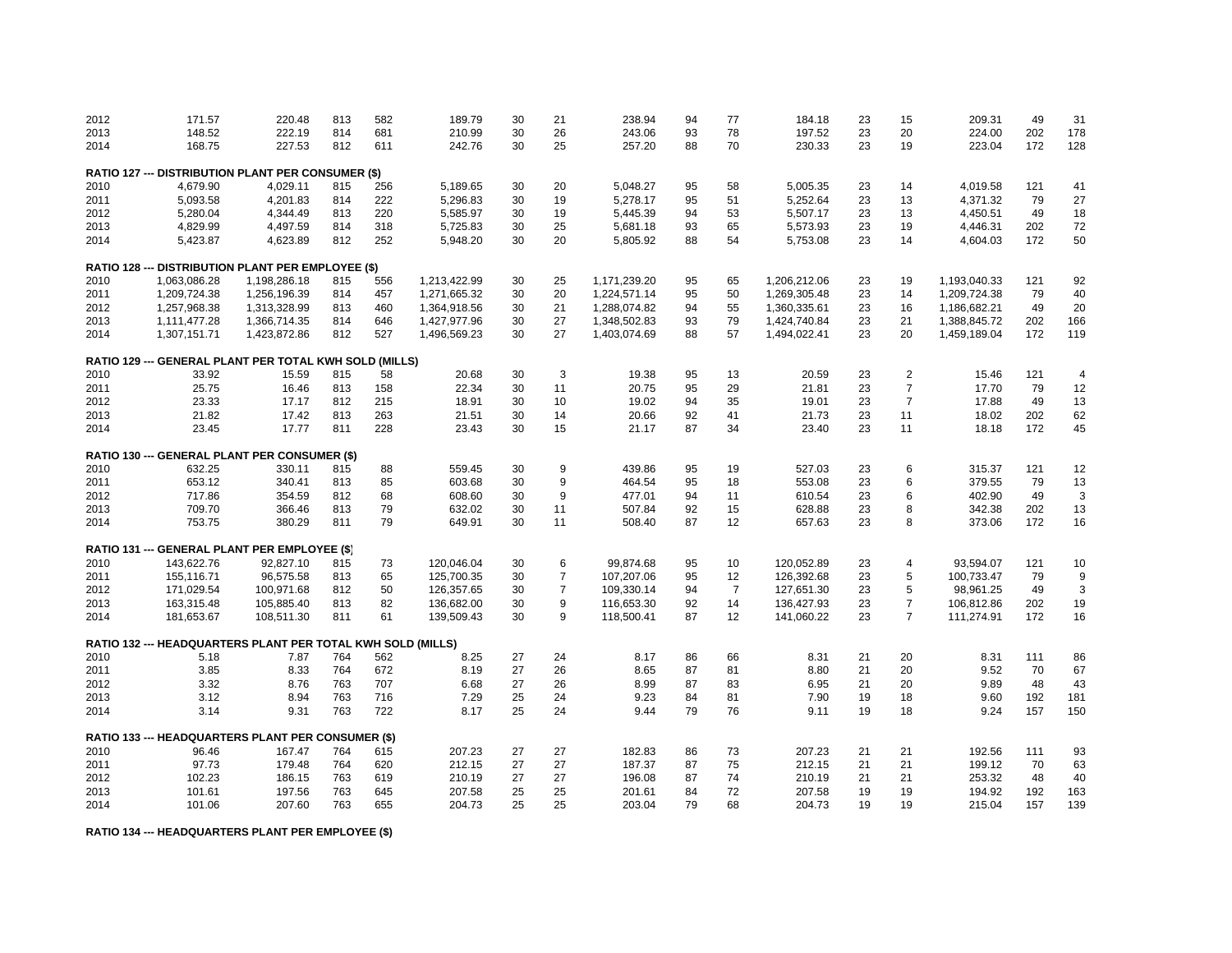| 2010 | 21,912.96                                                                             | 46,505.67 | 764 | 686 | 46,083.90  | 27 | 27             | 40,827.04  | 86 | 75             | 46,337.28  | 21 | 21             | 57,710.59  | 111 | 103            |
|------|---------------------------------------------------------------------------------------|-----------|-----|-----|------------|----|----------------|------------|----|----------------|------------|----|----------------|------------|-----|----------------|
| 2011 | 23,211.25                                                                             | 48,256.15 | 764 | 687 | 47,053.70  | 27 | 27             | 42,925.10  | 87 | 77             | 48,778.76  | 21 | 21             | 60,751.19  | 70  | 64             |
| 2012 | 24,355.92                                                                             | 52,037.56 | 763 | 688 | 46,709.03  | 27 | 27             | 45,437.06  | 87 | 79             | 49,034.97  | 21 | 21             | 69,255.07  | 48  | 42             |
| 2013 | 23,381.68                                                                             | 56,399.50 | 763 | 710 | 46,966.19  | 25 | 25             | 45,175.21  | 84 | 77             | 46,966.19  | 19 | 19             | 56,736.98  | 192 | 184            |
| 2014 | 24,355.92                                                                             | 59,149.23 | 763 | 709 | 48,551.75  | 25 | 25             | 46,218.35  | 79 | 73             | 48,551.75  | 19 | 19             | 60,407.69  | 157 | 149            |
|      |                                                                                       |           |     |     |            |    |                |            |    |                |            |    |                |            |     |                |
|      | RATIO 135 --- TRANSMISSION PLANT PER TOTAL KWH SOLD (MILLS)                           |           |     |     |            |    |                |            |    |                |            |    |                |            |     |                |
| 2010 | 50.32                                                                                 | 13.07     | 410 | 37  | 24.26      | 30 | 5              | 16.82      | 52 | 13             | 24.96      | 23 | 5              | 13.08      | 59  | 6              |
| 2011 | 36.68                                                                                 | 12.85     | 409 | 58  | 27.00      | 30 | 8              | 16.01      | 52 | 17             | 28.68      | 23 | 8              | 10.91      | 42  | 10             |
| 2012 | 32.22                                                                                 | 13.20     | 410 | 75  | 24.49      | 30 | 8              | 15.19      | 51 | 16             | 25.84      | 23 | 8              | 22.02      | 28  | $\overline{7}$ |
| 2013 | 33.23                                                                                 | 13.35     | 412 | 78  | 26.89      | 30 | 10             | 16.49      | 53 | 18             | 31.04      | 23 | 10             | 15.34      | 105 | 28             |
| 2014 | 34.43                                                                                 | 13.25     | 410 | 77  | 32.05      | 30 | 12             | 16.84      | 48 | 18             | 34.43      | 23 | 12             | 11.89      | 82  | 16             |
|      |                                                                                       |           |     |     |            |    |                |            |    |                |            |    |                |            |     |                |
|      | RATIO 136 --- TRANSMISSION PLANT PER CONSUMER (\$)                                    |           |     |     |            |    |                |            |    |                |            |    |                |            |     |                |
| 2010 | 937.82                                                                                | 248.28    | 410 | 55  | 627.05     | 30 | 10             | 380.95     | 52 | 12             | 691.17     | 23 | 9              | 244.87     | 59  | $\overline{7}$ |
| 2011 | 930.46                                                                                | 251.25    | 409 | 59  | 622.44     | 30 | 10             | 380.31     | 52 | 12             | 747.17     | 23 | 9              | 231.88     | 42  | 10             |
| 2012 | 991.64                                                                                | 267.62    | 410 | 53  | 619.95     | 30 | 9              | 401.37     | 51 | 12             | 792.78     | 23 | 8              | 430.03     | 28  | 5              |
| 2013 | 1,080.75                                                                              | 279.67    | 412 | 50  | 792.78     | 30 | 9              | 404.17     | 53 | 12             | 850.12     | 23 | 8              | 352.23     | 105 | 12             |
| 2014 | 1,106.74                                                                              | 293.34    | 410 | 52  | 814.57     | 30 | 9              | 475.86     | 48 | 9              | 928.29     | 23 | 8              | 275.22     | 82  | $\overline{7}$ |
|      |                                                                                       |           |     |     |            |    |                |            |    |                |            |    |                |            |     |                |
|      | RATIO 137 --- TRANSMISSION PLANT PER EMPLOYEE (\$)                                    |           |     |     |            |    |                |            |    |                |            |    |                |            |     |                |
| 2010 | 213,034.96                                                                            | 71,810.98 | 410 | 61  | 145,463.77 | 30 | $\overline{7}$ | 90,835.74  | 52 | 8              | 169,749.57 | 23 | 6              | 71,700.50  | 59  | 9              |
| 2011 | 220,983.63                                                                            | 73,899.91 | 409 | 60  | 159,263.91 | 30 | 8              | 88,768.20  | 52 | 11             | 176,328.67 | 23 | $\overline{7}$ | 61,472.58  | 42  | 11             |
| 2012 | 236,258.33                                                                            | 75,014.91 | 410 | 62  | 163,800.35 | 30 | 8              | 108,216.70 | 51 | 10             | 182,467.50 | 23 | $\overline{7}$ | 122,306.31 | 28  | $\overline{7}$ |
| 2013 | 248,701.16                                                                            | 78,874.97 | 412 | 64  | 186,218.81 | 30 | 9              | 101,119.25 | 53 | 13             | 190,761.39 | 23 | 8              | 94,031.19  | 105 | 16             |
| 2014 | 266,725.29                                                                            | 79,015.43 | 410 | 58  | 190,358.56 | 30 | 10             | 114,028.08 | 48 | 8              | 220,966.38 | 23 | 9              | 80,114.37  | 82  | 9              |
|      |                                                                                       |           |     |     |            |    |                |            |    |                |            |    |                |            |     |                |
|      | <b>RATIO 139 --- LINE LOSS (%)</b>                                                    |           |     |     |            |    |                |            |    |                |            |    |                |            |     |                |
| 2010 | 7.91                                                                                  | 5.98      | 814 | 161 | 7.67       | 30 | 14             | 6.40       | 95 | 24             | 7.42       | 23 | 9              | 5.67       | 121 | 15             |
| 2011 | 6.31                                                                                  | 5.41      | 813 | 281 | 7.44       | 30 | 21             | 6.18       | 95 | 46             | 7.12       | 23 | 15             | 4.95       | 79  | 20             |
| 2012 | 5.36                                                                                  | 5.80      | 812 | 486 | 7.73       | 30 | 26             | 6.32       | 94 | 61             | 7.45       | 23 | 20             | 5.74       | 49  | 31             |
| 2013 | 4.34                                                                                  | 5.64      | 814 | 623 | 7.22       | 30 | 28             | 6.15       | 93 | 71             | 7.18       | 23 | 23             | 5.74       | 202 | 156            |
| 2014 | 3.54                                                                                  | 5.28      | 811 | 669 | 7.21       | 30 | 30             | 5.71       | 88 | 68             | 6.83       | 23 | 23             | 5.23       | 172 | 141            |
|      |                                                                                       |           |     |     |            |    |                |            |    |                |            |    |                |            |     |                |
|      | <b>RATIO 140 --- SYSTEM AVG. INTERRUPTION DURATION INDEX (SAIDI) - POWER SUPPLIER</b> |           |     |     |            |    |                |            |    |                |            |    |                |            |     |                |
| 2010 | 3.60                                                                                  | 15.76     | 816 | 563 | 3.27       | 30 | 15             | 17.40      | 95 | 64             | 2.40       | 23 | 10             | 16.22      | 121 | 90             |
| 2011 | 18.60                                                                                 | 15.63     | 815 | 373 | 7.88       | 30 | 9              | 25.01      | 95 | 52             | 12.00      | 23 | 9              | 8.44       | 79  | 33             |
| 2012 | 0.00                                                                                  | 12.16     | 813 | 749 | 5.83       | 30 | 24             | 15.35      | 94 | 82             | 8.03       | 23 | 18             | 9.89       | 49  | 43             |
| 2013 | 45.60                                                                                 | 13.56     | 815 | 211 | 11.57      | 30 | 6              | 20.28      | 93 | 37             | 16.00      | 23 | 5              | 9.74       | 202 | 50             |
| 2014 | 0.00                                                                                  | 11.40     | 813 | 741 | 0.01       | 30 | 19             | 9.24       | 88 | 75             | 0.36       | 23 | 15             | 11.29      | 172 | 155            |
|      | RATIO 141 --- SYSTEM AVG. INTERRUPTION DURATION INDEX (SAIDI) - EXTREME STORM         |           |     |     |            |    |                |            |    |                |            |    |                |            |     |                |
| 2010 | 155.40                                                                                | 18.79     |     | 150 |            |    | 9              | 16.00      |    |                |            |    | 8              | 31.02      |     |                |
|      |                                                                                       |           | 816 |     | 49.03      | 30 |                |            | 95 | 16             | 66.00      | 23 |                |            | 121 | 22             |
| 2011 | 43.32                                                                                 | 43.02     | 815 | 406 | 19.25      | 30 | 14             | 24.28      | 95 | 38             | 20.50      | 23 | 11             | 33.00      | 79  | 38             |
| 2012 | 57.60                                                                                 | 16.06     | 813 | 270 | 9.63       | 30 | 5              | 14.01      | 94 | 33             | 9.80       | 23 | $\overline{4}$ | 9.80       | 49  | 15             |
| 2013 | 43.80                                                                                 | 25.57     | 815 | 341 | 27.95      | 30 | 14             | 32.87      | 93 | 44             | 30.20      | 23 | 11             | 22.59      | 202 | 79             |
| 2014 | 4.20                                                                                  | 19.75     | 813 | 468 | 80.77      | 30 | 24             | 10.01      | 88 | 49             | 112.26     | 23 | 20             | 20.39      | 172 | 101            |
|      | RATIO 142 --- SYSTEM AVG. INTERRUPTION DURATION INDEX (SAIDI) - PREARRANGED           |           |     |     |            |    |                |            |    |                |            |    |                |            |     |                |
| 2010 | 0.00                                                                                  | 2.23      | 816 | 752 | 3.53       | 30 | 24             | 1.30       | 95 | 91             | 3.39       | 23 | 18             | 2.82       | 121 | 112            |
| 2011 | 1.02                                                                                  | 2.49      | 815 | 511 | 2.15       | 30 | 19             | 1.20       | 95 | 56             | 2.00       | 23 | 14             | 2.55       | 79  | 49             |
| 2012 | 0.60                                                                                  | 2.10      | 813 | 545 | 1.43       | 30 | 18             | 1.29       | 94 | 52             | 0.60       | 23 | 12             | 2.31       | 49  | 32             |
| 2013 | 3.60                                                                                  | 2.40      | 815 | 355 | 2.86       | 30 | 12             | 2.00       | 93 | 34             | 3.00       | 23 | 9              | 3.00       | 202 | 94             |
| 2014 | 80.40                                                                                 | 2.61      | 813 | 21  | 1.77       | 30 | $\overline{2}$ | 2.52       | 88 | $\overline{4}$ | 2.45       | 23 | 2              | 3.44       | 172 | 11             |
|      |                                                                                       |           |     |     |            |    |                |            |    |                |            |    |                |            |     |                |